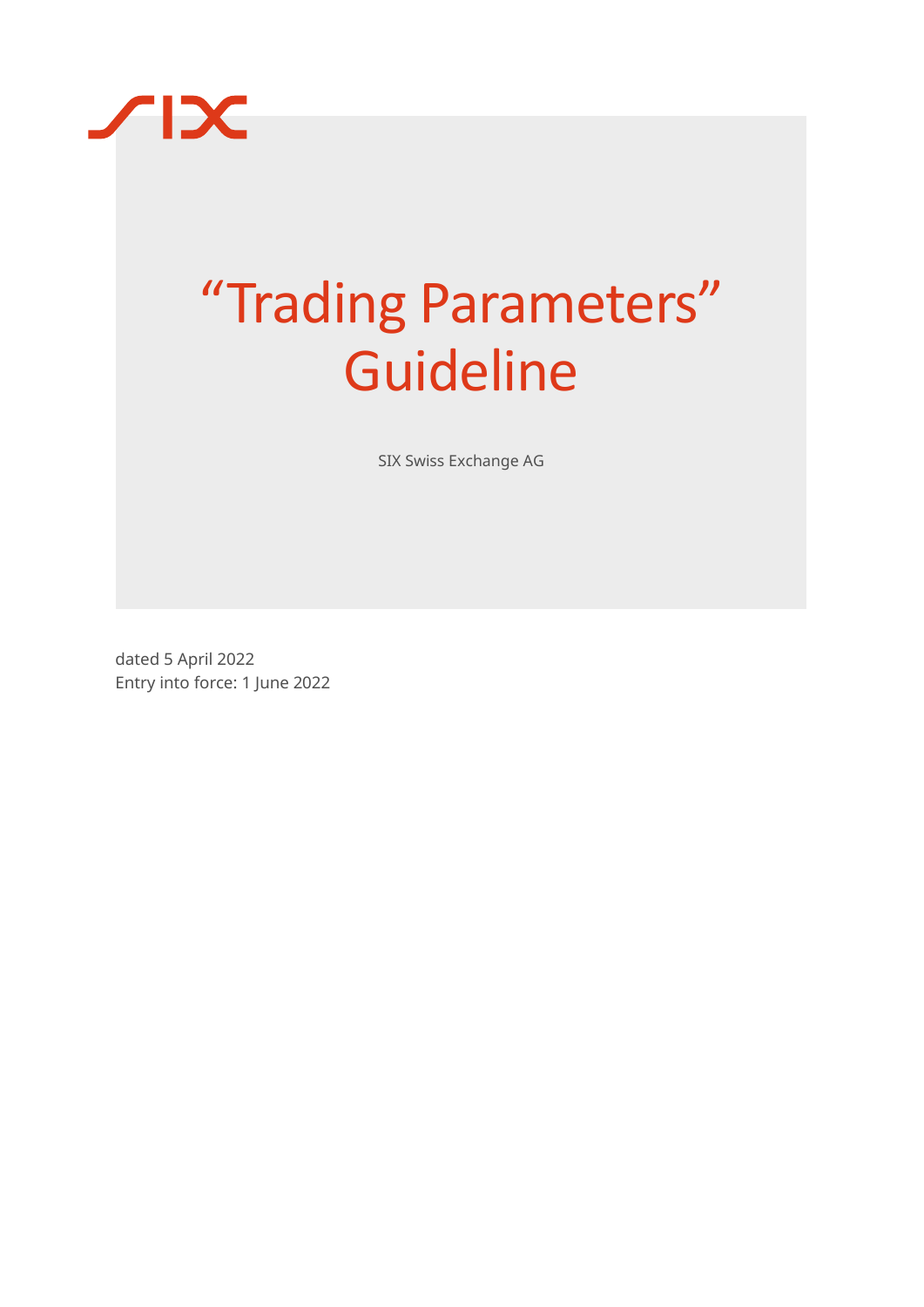# **Content**

| I              |  |
|----------------|--|
| 1              |  |
| $\mathbf{I}$   |  |
| $\overline{2}$ |  |
|                |  |
|                |  |
|                |  |
|                |  |
|                |  |
|                |  |
|                |  |
|                |  |
|                |  |
|                |  |
|                |  |
|                |  |
|                |  |
|                |  |
|                |  |
|                |  |
|                |  |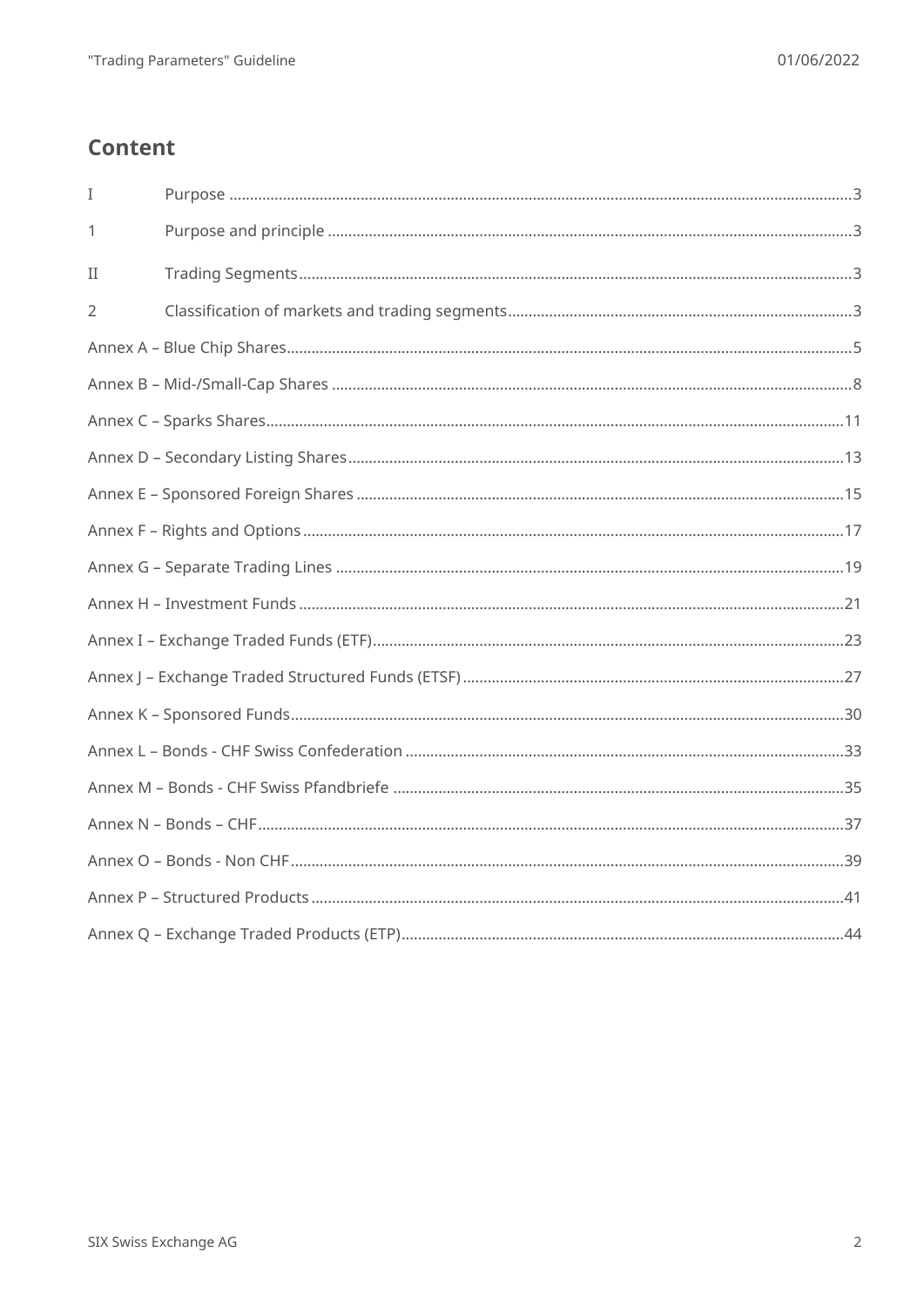# <span id="page-2-0"></span>**I Purpose**

### <span id="page-2-1"></span>**1 Purpose and principle**

This "Trading Parameters" Guideline sets out the implementing ordinances for the trading segments pursuant to Clause 10.4 Trading Rules.

# <span id="page-2-2"></span>**II Trading Segments**

### <span id="page-2-3"></span>**2 Classification of markets and trading segments**

<sup>1</sup> The Exchange operates the following markets and trading segments:

#### **a) Equity market**

- A Blue Chip Shares;
- B Mid-/Small-Cap Shares;
- C Sparks Shares
- D Secondary Listing Shares;
- E Sponsored Foreign Shares;
- F Rights and Options;
- G Separate Trading Lines;

#### **b) Fund market**

- H Investment Funds;
- I Exchange Traded Funds (ETF);
- J Exchange Traded Structured Funds (ETSF);
- K Sponsored Funds;

#### **c) Bond market**

- L Bonds CHF Swiss Confederation;
- M Bonds CHF Swiss Pfandbriefe;
- N Bonds CHF;
- O Bonds Non CHF;

#### **d) Structured Products market**

P Structured Products;

#### **e) Market for «Other Financial Products»**

Q Exchange Traded Products (ETP).

<sup>2</sup> The Exchange shall assign the securities to the individual trading segments.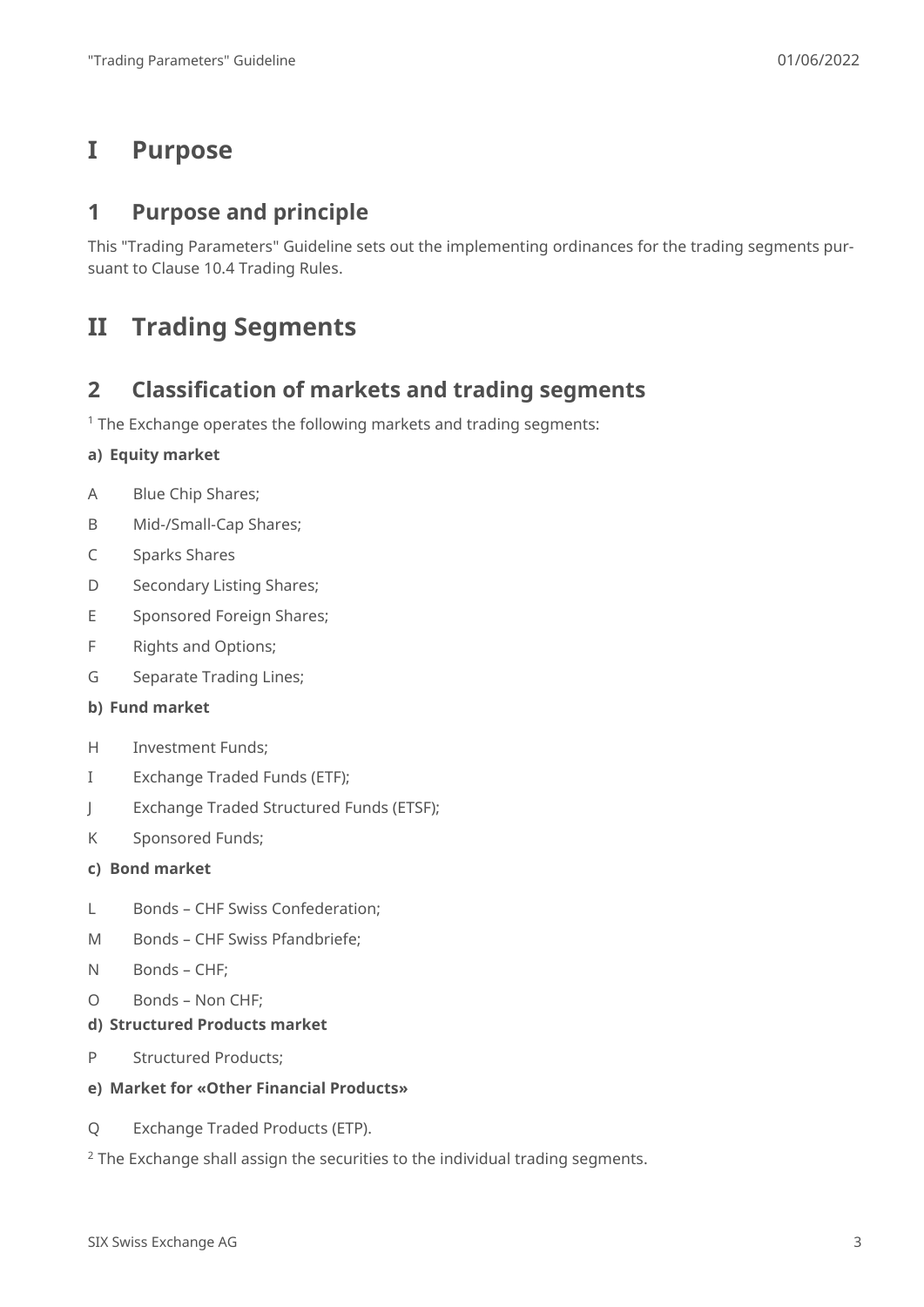<sup>3</sup> The Exchange shall specify the provisions for the individual trading segments in the annexes to this Guideline.

Resolution of the Management Committee of the Exchange of 5 April 2022; in effect since 1 June 2022.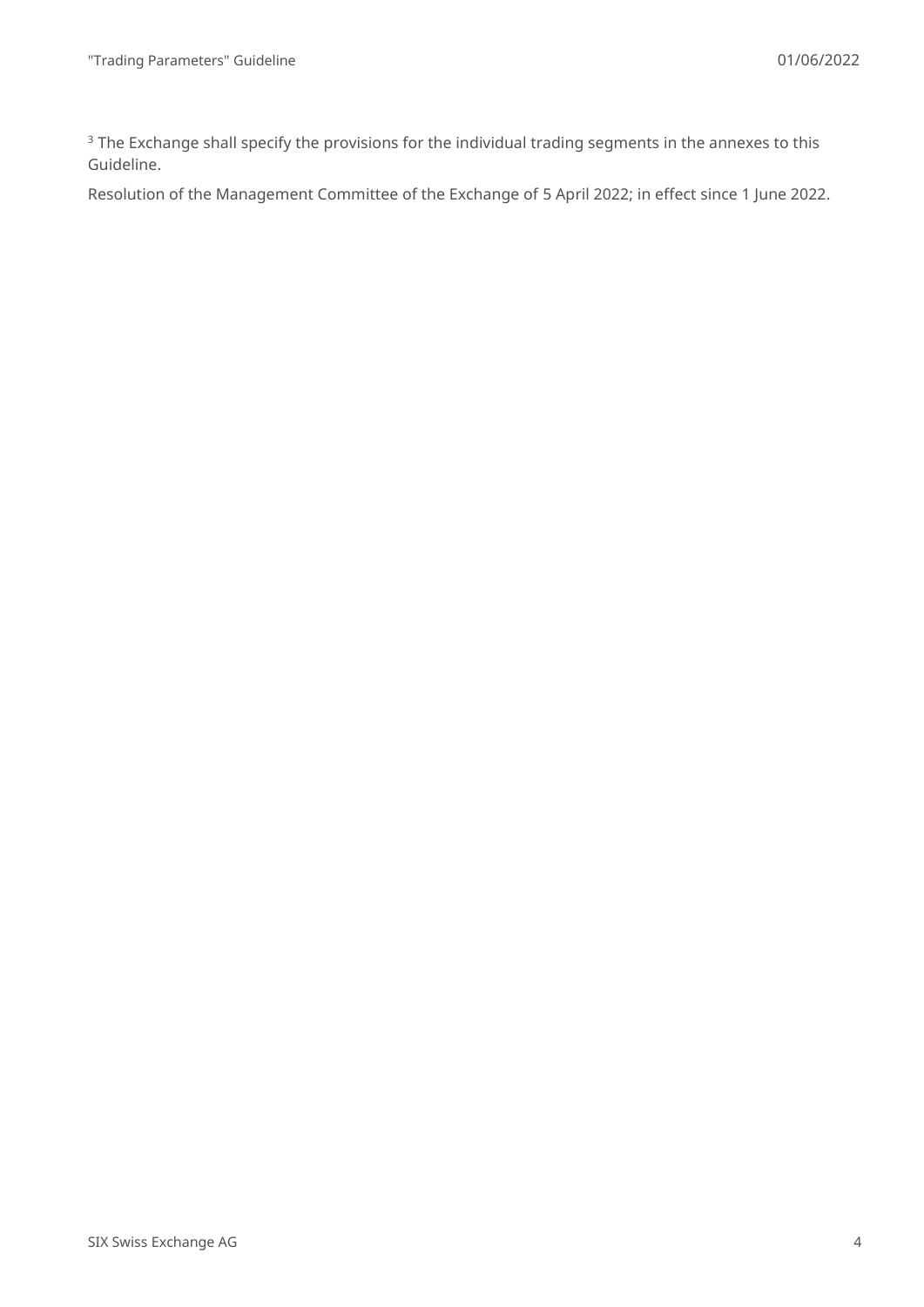# <span id="page-4-0"></span>**Annex A – Blue Chip Shares**

Shares included in the Swiss Leader Index® (SLI®) are traded in the Blue Chip Shares segment.

#### **1 Trading periods and times**

The trading periods and times shall be set as follows:

- a) pre-opening from 06:00 to 09:00 (CET);
- b) opening from 09:00 (CET) with random opening within two minutes;
- c) continuous trading from opening until 17:20 (CET);
- d) closing auction from 17:20 to 17:30 (CET) with random end within two minutes;
- e) Trading-At-Last (TAL) from the closing auction until the close of trading at 17:40 (CET);
- f) post-trading from close of trading at 17:40 (CET) until 22:00 (CET).

#### **2 Market model, order types and trading services**

The rules of the Central Limit Order Book market model shall apply for on-exchange, on-order-book trading.

Normal orders, Iceberg orders and Block orders are supported.

The Routing Instructions "SWMB" and "SWMX" are supported.

The SwissAtMid and Swiss EBBO trading services are supported.

The maximum duration of the firm-up phases for indicative Block orders in SwissAtMid are determined as follows:

- a) the manual firm-up phase lasts 30 seconds maximum with random execution if the conditions for execution are met;
- b) the automatic firm-up phase lasts 500 milliseconds maximum with random execution if the conditions for execution are met.

The performance score thresholds for indicative Block orders are determined as follows:

- a) the performance score threshold value per participant and security in SwissAtMid with regard to blocking is 65.
- b) the performance score threshold value per participant for all SwissAtMid securities with regard to blocking is 65.

The Quote on Demand trading service is not supported.

Self Match Prevention is supported.

#### **3 Order values**

The minimum order value for Iceberg Orders is CHF 10,000, or the equivalent amount for securities which are traded in a foreign trading currency.

The price collar factor is generally 9.

The maximum order value is:

- a) CHF 100,000,000, or the equivalent amount for securities which are traded in a foreign trading currency, for the Central Limit Order Book;
- b) CHF 250,000,000, or the equivalent amount for securities which are traded in a foreign trading currency, for the trading service SwissAtMid;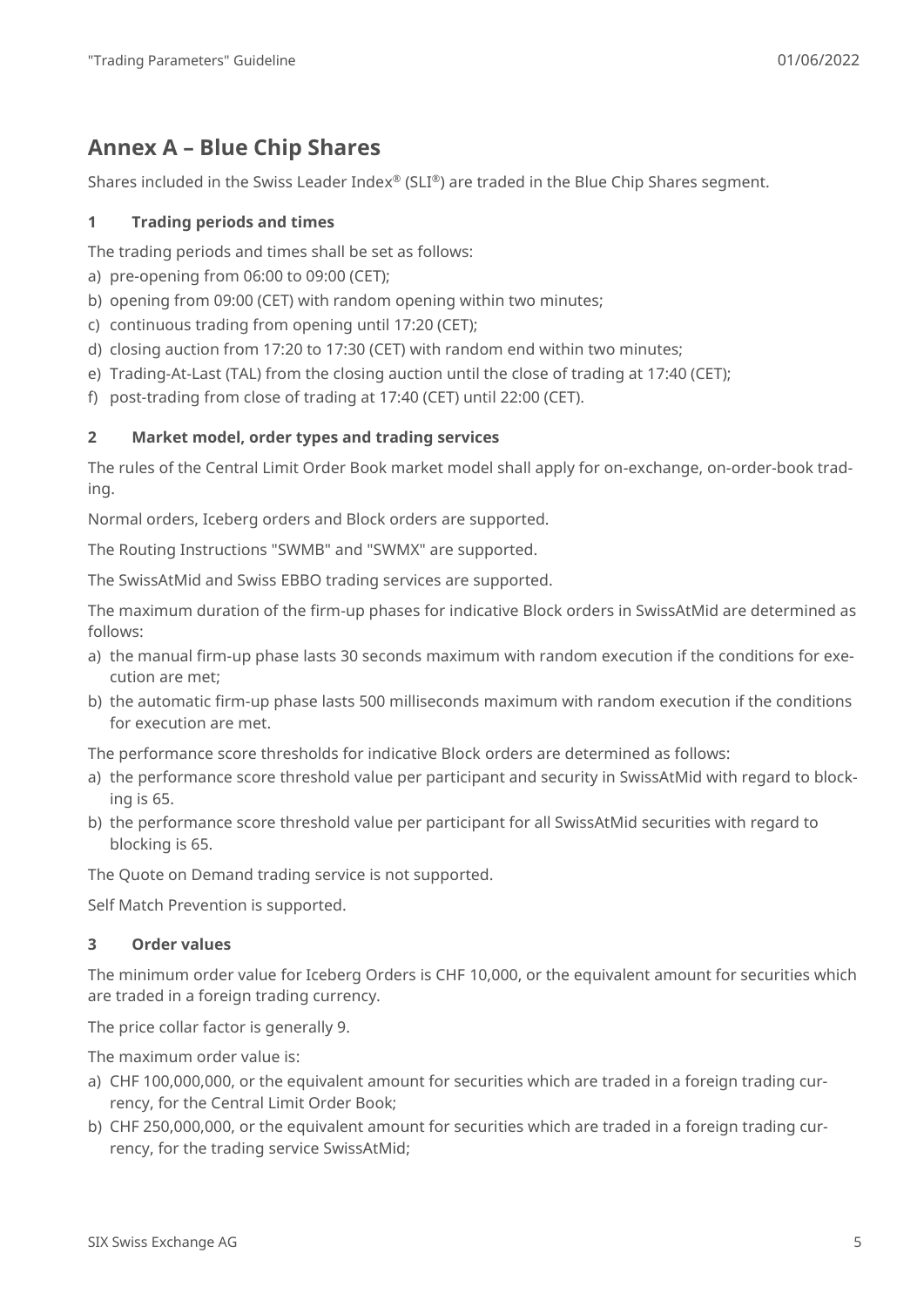c) CHF 100,000,000, or the equivalent amount for securities which are traded in a foreign trading currency for the trading service Swiss EBBO.

The Exchange publishes the minimum order size per security compared with normal market size for Block orders in SwissAtMid together with the static data.

In certain cases, the Exchange may adjust these parameters at short notice. The Exchange shall communicate such adjustments in a suitable manner.

#### **4 Trading interruption**

The Exchange shall extend the auction time at opening (Delayed Opening) once by 5 minutes if the calculated opening price differs by 5% or more from the reference price.

Continuous trading shall be interrupted for 5 minutes if the potential subsequent price differs

a) by 1.5% or more from the current reference price;

b) by 1.5% or more from a reference price valid within ten seconds (Avalanche Stop).

In certain cases, the Exchange may adjust these parameters at short notice. The Exchange shall communicate such adjustments in a suitable manner.

#### **5 Price steps**

The price steps of Annex D "Trading" Directive shall apply to the Central Limit Order Book and the trading service Swiss EBBO.

Securities are allocated to price steps on the basis of the average number of trades (ANT) on the Exchange.

For the trading service SwissAtMid, the valid price step is 0.0001 regardless of the order price.

#### **6 Market making and liquidity providers**

#### **6.1 Market making**

The Exchange does not organise any market making.

#### **6.2 Liquidity providers**

The Exchange may define liquidity requirements and admit liquidity providers.

Liquidity providers undertake to comply with the conditions set out in the "List of Charges under the Trading Rules".

#### **7 Clearing and settlement**

Trades are cleared and settled via a central counterparty. The provisions of Clause 17 Trading Rules shall apply.

The counterparty shall remain anonymous.

#### **8 Deadline for reporting off-order-book trades**

If a trade is executed on-exchange, off-order-book during continuous trading, the report shall be made immediately, but no later than 1 minute after the trade.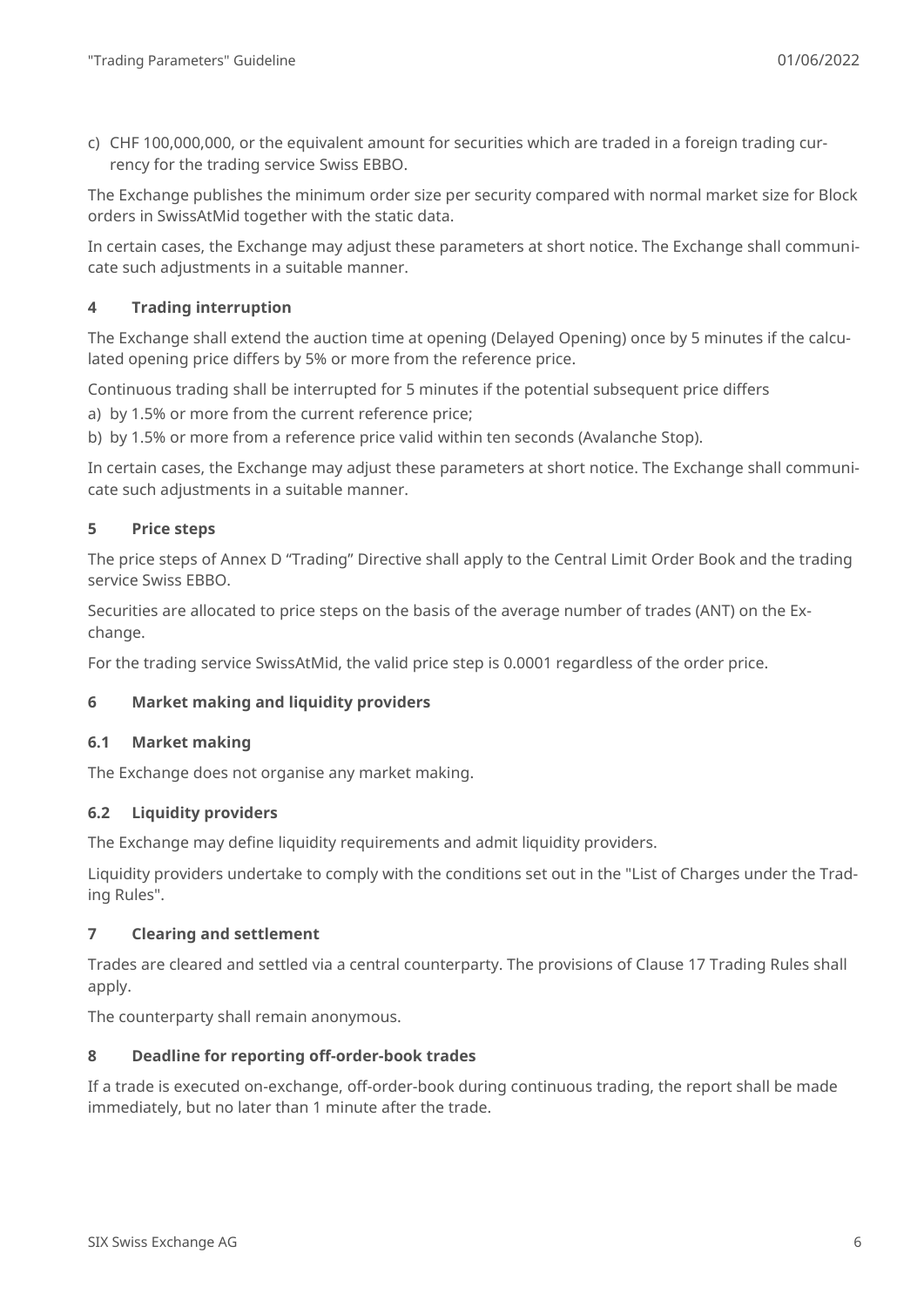Trade reports for trades carried out in connection with a delta-neutral hedge with respect to a derivative transaction must be reported within five minutes at the latest. The trades are to be flagged with the trade type "Derivative Hedge" (Annex B "Trading" Directive).

Trades executed off-order-book outside of continuous trading shall be reported before the opening of trading on the next trading day at the latest.

#### **9 Delayed publication of off-order-book trades**

The Exchange may publish trades with the necessary minimum volume, depending on the average daily turnover, with a delay if the securities transaction is conducted between a participant trading on its own account (Principal) and a client of this participant.

The participant may demand delayed publication from the Exchange. The provisions on delayed publication pursuant to Annex C of the "Trading" Directive otherwise apply.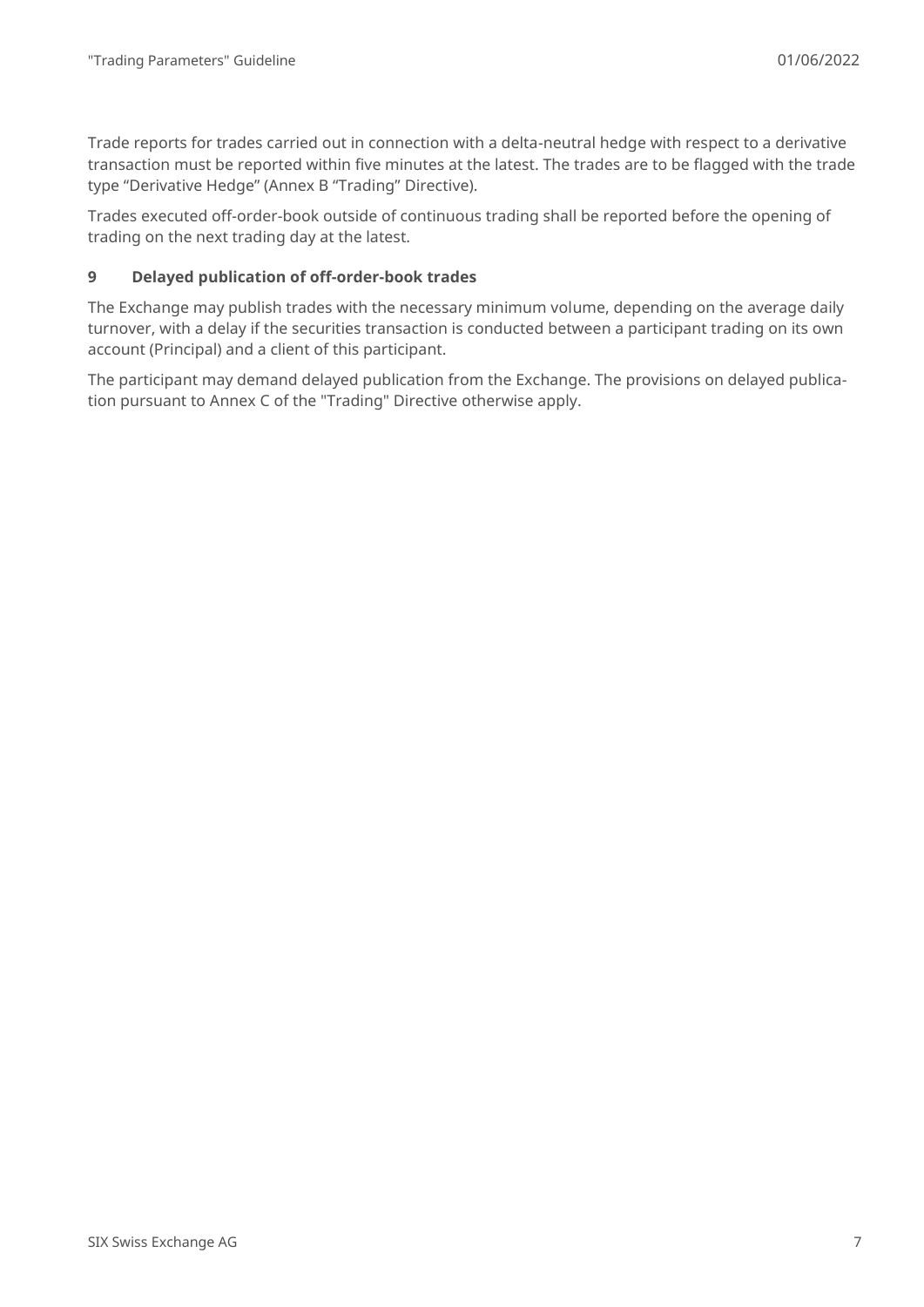# <span id="page-7-0"></span>**Annex B – Mid-/Small-Cap Shares**

Including shares that are listed in the regulatory standard for Special Purpose Acquisition Companies (SPACs).

#### **1 Trading periods and times**

The trading periods and times shall be set as follows:

- a) pre-opening from 06:00 to 09:00 (CET);
- b) opening from 09:00 (CET) with random opening within two minutes;
- c) continuous trading from opening until 17:20 (CET);
- d) closing auction from 17:20 to 17:30 (CET) with random end within two minutes;
- e) Trading-At-Last (TAL) from the closing auction until the close of trading at 17:40 (CET);
- f) post-trading from close of trading at 17:40 (CET) until 22:00 (CET).

#### **2 Market model, order types and trading services**

The rules of the Central Limit Order Book market model shall apply for on-exchange, on-order-book trading.

Normal orders, Iceberg orders and Block orders are supported.

The Routing Instructions "SWMB" and "SWMX" are supported.

The SwissAtMid and Swiss EBBO trading services are supported.

The maximum duration of the firm-up phases for indicative Block orders in SwissAtMid is determined as follows:

- a) the manual firm-up phase lasts 30 seconds maximum with random execution if the execution conditions are met;
- b) the automatic firm-up phase lasts 500 milliseconds maximum with random execution if the execution conditions are met.

The performance score thresholds for indicative Block orders are determined as follows:

- a) the performance score threshold value per participant and security in SwissAtMid with regard to blocking is 65.
- b) the performance score threshold value per participant for all SwissAtMid securities with regard to blocking is 65.

The Quote on Demand trading service is not supported.

Self Match Prevention is supported.

#### **3 Order values**

The minimum order value for Iceberg Orders is CHF 10,000, or the equivalent amount for securities which are traded in a foreign trading currency.

The price collar factor is generally 9.

The maximum order value is:

a) CHF 50,000,000, or the equivalent amount for securities which are traded in a foreign trading currency, for the Central Limit Order Book;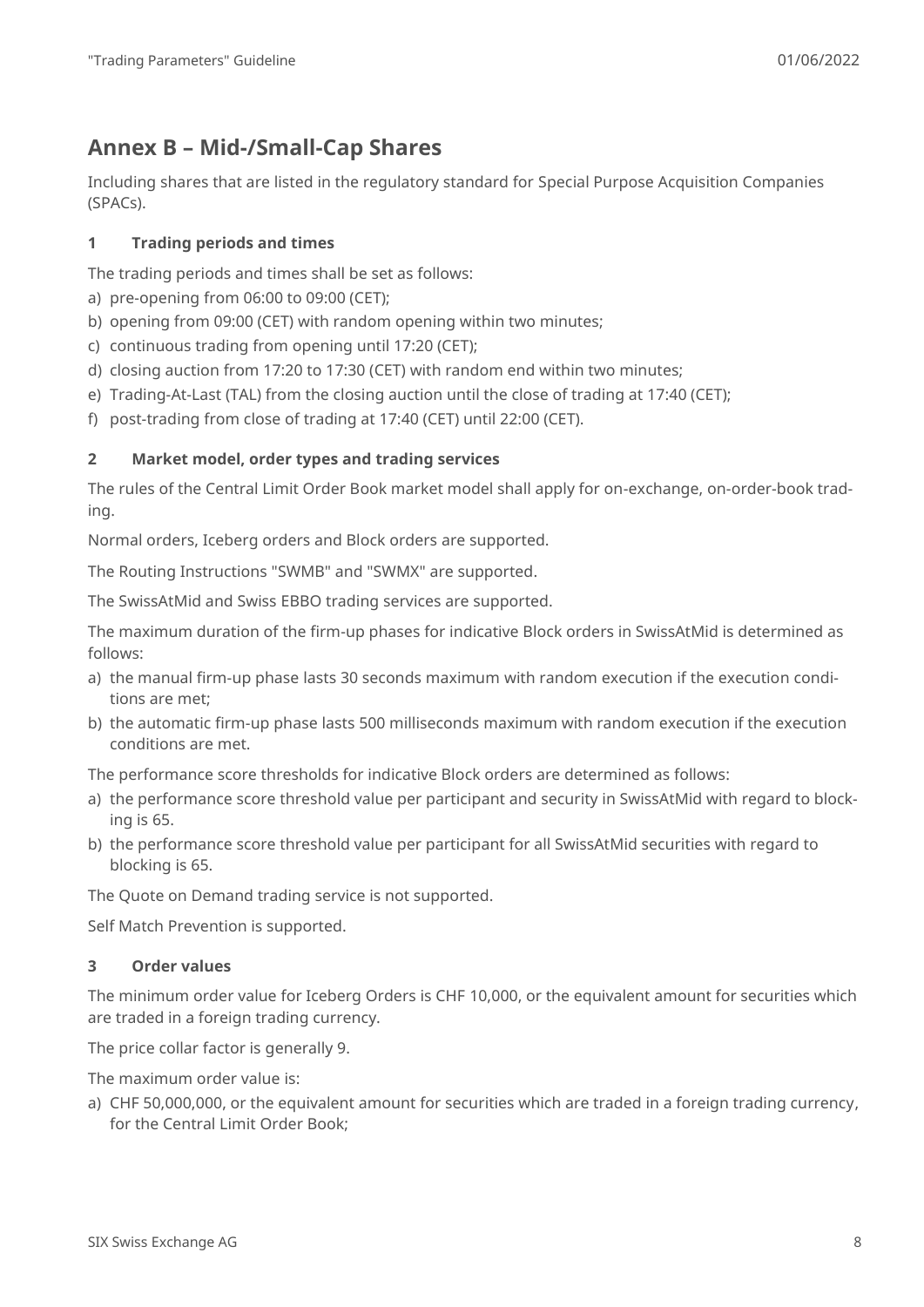- b) CHF 250,000,000, or the equivalent amount for securities which are traded in a foreign trading currency, for the trading service SwissAtMid;
- c) CHF 50,000,000, or the equivalent amount for securities which are traded in a foreign trading currency for the trading service Swiss EBBO.

The Exchange publishes the minimum order size per security compared with normal market size for Block orders in SwissAtMid together with the static data.

In certain cases, the Exchange may adjust these parameters at short notice. The Exchange shall communicate such adjustments in a suitable manner.

#### **4 Trading interruption**

The Exchange shall extend the auction time at opening (Delayed Opening) once by 15 minutes if the calculated opening price differs by 2% or more from the reference price.

Continuous trading shall be interrupted for 15 minutes if the potential subsequent price differs

a) by 2% or more from the current reference price; or

b) by 2% or more from a reference price valid within ten seconds (Avalanche Stop).

For securities of the Swiss Market Index Mid (SMIM®), the delay in the opening or the trading interruption shall be 5 minutes and the stop trading range shall be 2% or more in accordance with letters a and b above.

For securities with a market price of less than CHF 10 (volatile securities), the delay in the opening or the trading interruption shall be 5 minutes and the stop trading range shall be 10% or more in accordance with letters a and **b** above.

In certain cases, the Exchange may adjust these parameters at short notice. The Exchange shall communicate such adjustments in a suitable manner.

#### **5 Price steps**

The price steps of Annex D "Trading" Directive shall apply to the Central Limit Order Book and the trading service Swiss EBBO.

Securities are allocated to price steps on the basis of the average number of trades (ANT) on the Exchange.

For the trading service SwissAtMid, the valid price step is 0.0001 regardless of the order price.

#### **6 Market making and liquidity providers**

#### **6.1 Market making**

The Exchange does not organise any market making.

#### **6.2 Liquidity providers**

The Exchange may define liquidity requirements and admit liquidity providers.

Liquidity providers undertake to comply with the conditions set out in the "List of Charges under the Trading Rules".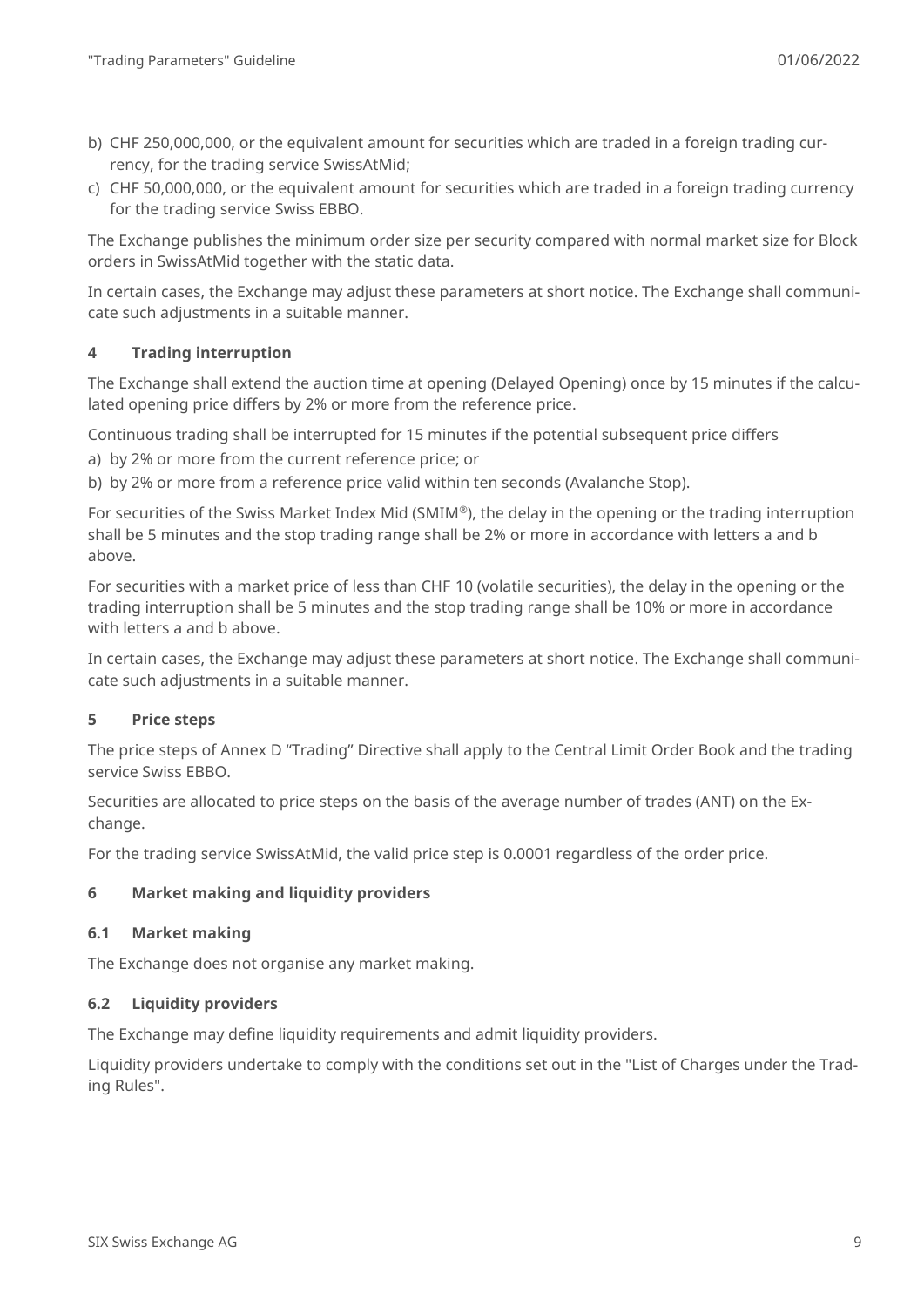#### **7 Clearing and settlement**

Trades are cleared and settled via a central counterparty. The provisions of Clause 17 Trading Rules shall apply.

The provisions of Clause 16 Trading Rules apply to trades in securities in the regulatory standard for Special Purpose Acquisition Companies (SPACs) that cannot be cleared and settled via a central counterparty.

The counterparty shall be disclosed for trades in the Central Limit Order Book (CLOB). The counterparty shall remain anonymous for trades in SwissAtMid and Swiss EBBO.

#### **8 Deadline for reporting off-order-book trades**

If a trade is executed on-exchange, off-order-book during continuous trading, the report shall be made immediately, but no later than 1 minute after the trade.

Trade reports for trades carried out in connection with a delta-neutral hedge with respect to a derivative transaction must be reported within five minutes at the latest. The trades are to be flagged with the trade type "Derivative Hedge" (Annex B "Trading" Directive).

Trades executed off-order-book outside of continuous trading shall be reported before the opening of trading on the next trading day at the latest.

#### **9 Delayed publication of off-order-book trades**

The Exchange may publish trades with the necessary minimum volume, depending on the average daily turnover, with a delay if the securities transaction is conducted between a participant trading on its own account (Principal) and a client of this participant.

The participant may demand delayed publication from the Exchange. The provisions on delayed publication pursuant to Annex C "Trading" Directive otherwise apply.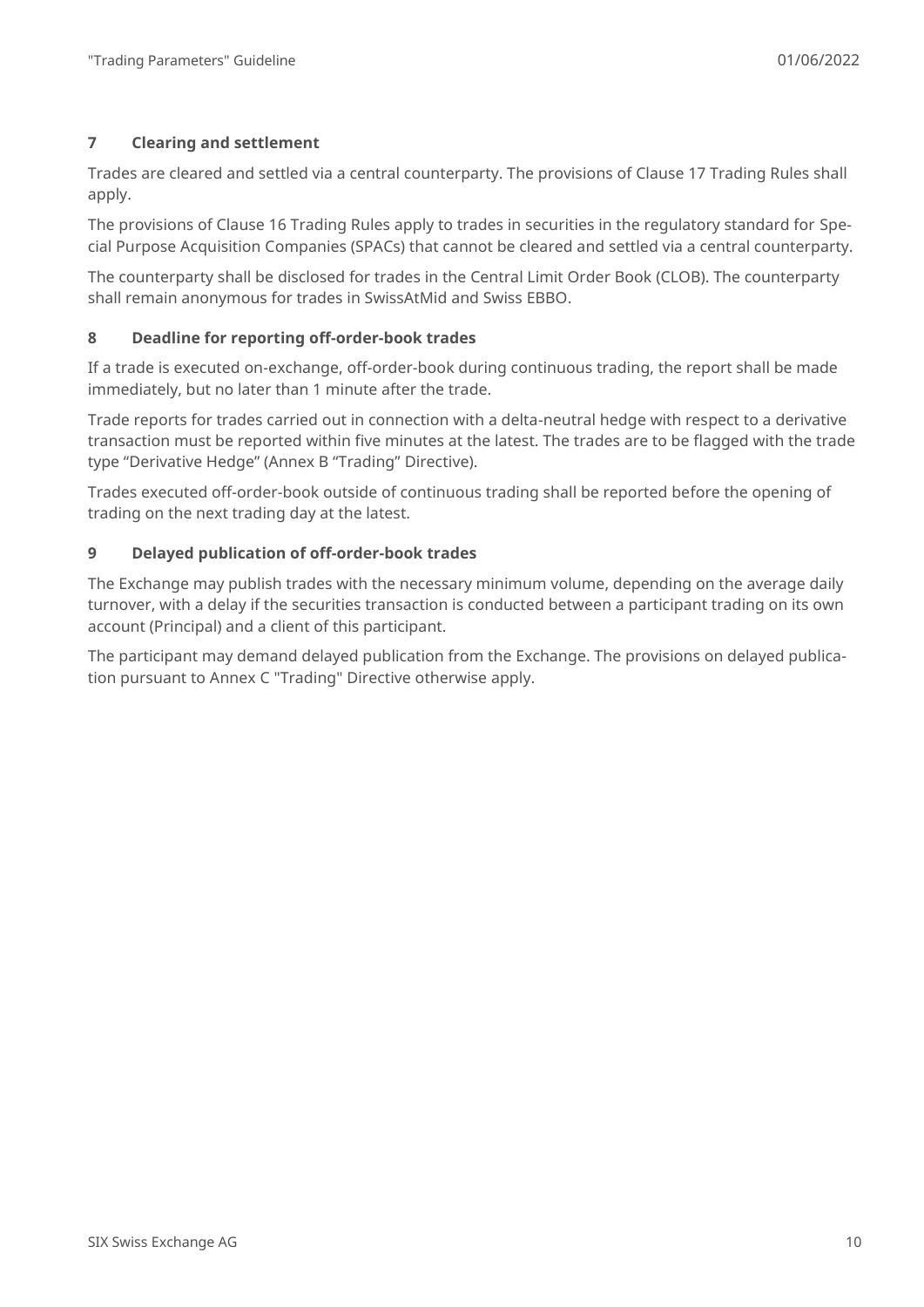# <span id="page-10-0"></span>**Annex C – Sparks Shares**

#### **1 Trading periods and times**

The trading periods and times shall be set as follows:

- a) pre-opening from 6.00 to 15.00 (CET);
- b) opening from 15.00 (CET) with random opening within two minutes;
- c) continuous trading from opening until 17.20 (CET);
- d) closing auction from 17.20 to 17.30 (CET) with random close of trading within two minutes;
- e) Trading-At-Last (TAL) from the closing auction until the close of trading at 17.40 (CET);
- f) post-trading from close of trading at 17.40 (CET) until 22.00 (CET).

#### **2 Market model, order types and trading services**

The rules of the Central Limit Order Book market model shall apply for on-exchange, on-order-book trading.

Normal Orders and Iceberg Orders are supported.

The Routing Instructions "SWMB" and "SWMX" are supported.

The SwissAtMid trading service is supported and the Swiss EBBO trading service is not supported.

The Quote on Demand trading service is not supported.

Self Match Prevention is supported.

#### **3 Order values**

The minimum order value for Iceberg Orders is CHF 10,000, or the equivalent amount for securities which are traded in a foreign trading currency.

The price collar factor is generally 9.

The maximum order value is:

- a) CHF 10,000,000, or the equivalent amount for securities which are traded in a foreign trading currency, for the Central Limit Order Book;
- a) CHF 10,000,000, or the equivalent amount for securities which are traded in a foreign trading currency, for the trading service SwissAtMid.

In certain cases, the Exchange may adjust these parameters at short notice. The Exchange shall communicate such adjustments in a suitable manner.

#### **4 Trading interruption**

The Exchange shall extend the auction time at opening (Delayed Opening) once by 15 minutes if the calculated opening price differs by 5% or more from the reference price.

Continuous trading shall be interrupted for 15 minutes if the potential subsequent price differs

- a) by 5% or more from the current reference price; or
- b) by 5% or more from a reference price valid within ten seconds (Avalanche Stop).

In certain cases, the Exchange may adjust these parameters at short notice. The Exchange shall communicate such adjustments in a suitable manner.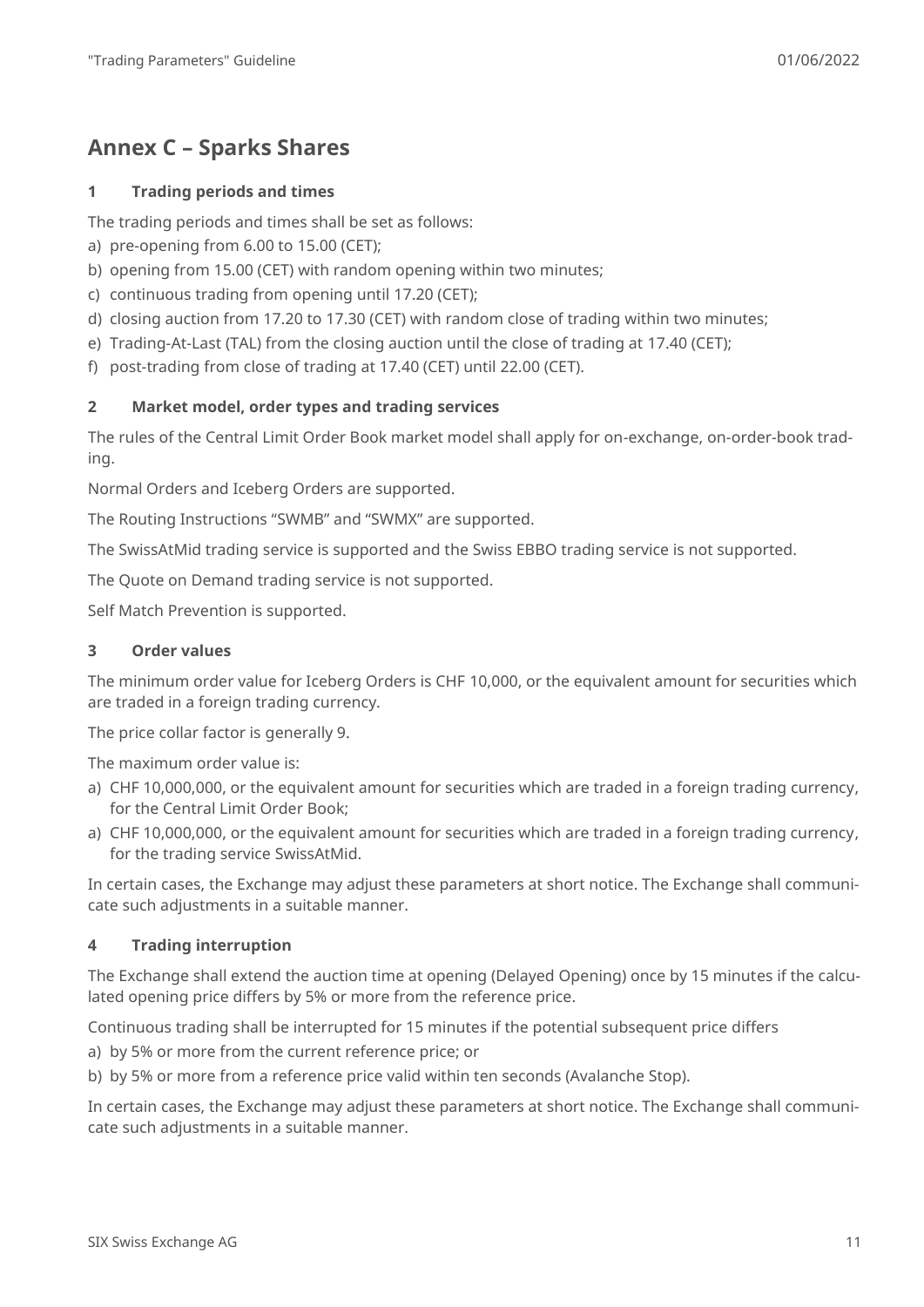#### **5 Price steps**

The price steps of Annex D "Trading" Directive shall apply to the Central Limit Order Book.

Securities are allocated to price steps on the basis of the average number of trades (ANT) on the Exchange.

For the trading service SwissAtMid, the valid price step is 0.0001 regardless of the order price.

#### **6 Market making and liquidity providers**

#### **6.1 Market making**

The Exchange does not organise any market making.

#### **6.2 Liquidity providers**

The Exchange does not admit any liquidity providers.

#### **7 Clearing and settlement**

Trades are cleared and settled via a central counterparty. The provisions of Clause 17 Trading Rules shall apply.

The counterparty shall remain anonymous.

#### **8 Deadline for reporting off-order-book trades**

If a trade is executed on-exchange, off-order-book during continuous trading, the report shall be made immediately, but no later than 1 minute after the trade.

Trade reports for trades carried out in connection with a delta-neutral hedge with respect to a derivative transaction must be reported within five minutes at the latest. The trades are to be flagged with the trade type "Derivative Hedge" (Annex B "Trading" Directive).

Trades executed off-order-book outside of continuous trading shall be reported before the opening of trading on the next trading day at the latest.

#### **9 Delayed publication of off-order-book trades**

The Exchange may publish trades with the necessary minimum volume, depending on the average daily turnover, with a delay if the securities transaction is conducted between a participant trading on its own account (Principal) and a client of this participant.

The participant may demand delayed publication from the Exchange. The provisions on delayed publication pursuant to Annex C of the "Trading" Directive otherwise apply.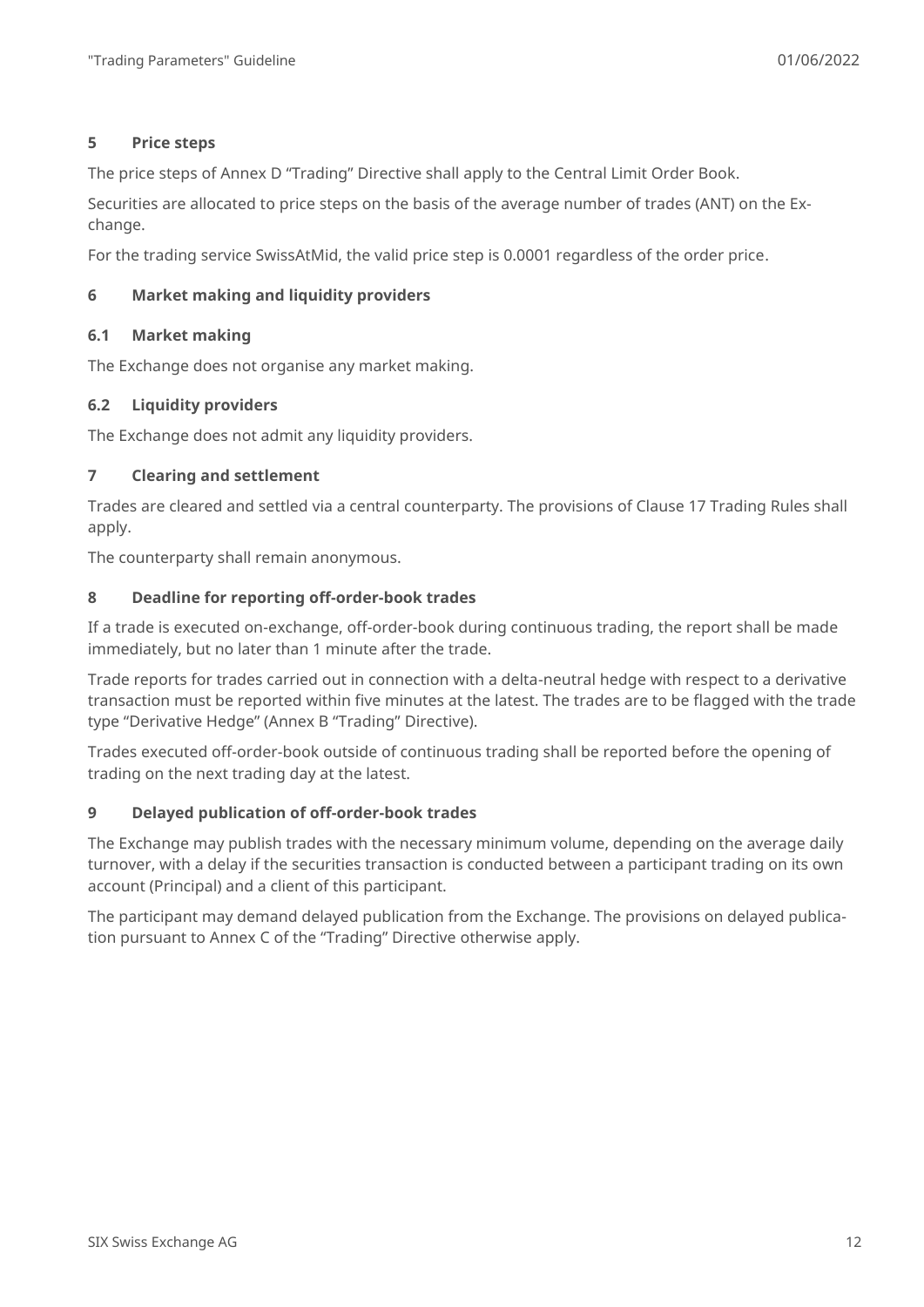# <span id="page-12-0"></span>**Annex D – Secondary Listing Shares**

#### **1 Trading periods and times**

The trading periods and times shall be set as follows:

- a) pre-opening from 06:00 to 09:00 (CET);
- b) opening from 09:00 (CET) with random opening within two minutes;
- c) continuous trading from opening until 17:20 (CET);
- d) closing auction from 17:20 to 17:30 (CET) with random close of trading within two minutes;
- e) post-trading from close of trading until 22:00 (CET).

#### **2 Market model, order types and trading services**

The rules of the Central Limit Order Book market model shall apply for on-exchange, on-order-book trading.

Normal orders and Iceberg orders are supported.

The Routing Instructions "SWMB" and "SWMX" are not supported.

The SwissAtMid and Swiss EBBO trading services are not supported.

The Quote on Demand trading service is not supported.

Self Match Prevention is not supported.

#### **3 Order values**

The minimum order value for Iceberg Orders is CHF 10,000, or the equivalent amount for securities which are traded in a foreign trading currency.

The price collar factor is 9.

The maximum order value is CHF 10,000,000, or the equivalent amount for securities which are traded in a foreign trading currency.

In certain cases, the Exchange may adjust these parameters at short notice. The Exchange shall communicate such adjustments in a suitable manner.

#### **4 Trading interruption**

The Exchange shall extend the auction time at opening (Delayed Opening) once by 5 minutes if the calculated opening price differs by 2% or more from the reference price.

Continuous trading shall be interrupted for 5 minutes if the potential subsequent price differs

a) by 2.0% or more from the current reference price; or

b) by 2.0% or more from a reference price valid within 10 seconds (Avalanche Stop).

For securities with a market price of less than CHF 10 (volatile securities), the delay in the opening or the trading interruption shall be 5 minutes and the stop trading range shall be 10% or more in accordance with letters a and b above.

In certain cases, the Exchange may adjust these parameters at short notice. The Exchange shall communicate such adjustments in a suitable manner.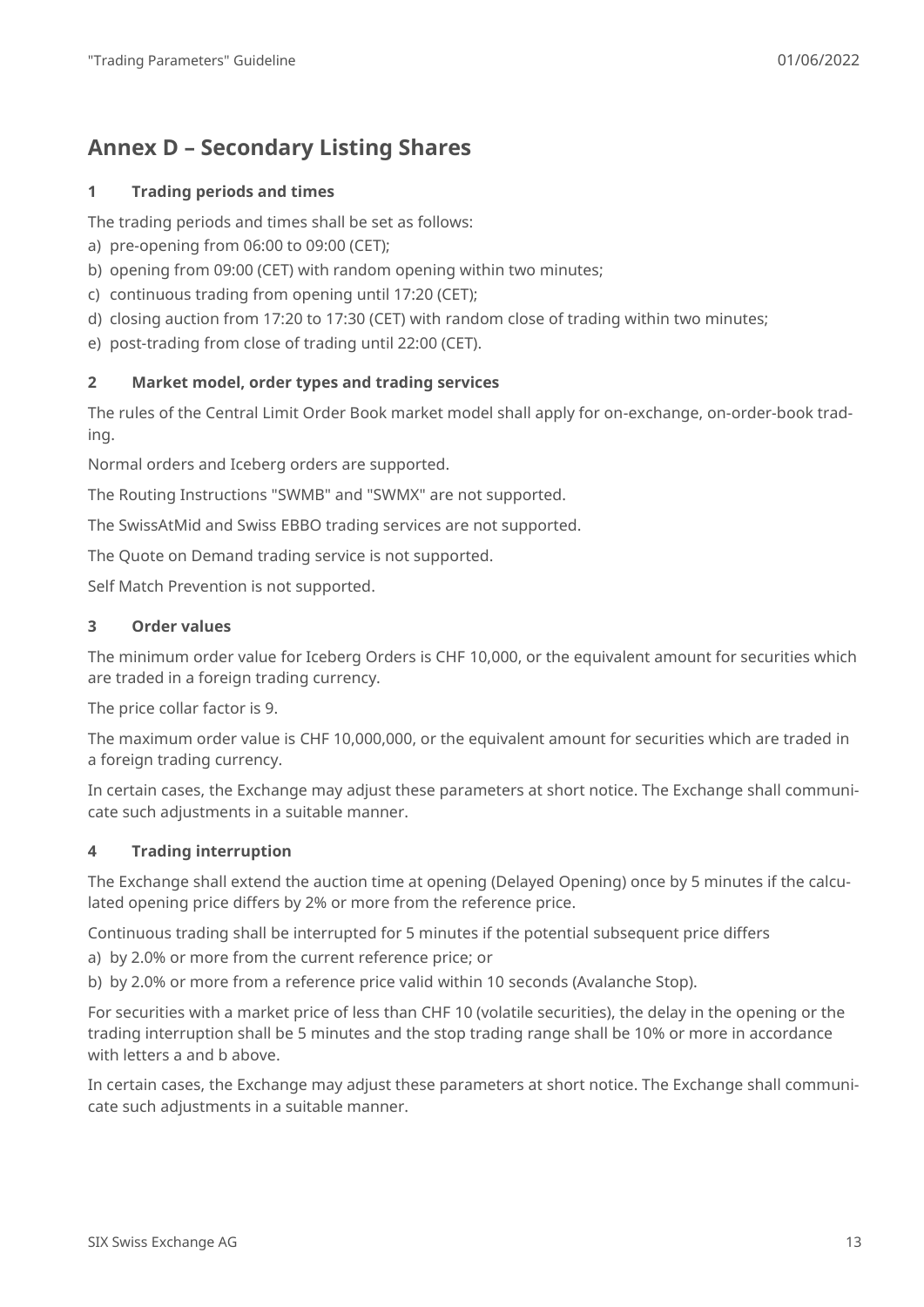#### **5 Price steps**

The price steps laid down in Annex D of the "Trading" Directive apply.

Equity securities that are listed or admitted to trading on a European Union (EU) trading venue and are also admitted to trading on SIX Swiss Exchange AG are allocated to price steps on the basis of the average number of trades (ANT), as calculated and published by the European Securities and Markets Authority (ESMA).

For equity securities that are listed or admitted to trading outside a European Union (EU) trading venue and are also admitted to trading on SIX Swiss Exchange AG the price steps of Liquidity Band A of Annex D of the "Trading" Directive are applicable.

#### **6 Market making and liquidity providers**

#### **6.1 Market making**

The Exchange does not organise any market making.

#### **6.2 Liquidity providers**

The Exchange does not admit any liquidity providers.

#### **7 Clearing and settlement**

Trades are not cleared and settled via a central counterparty. The provisions of Clause 16 Trading Rules shall apply.

The counterparty shall be disclosed.

#### **8 Deadline for reporting off-order-book trades**

If a trade is executed on-exchange, off-order-book during continuous trading, the report shall be made immediately, but no later than 1 minute after the trade.

Trade reports for trades carried out in connection with a delta-neutral hedge with respect to a derivative transaction must be reported within five minutes at the latest. The trades are to be flagged with the trade type "Derivative Hedge" (Annex B "Trading" Directive).

Trades executed off-order-book outside of continuous trading shall be reported before the opening of trading on the next trading day at the latest.

#### **9 Delayed publication of off-order-book trades**

The Exchange may publish trades with the necessary minimum volume, depending on the average daily turnover, with a delay if the securities transaction is conducted between a participant trading on its own account (Principal) and a client of this participant.

The average daily turnover for equity securities that are listed or admitted to trading at a European Union (EU) trading venue is calculated according to the turnover on the primary market, as published by ESMA. The average daily turnover for equity securities that are listed or admitted to trading outside a European Union (EU) trading venue is calculated according to the turnover on SIX Swiss Exchange AG.

The participant may demand delayed publication from the Exchange. The provisions on delayed publication pursuant to Annex C "Trading" Directive otherwise apply.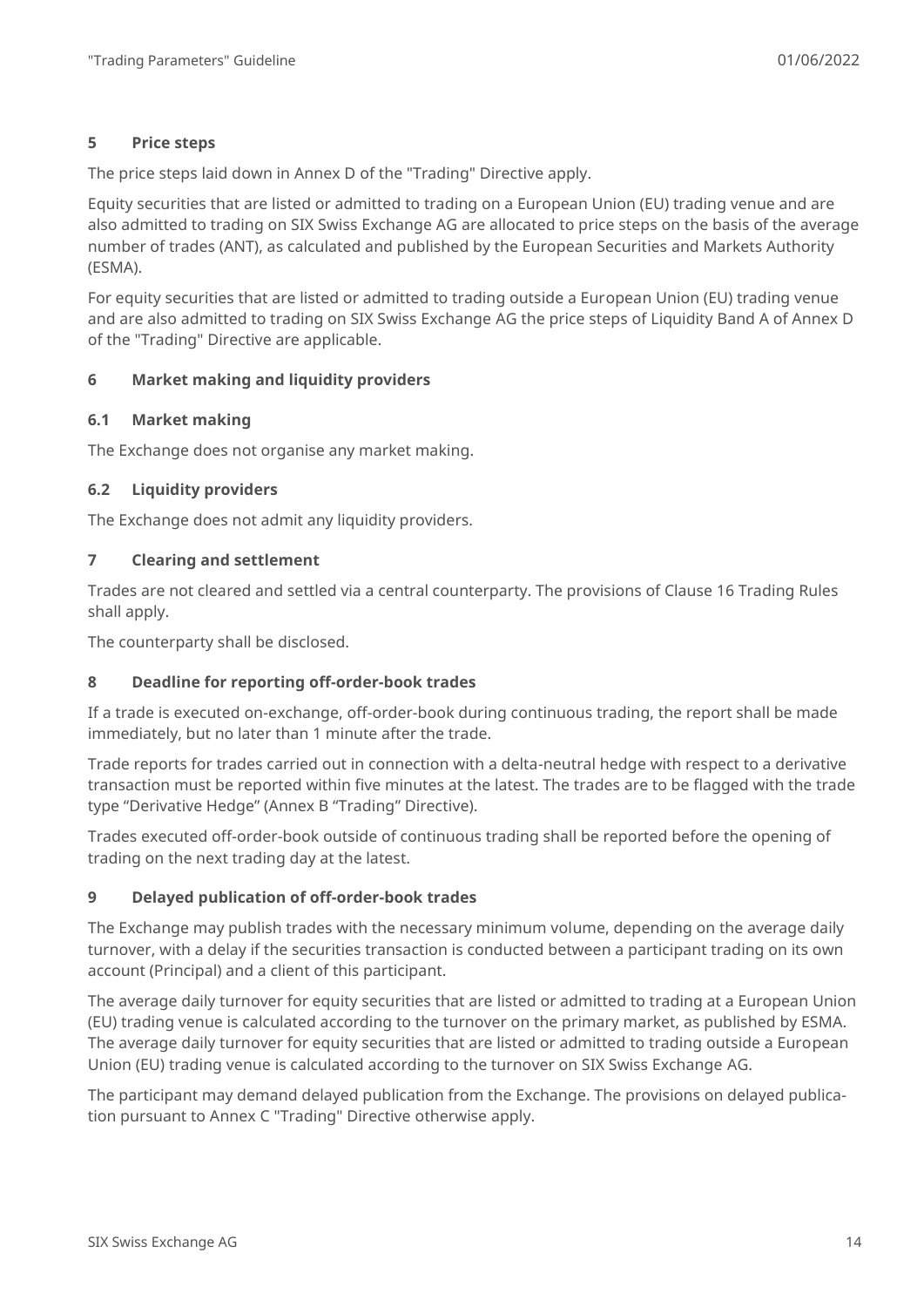# <span id="page-14-0"></span>**Annex E – Sponsored Foreign Shares**

#### **1 Trading periods and times**

The trading periods and times shall be set as follows:

- a) pre-opening from 06:00 to 09:00 (CET);
- b) opening from 09:00 (CET) with random opening within two minutes;
- c) continuous trading from opening until 17:20 (CET);
- d) closing auction from 17:20 to 17:30 (CET) with random close of trading within two minutes;
- e) post-trading from close of trading until 22:00 (CET).

#### **2 Market model, order types and trading services**

The rules of the Quote Driven Market market model shall apply for on-exchange, on-order-book trading.

Normal orders, Iceberg orders and quotes are supported.

The Routing Instructions "SWMB" and "SWMX" are not supported.

The SwissAtMid and Swiss EBBO trading services are not supported.

The Quote on Demand trading service is not supported.

Self Match Prevention is supported.

#### **3 Order values**

The price collar factor is 9.

The maximum order value is CHF 10,000,000, or the equivalent amount for securities which are traded in a foreign trading currency.

In certain cases, the Exchange may adjust these parameters at short notice. The Exchange shall communicate such adjustments in a suitable manner.

#### **4 Trading interruption**

The Exchange shall extend the auction time at opening (Delayed Opening) once or shall interrupt continuous trading if there is no quote in the order book at the time of possible execution. Trading shall be immediately resumed as soon as a quote is entered, but no later than after 5 minutes.

In certain cases, the Exchange may adjust these parameters at short notice. The Exchange shall communicate such adjustments in a suitable manner.

#### **5 Price steps**

The price steps laid down in Annex D of the "Trading" Directive apply.

Equity securities that are listed or admitted to trading on a European Union (EU) trading venue and are also admitted to trading on SIX Swiss Exchange AG are allocated to price steps on the basis of the average number of trades (ANT), as calculated and published by the European Securities and Markets Authority (ESMA).

For equity securities that are listed or admitted to trading outside a European Union (EU) trading venue and are also admitted to trading on the SIX Swiss Exchange AG, the valid price steps depending on the order price are defined as follows: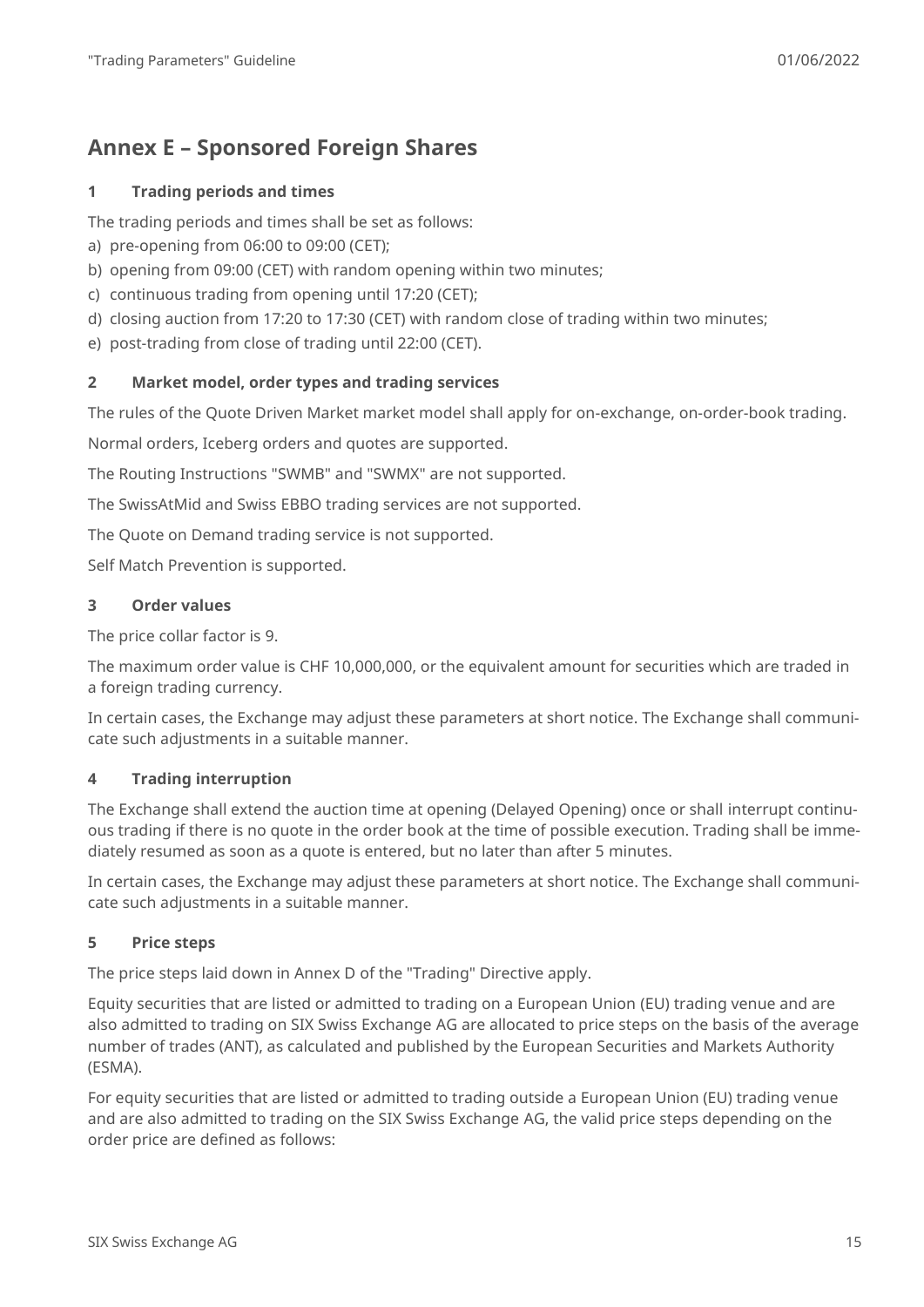|    | from              | to       | <b>Price steps</b> |
|----|-------------------|----------|--------------------|
| a' | 0.01              | 0.999    | 0.001              |
| b  | 1.00 <sub>1</sub> | and over | በ በ1               |

#### **6 Market making and liquidity providers**

#### **6.1 Market making**

The Exchange shall organise market making and admit market makers.

The market maker contractually undertakes to meet the following requirements over 90% (on a monthly basis) of the official trading times:

- a) if trading on the domestic market has been opened, the market maker shall provide bid and ask prices with a maximum trading spread of 2.5%; or
- b) if trading on the domestic market has not been opened, the market maker shall provide bid and ask prices with a maximum trading spread of 5%.

The minimum volume on both the bid and ask sides is CHF 15,000.

#### **6.2 Liquidity providers**

The Exchange does not admit any liquidity providers.

#### **7 Clearing and settlement**

Trades are not cleared and settled via a central counterparty. The provisions of Clause 16 Trading Rules shall apply.

The counterparty shall be disclosed.

#### **8 Deadline for reporting off-order-book trades**

If a trade is executed on-exchange, off-order-book during continuous trading, the report shall be made immediately, but no later than 1 minute after the trade.

Trade reports for trades carried out in connection with a delta-neutral hedge with respect to a derivative transaction must be reported within five minutes at the latest. The trades are to be flagged with the trade type "Derivative Hedge" (Annex B "Trading" Directive).

Trades executed off-order-book outside of continuous trading shall be reported before the opening of trading on the next trading day at the latest.

#### **9 Delayed publication of off-order-book trades**

The Exchange may publish trades with the necessary minimum volume, depending on the average daily turnover, with a delay if the securities transaction is conducted between a participant trading on its own account (Principal) and a client of this participant.

The average daily turnover for equity securities that are listed or admitted to trading at a European Union (EU) trading venue is calculated according to the turnover on the primary market, as published by ESMA. The average daily turnover for equity securities that are listed or admitted to trading outside a European Union (EU) trading venue is calculated according to the turnover on SIX Swiss Exchange AG.

The participant may demand delayed publication from the Exchange. The provisions on delayed publication pursuant to Annex C "Trading" Directive otherwise apply.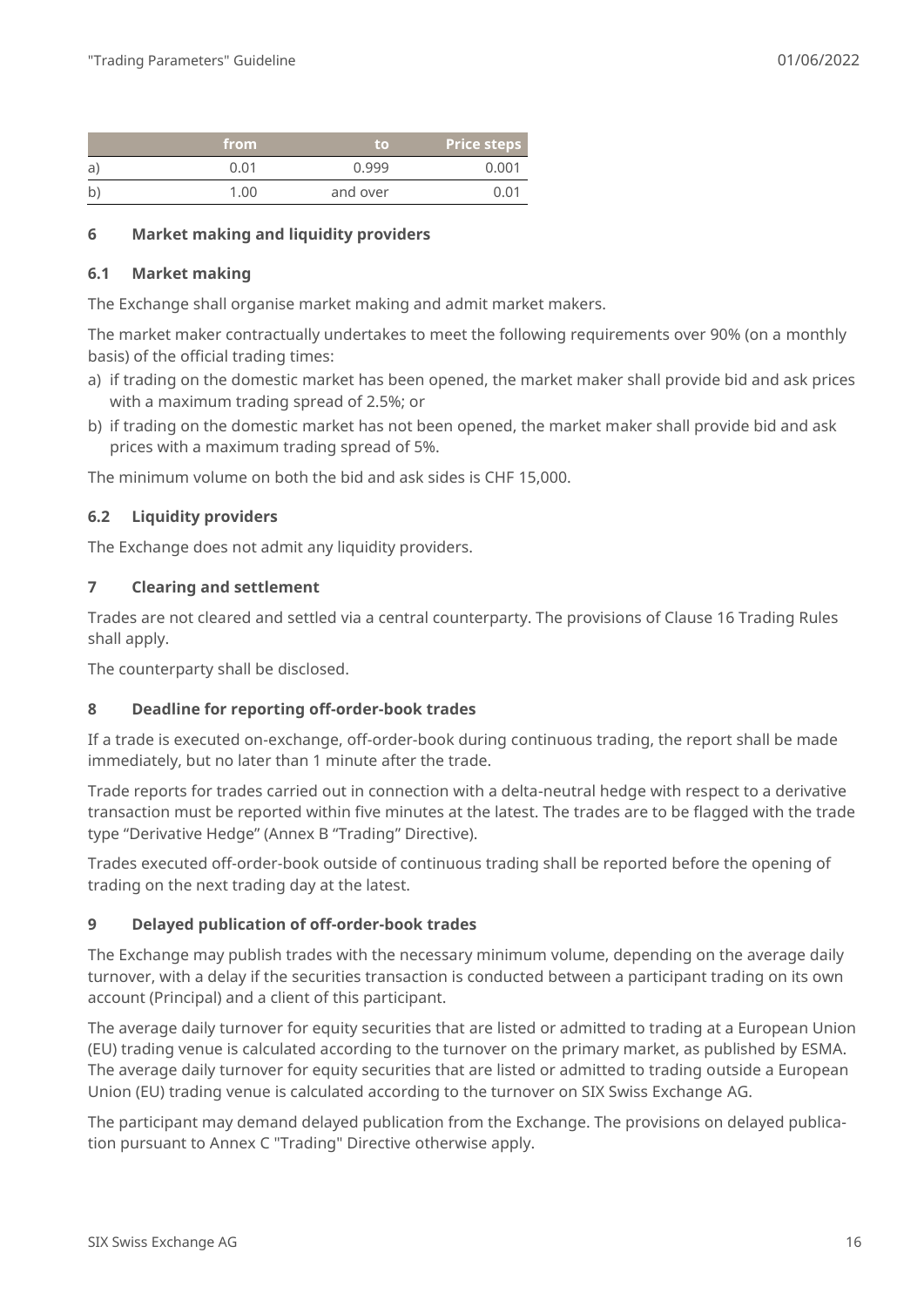# <span id="page-16-0"></span>**Annex F – Rights and Options**

#### **1 Trading periods and times**

The trading periods and times shall be set as follows:

- a) pre-opening from 06:00 to 09:15 (CET);
- b) opening from 09:15 (CET) with random opening within two minutes;
- c) continuous trading from opening until 17:15 (CET);
- d) close of trading without closing auction;
- e) post-trading from close of trading until 22:00 (CET).

#### **2 Market model, order types and trading services**

The rules of the Central Limit Order Book market model shall apply for on-exchange, on-order-book trading.

Normal orders are supported.

The Routing Instructions "SWMB" and "SWMX" are not supported.

The SwissAtMid and Swiss EBBO trading services are not supported.

The Quote on Demand trading service is not supported.

Self Match Prevention is not supported.

#### **3 Order values**

The price collar factor is 99.

The maximum order value is CHF 10,000,000, or the equivalent amount for securities which are traded in a foreign trading currency.

In certain cases, the Exchange may adjust these parameters at short notice. The Exchange shall communicate such adjustments in a suitable manner.

#### **4 Trading interruption**

Continuous trading shall be interrupted if trade in the underlying is interrupted.

#### **5 Price steps**

The valid price steps shall be 0.01 regardless of the order price.

#### **6 Market making and liquidity providers**

#### **6.1 Market making**

The Exchange does not organise any market making.

#### **6.2 Liquidity providers**

The Exchange does not admit any liquidity providers.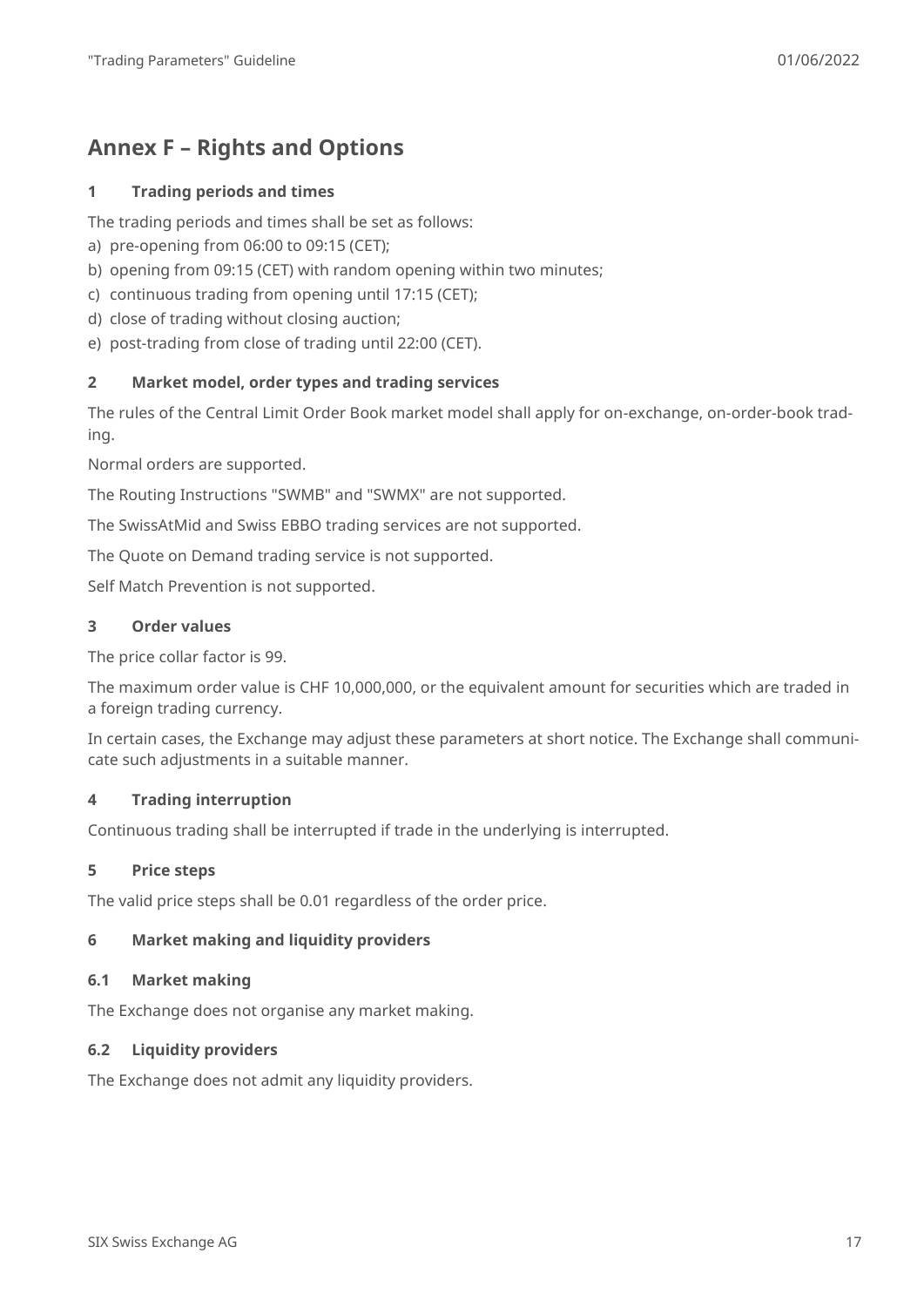#### **7 Clearing and settlement**

On the first trading day, the transfer and payment of trades must occur two trading days after the trade itself (T+2) ("value date"). From the second trading day onwards, the transfer and payment of trades must occur one trading day after the trade itself (T+1).

Trades are not cleared and settled via a central counterparty. The provisions of Clause 16 Trading Rules shall apply.

The counterparty shall be disclosed.

#### **8 Deadline for reporting off-order-book trades**

If a trade is executed on-exchange, off-order-book during continuous trading, the report shall be made immediately, but no later than 1 minute after the trade.

Trades executed off-order-book outside of continuous trading shall be reported before the opening of trading on the next trading day at the latest.

#### **9 Delayed publication of off-order-book trades**

The delayed publication function is not available.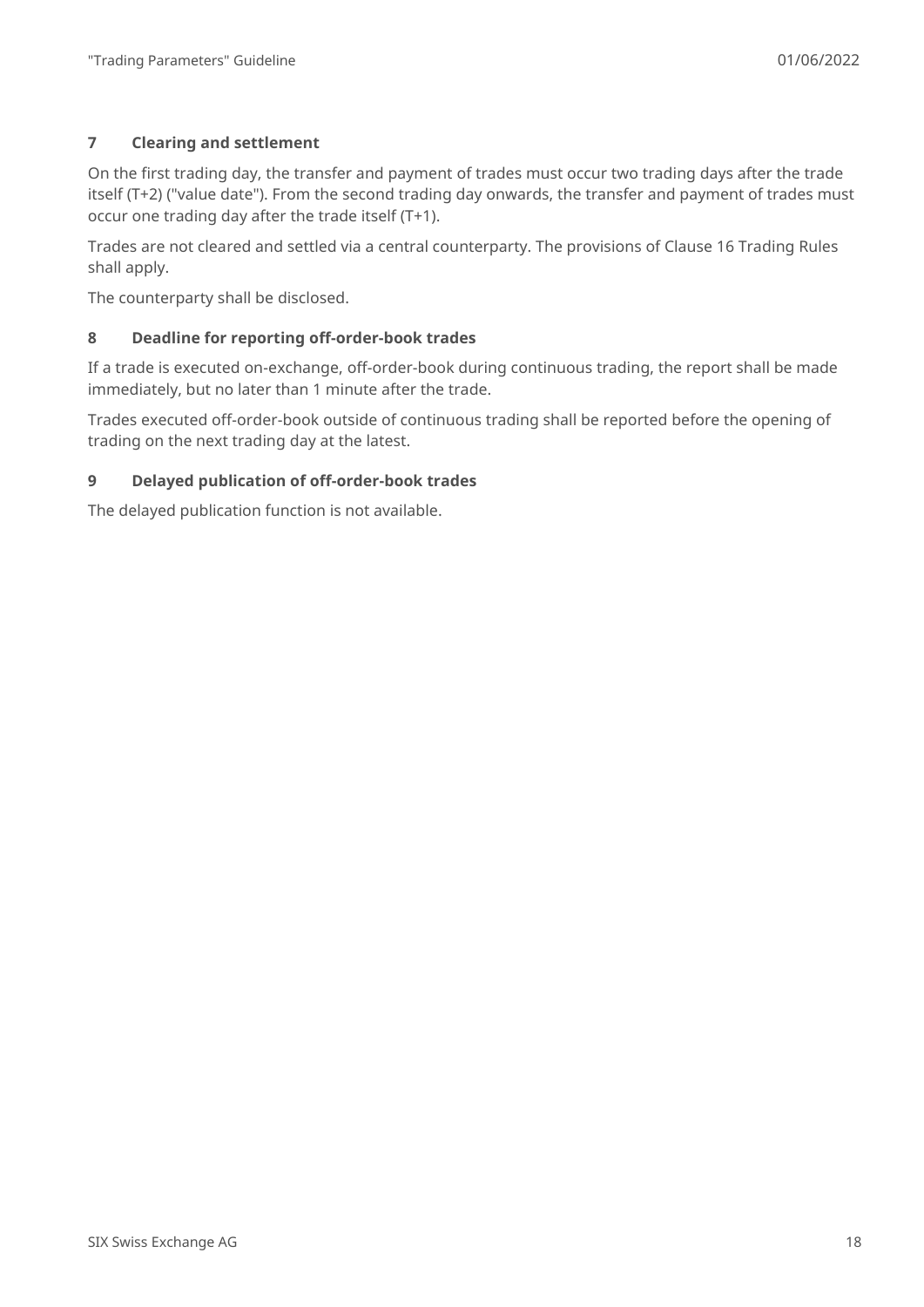# <span id="page-18-0"></span>**Annex G – Separate Trading Lines**

#### **1 Trading periods and times**

The trading periods and times shall be set as follows:

- a) pre-opening from 06:00 to 09:00 (CET);
- b) opening from 09:00 (CET) with random opening within two minutes;
- c) continuous trading from opening until 17:20 (CET);
- d) closing auction from 17:20 to 17:30 (CET) with random close of trading within two minutes;
- e) post-trading from close of trading until 22:00 (CET).

#### **2 Market model, order types and trading services**

The rules of the Central Limit Order Book market model shall apply for on-exchange, on-order-book trading.

Normal orders are supported.

The Routing Instructions "SWMB" and "SWMX" are not supported.

The SwissAtMid and Swiss EBBO trading services are not supported.

The Quote on Demand trading service is not supported.

Self Match Prevention is not supported.

#### **3 Order values**

The price collar factor is 9.

The maximum order value is CHF 10,000,000, or the equivalent amount for securities which are traded in a foreign trading currency.

In certain cases, the Exchange may adjust these parameters at short notice. The Exchange shall communicate such adjustments in a suitable manner.

#### **4 Trading interruption**

Continuous trading shall be interrupted if trading in the underlying is interrupted.

#### **5 Price steps**

The price steps laid down in Annex D of the "Trading" Directive apply.

Securities are allocated to price steps on the basis of the price steps for the corresponding first trading line.

#### **6 Market making and liquidity providers**

#### **6.1 Market making**

The Exchange does not organise any market making.

#### **6.2 Liquidity providers**

The Exchange does not admit any liquidity providers.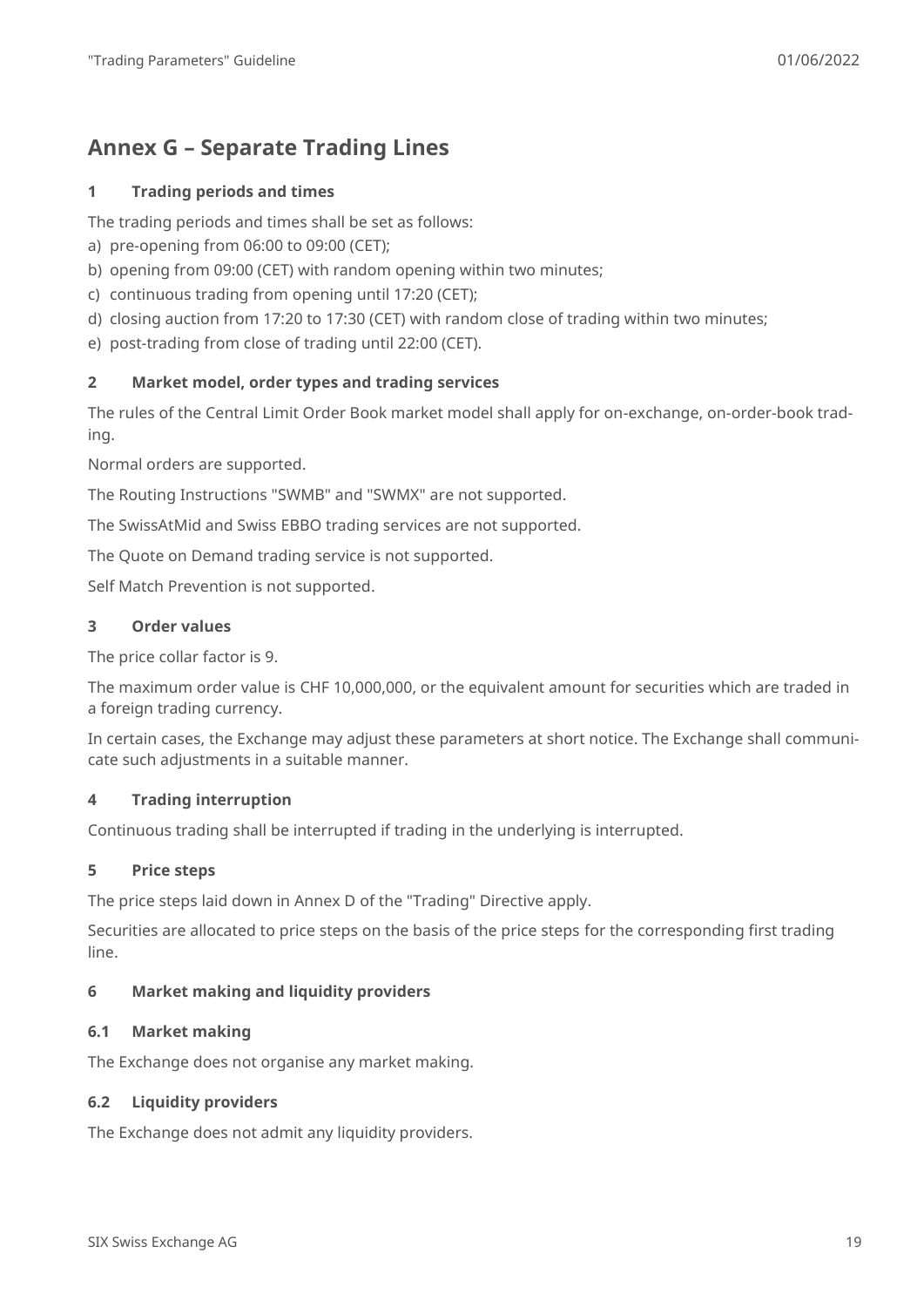#### **7 Clearing and settlement**

Trades in Separate Trading Lines that are associated with a buy back of own equity securities for the purpose of a capital reduction shall be settled manually.

Trades in Separate Trading Lines in connection with a public tender offer for cash or with a public exchange offer shall not be cleared and settled via a central counterparty. The provisions of Clause 16 Trading Rules shall apply.

The counterparty shall be disclosed.

#### **8 Deadline for reporting off-order-book trades**

If an on-exchange, off-order-book trade associated with a public tender offer for cash or with a public exchange offer is executed in Separate Trading Lines during continuous training, the report shall be made immediately, but no later than 1 minute following the trade.

Trades executed off-order-book outside of continuous trading shall be reported before the opening of trading on the next trading day at the latest.

Trades in Separate Trading Lines in connection with a buy back of own equity securities or the purpose of a capital reduction may not be executed off-order-book.

#### **9 Delayed publication of off-order-book trades**

The Exchange may publish trades with the necessary minimum volume, depending on the average daily turnover, with a delay if the securities transaction is conducted between a participant trading on its own account (Principal) and a client of this participant.

The average daily turnover is calculated according to the turnover on the relevant primary trading line.

The participant may demand delayed publication from the Exchange. The provisions on delayed publication pursuant to Annex C "Trading" Directive otherwise apply.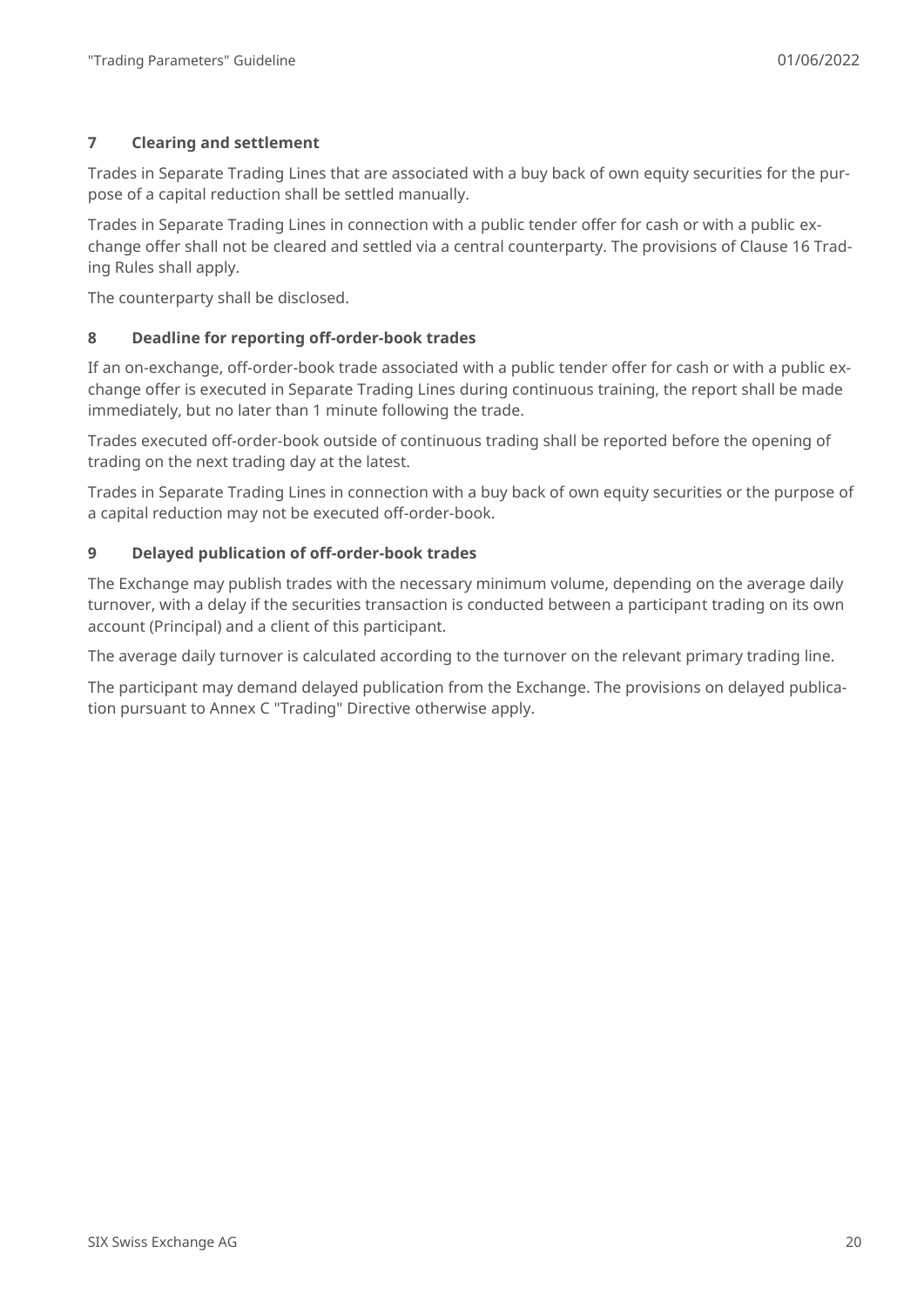# <span id="page-20-0"></span>**Annex H – Investment Funds**

#### **1 Trading periods and times**

The trading periods and times shall be set as follows:

- a) pre-opening from 06:00 to 09:00;
- b) opening from 09:00 (CET) with random opening within two minutes;
- c) continuous trading from opening until 17:20 (CET);
- d) closing auction from 17:20 to 17:30 with random close of trading within two minutes;
- e) post-trading from close of trading until 22:00.

#### **2 Market model, order types and trading services**

The rules of the Central Limit Order Book market model shall apply for on-exchange, on-order-book trading.

Normal orders and Iceberg orders are supported.

The Routing Instructions "SWMB" and "SWMX" are supported.

The SwissAtMid trading service is supported and the Swiss EBBO trading service is not supported.

The Quote on Demand trading service is not supported.

Self Match Prevention is supported.

#### **3 Order values**

The minimum order value for Iceberg Orders is CHF 10,000, or the equivalent amount for securities which are traded in a foreign trading currency.

The price collar factor is generally 9.

The maximum order value is:

- a) CHF 50,000,000, or the equivalent amount for securities which are traded in a foreign trading currency, for the Central Limit Order Book;
- b) CHF 50,000,000, or the equivalent amount for securities which are traded in a foreign trading currency, for the trading service SwissAtMid.

In certain cases, the Exchange may adjust these parameters at short notice. The Exchange shall communicate such adjustments in a suitable manner.

#### **4 Trading interruption**

The Exchange shall extend the auction time at opening (Delayed Opening) once by 15 minutes if the calculated opening price differs by 2% or more from the reference price.

Continuous trading shall be interrupted for 15 minutes if the potential subsequent price differs

- a) by 2% or more from the current reference price; or
- b) by 2% or more from a reference price valid within ten seconds (Avalanche Stop).

For securities with a market price of less than CHF 10 (volatile securities), the delay in the opening or the trading interruption shall be 5 minutes and the stop trading range shall be 10% or more in accordance with letters a and b above.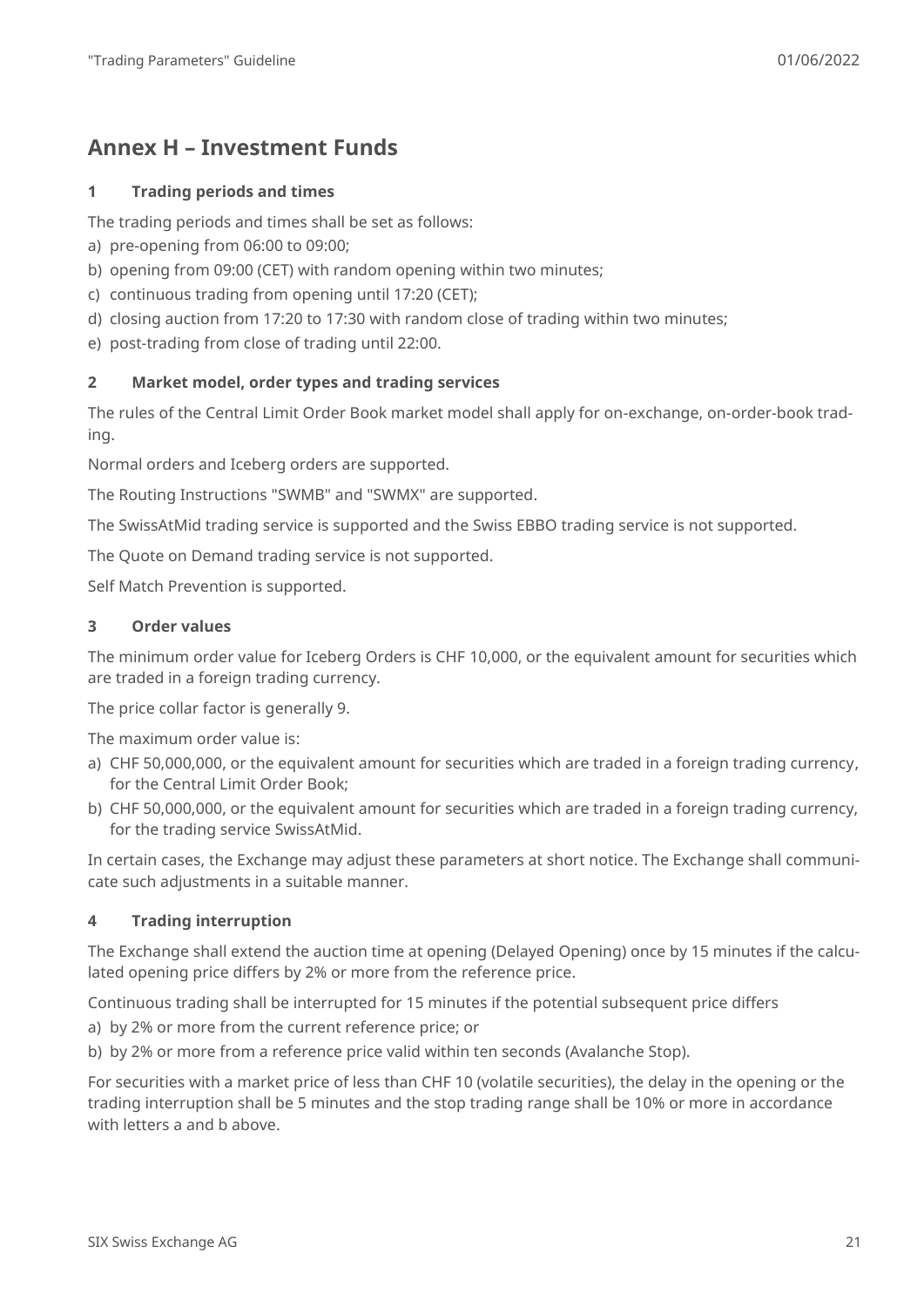In certain cases, the Exchange may adjust these parameters at short notice. The Exchange shall communicate such adjustments in a suitable manner.

#### **5 Price steps**

The valid price steps for the Central Limit Order Book shall be defined as follows depending on the order price (details in trading currency):

|    | from  | to       | <b>Price steps</b> |
|----|-------|----------|--------------------|
| a) | 0.01  | 9.99     | 0.01               |
| b) | 10    | 99.95    | 0.05               |
| C) | 100   | 249.90   | 0.10               |
| d) | 250   | 499.75   | 0.25               |
| e) | 500   | 999.50   | 0.50               |
| f) | 1,000 | 4,999    | 1.00               |
| g) | 5,000 | and over | 5.00               |

For the trading service SwissAtMid, the valid price step is 0.0001 regardless of the order price.

#### **6 Market making and liquidity providers**

#### **6.1 Market making**

The Exchange does not organise any market making.

#### **6.2 Liquidity providers**

The Exchange does not admit any liquidity providers.

#### **7 Clearing and settlement**

Trades are not cleared and settled via a central counterparty. The provisions of Clause 16 Trading Rules shall apply.

The counterparty shall be disclosed.

#### **8 Deadline for reporting off-order-book trades**

If a trade is executed on-exchange, off-order-book during continuous trading, the report shall be made immediately, but no later than 3 minutes after the trade.

Trades executed off-order-book outside of continuous trading shall be reported before the opening of trading on the next trading day at the latest.

#### **9 Delayed publication of off-order-book trades**

The delayed publication function is not available.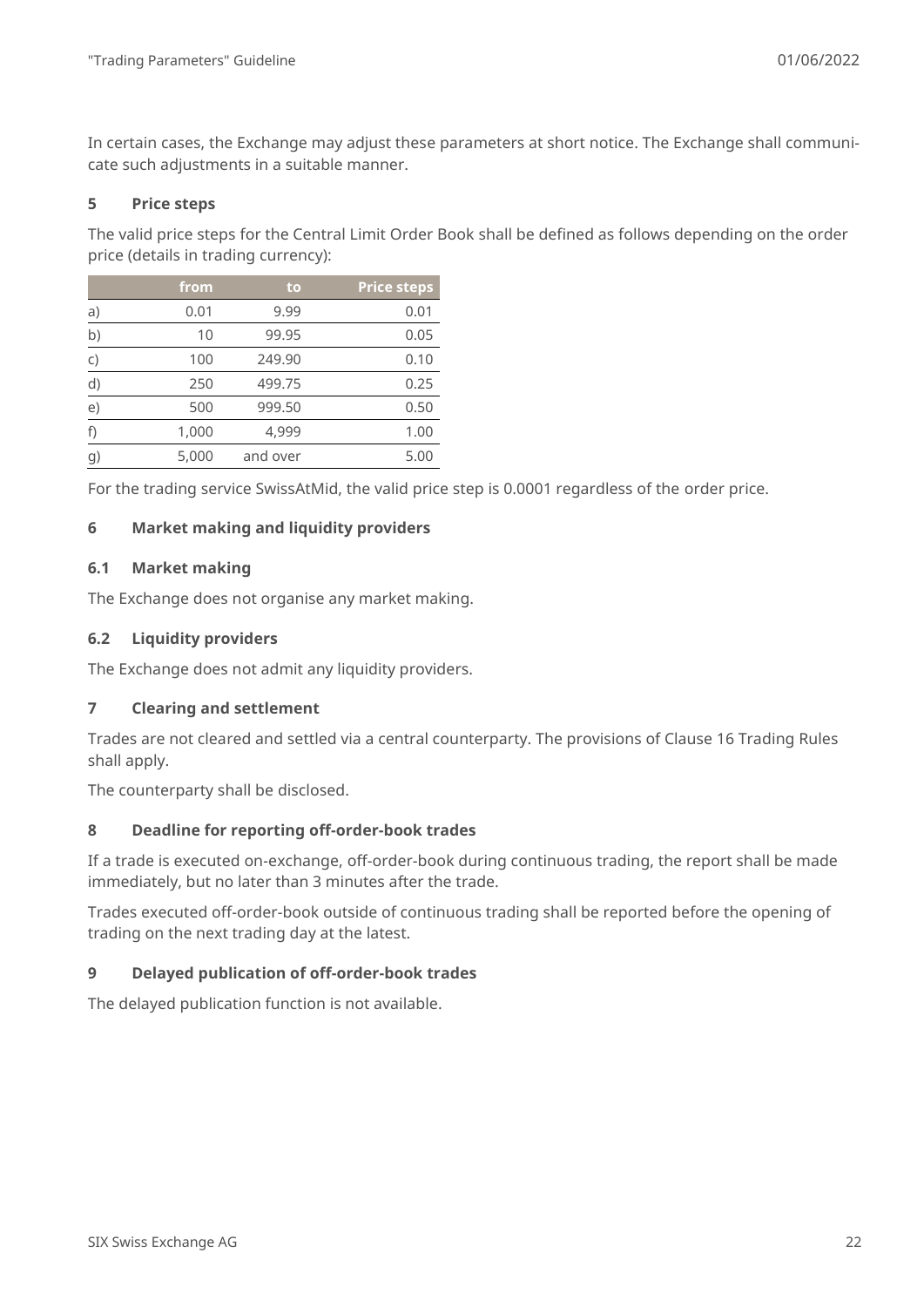# <span id="page-22-0"></span>**Annex I – Exchange Traded Funds (ETF)**

#### **1 Trading periods and times**

The trading times shall be set as follows:

- a) pre-opening from 06:00 to 09:00 (CET);
- b) opening from 09:00 (CET) with random opening within two minutes;
- c) continuous trading from opening until 17:30 (CET) (up to 17:00 (CET) in the case of ETFs on bonds of the Swiss Confederation);
- d) closing auction from 17:30 to 17:35 (CET) with random close of trading within two minutes (close of trading without closing auction for ETF on Bonds of the Swiss Confederation);
- e) post-trading from close of trading until 22:00 (CET).

#### **2 Market model, order types and trading services**

The rules of the Quote Driven Market market model shall apply for on-exchange, on-order-book trading.

Normal orders, Iceberg orders and quotes are supported.

The Routing Instructions "SWMB" and "SWMX" are not supported.

The Quote on Demand trading service is supported. The default value for the maximum duration of the trading modes for Quote on Demand is determined as follows:

- a) "Discretion only" lasts 5 minutes maximum;
- b) "Auto-Execute or Cancel" lasts 1 second maximum with random execution if the conditions for execution are met;
- c) "Auto-Execute and Optional Discretion" lasts 1 second maximum with random execution if the conditions for execution are met and if no execution occurs, an additional 5 minutes maximum.

At the participant's request, the Exchange's default value for the maximum duration of automatic execution in the trading mode "Auto-Execute or Cancel" and "Auto-Execute and Optional Discretion" for quote requests under its participant identification (Party ID) may be overridden.

The standard value for the minimum number of responding liquidity providers for automatic execution ("Auto-Execute") is 3. The participant may individually select a maximum of 10 Quote on Demand registered liquidity providers for a quote request.

Self Match Prevention is supported for Quote Driven Market. Self Match Prevention is not supported for Quote on Demand.

#### **3 Order values**

The price collar factor is generally 9.

The maximum order value is:

- d) CHF 10,000,000, or the equivalent amount for securities which are traded in a foreign trading currency for Quote Driven Market;
- e) CHF 250,000,000, or the equivalent amount for securities which are traded in a foreign trading currency for Quote on Demand.

The price deviation of quote requests to the current price in the Quote Driven Market (QDM) is 10% or more.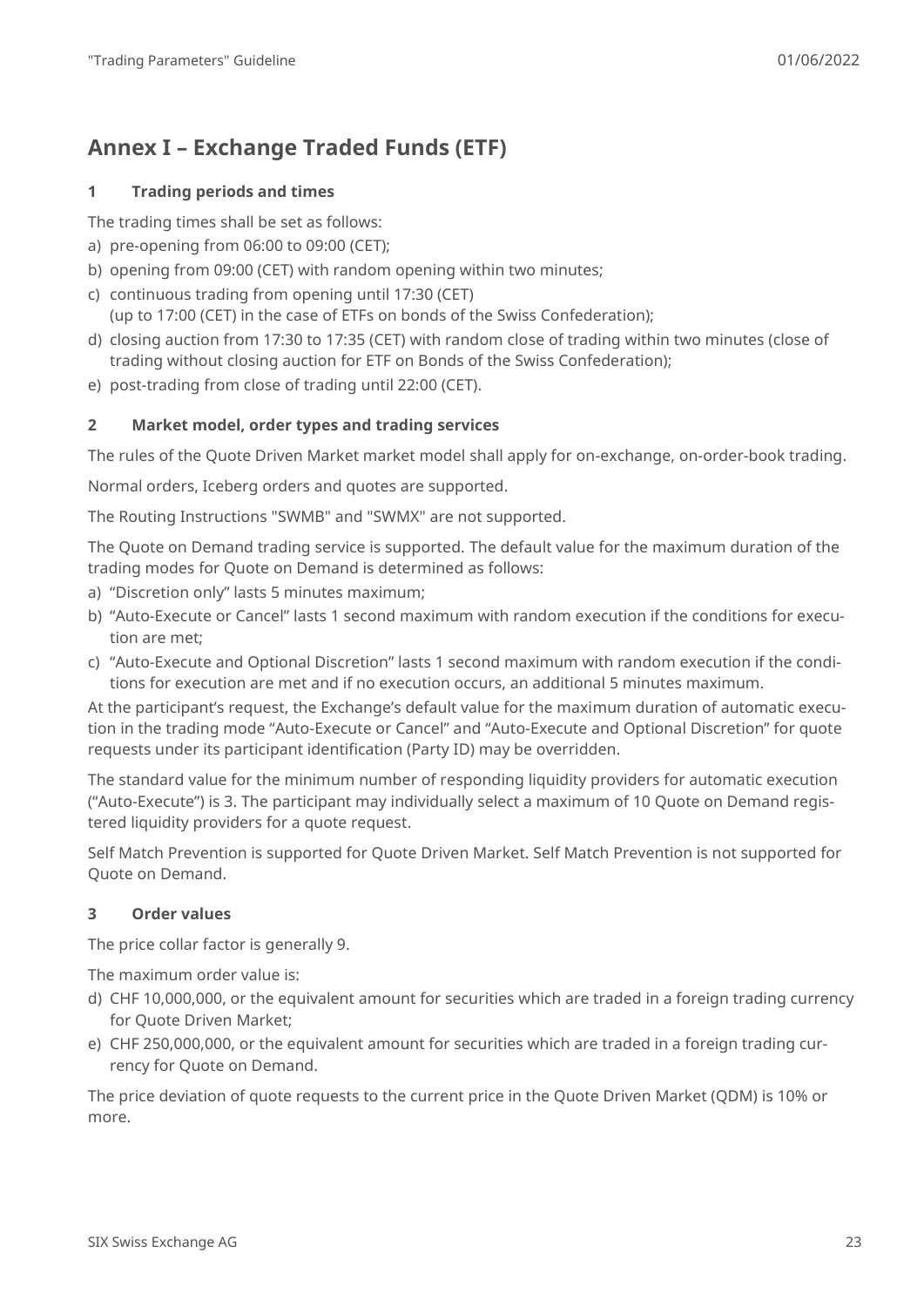In certain cases, the Exchange may adjust these parameters at short notice. The Exchange shall communicate such adjustments in a suitable manner.

#### **4 Trading interruption**

The Exchange shall extend the auction time at opening (Delayed Opening) once or shall interrupt continuous trading if there is no quote in the order book at the time of possible execution. Trading shall be immediately resumed as soon as a quote is entered, but no later than after 5 minutes.

In certain cases, the Exchange may adjust these parameters at short notice. The Exchange shall communicate such adjustments in a suitable manner.

#### **5 Price steps**

#### **5.1 Quote Driven Market**

The price steps laid down in Liquidity Band F of Annex D of the "Trading" Directive apply in principle to the Quote Driven Market.

The valid price steps for securities in the money market products and fixed income investment category are defined as follows depending on the order price (details in trading currency):

|         | From   | To        | <b>Price steps</b> |
|---------|--------|-----------|--------------------|
| a)      | 0.01   | 4.9999    | 0.0001             |
| b)      | 5      | 9.9998    | 0.0002             |
| C)      | 10     | 19.9995   | 0.0005             |
| d)      | 20     | 49.999    | 0.001              |
| e)      | 50     | 99.998    | 0.002              |
| f)      | 100    | 199.995   | 0.005              |
| g)      | 200    | 499.99    | 0.01               |
| h)      | 500    | 999.98    | 0.02               |
| i)      | 1,000  | 1,999.95  | 0.05               |
| j)      | 2,000  | 4,999.90  | 0.1                |
| k)      | 5,000  | 9,999.80  | 0.2                |
| $\vert$ | 10,000 | 19,999.50 | 0.5                |
| m)      | 20,000 | 49,999    | 1                  |
| n)      | 50,000 | and over  | $\overline{2}$     |

The valid price steps for securities with a reference price of 100,000 or above in the relevant trading currency shall be 10.00 regardless of the order price and investment category.

#### **5.2 Quote on Demand**

For the trading service Quote on Demand, the valid price step is 0.0001 regardless of the order price. The valid price steps for securities with Japanese Yen (JPY) as their trading currency shall be 1.00 regardless of the order price.

#### **6 Market making and liquidity providers**

#### **6.1 Market making**

The Exchange shall organise market making and admit market makers.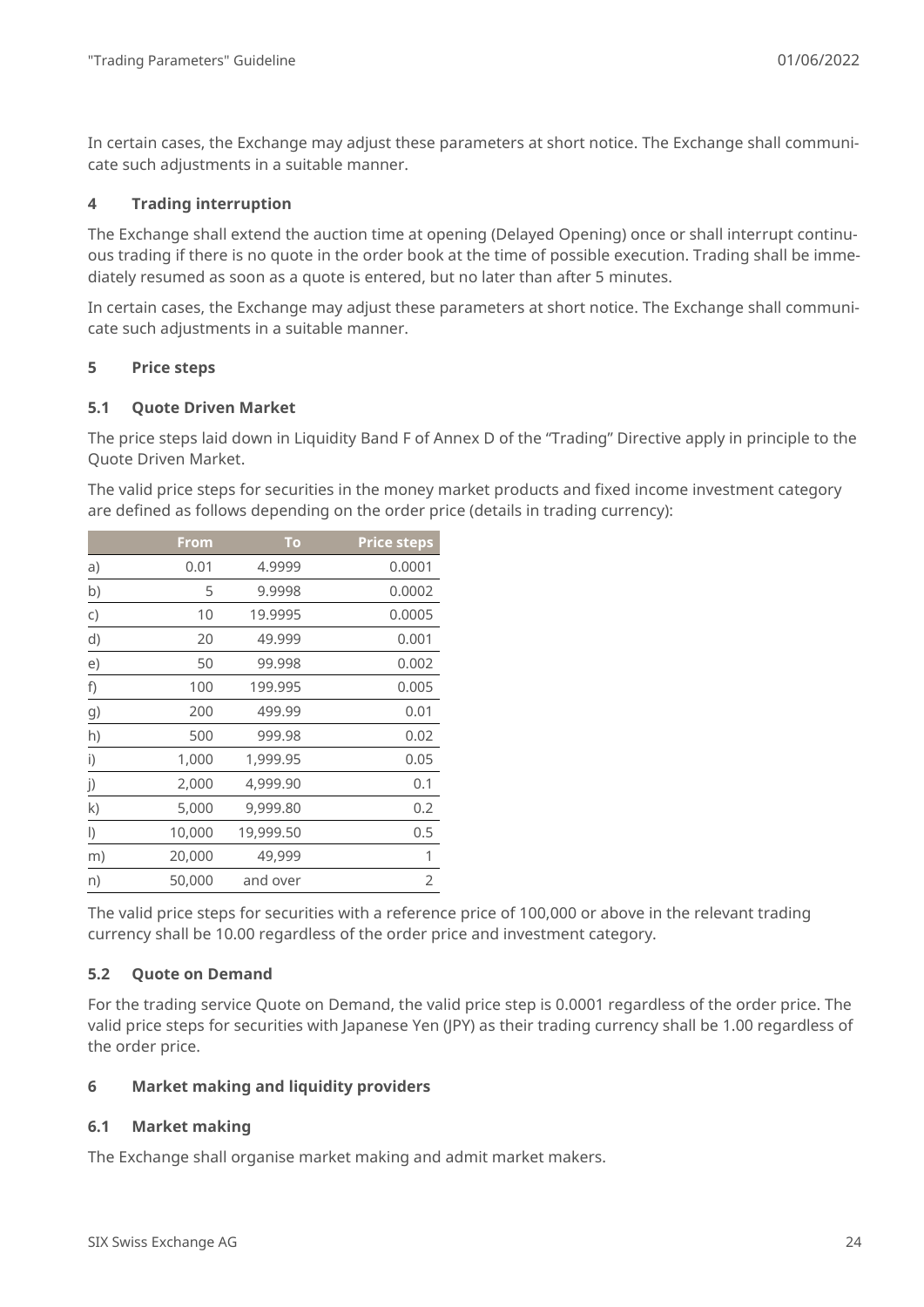The market maker contractually undertakes to meet the following requirements over 90% (on a monthly basis) of the official trading times:

#### **6.1.1 ETF on share indices**

- a) If trading on the domestic market of at least 50% of underlyings has been opened, the market maker shall provide bid and ask prices which do not differ from the indicative NAV (net asset value) by more than 2% (+/- 1% on either side); or
- b) If trading on the domestic market of at least 50% of underlyings has not been opened, the market maker shall provide bid and ask prices with a maximum trading spread of 5%.

The minimum volume on both the bid and ask sides is EUR 50,000.

#### **6.1.2 ETF on fixed income indices**

The maximum trading spread around the indicative iNAV (if available) shall be:

- a) for money market products: 0.1% (+/- 0.05% on either side of the iNAV, if available);
- b) for money market products not traded in the fund currency: 0.5% (+/- 0.25% on either side of the iNAV, if available);
- c) for government bonds, supranationals and similar bonds with a term of less than 3 years: 0.5% (+/- 0.25% on either side of the iNAV, if available);
- d) for government bonds, supranationals and similar bonds with a term of more than 3 years and for investment-grade corporate bonds: 1.0% (+/- 0.5% on either side of the iNAV, if available);
- e) for emerging market bonds and non-investment-grade corporate bonds: 2.0% (+/- 1.0% on either side of the iNAV, if available).

The minimum volume on both the bid and ask sides is EUR 100,000.

#### **6.1.3 ETF on commodities indices**

- a) If trading on the domestic market of at least 50% of underlyings has been opened, the market maker shall provide bid and ask prices which do not differ from the indicative NAV (net asset value) by more than 2% (+/- 1% on either side); or
- b) if trading on the domestic market of at least 50% of underlyings has not been opened, the market maker shall provide bid and ask prices with a maximum trading spread of 3%.

The minimum volume on both the bid and ask sides is EUR 50,000.

#### **6.1.4 ETF on collective capital investments indices**

The maximum trading spread around the indicative iNAV (if available) shall be:

- a) for exchange-traded real estate funds: 2.0% (+/- 1.0% on either side of the iNAV, if available), if 50% of the collective capital investment falls into this investment category;
- b) for hedge fund indices: 2.0% (+/- 1.0% on either side of the iNAV, if available), if 50% of the collective capital investment falls into this investment category.

The minimum volume on both the bid and ask sides is EUR 50,000.

#### **6.2 Liquidity providers**

The Exchange does not admit any liquidity providers.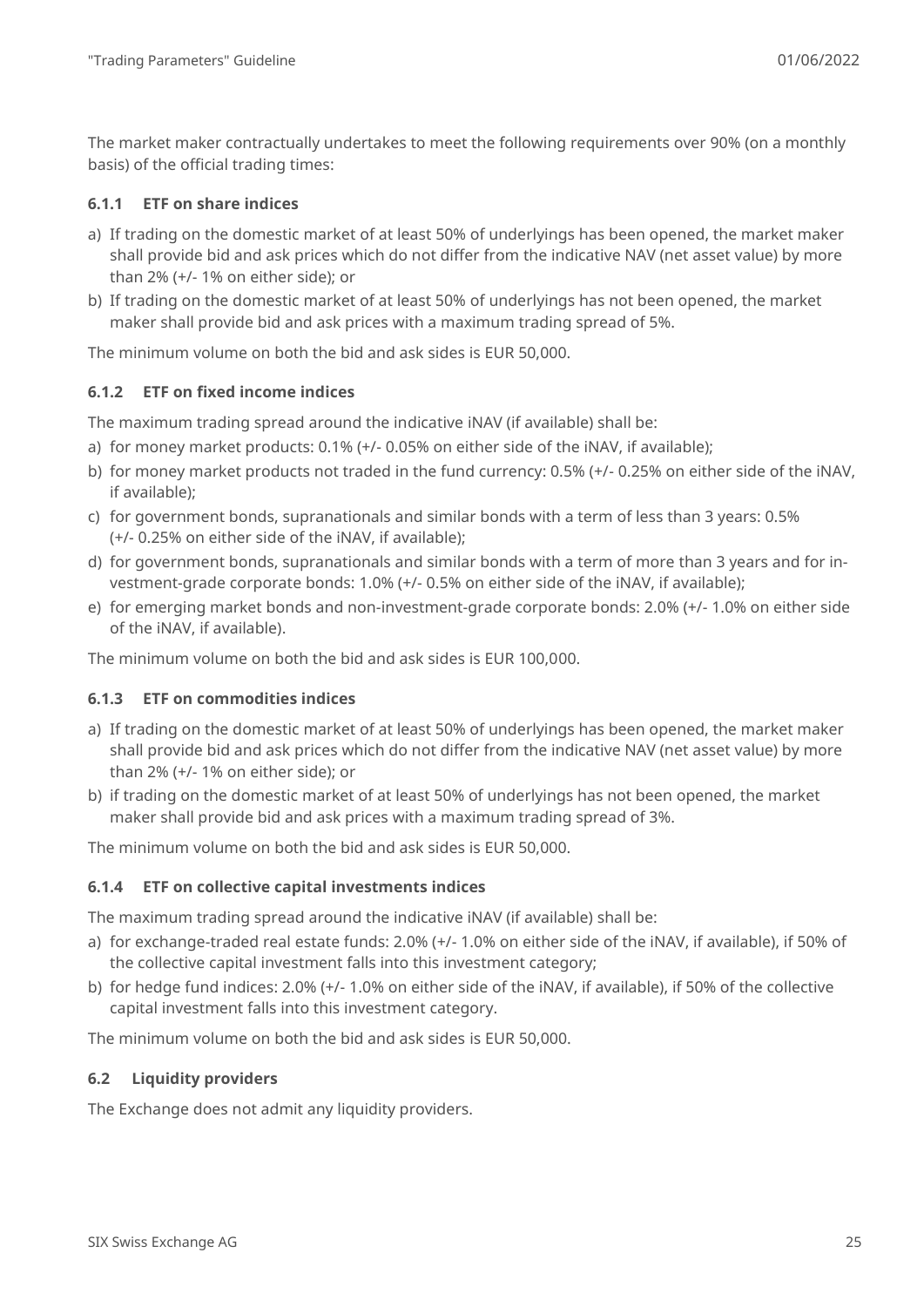#### **7 Clearing and settlement**

Trades are cleared and settled via a central counterparty. The provisions of Clause 17 Trading Rules shall apply.

The counterparty shall be disclosed.

#### **8 Deadline for reporting off-order-book trades**

If a trade is executed on-exchange, off-order-book during continuous trading, the report shall be made immediately, but no later than 3 minutes after the trade.

Trades executed off-order-book outside of continuous trading shall be reported before the opening of trading on the next trading day at the latest.

#### **9 Delayed publication of trades**

#### **9.1 Trades in the Quote Driven Market and off-order-book**

The delayed publication function is not available.

#### **9.2 Trades in the Quote on Demand trade service**

The Exchange may publish trades with the required minimum order size on a delayed basis compared with normal market size. The provisions on delayed publication pursuant to Clause 11.14 of the "Alternative Trading" directive apply.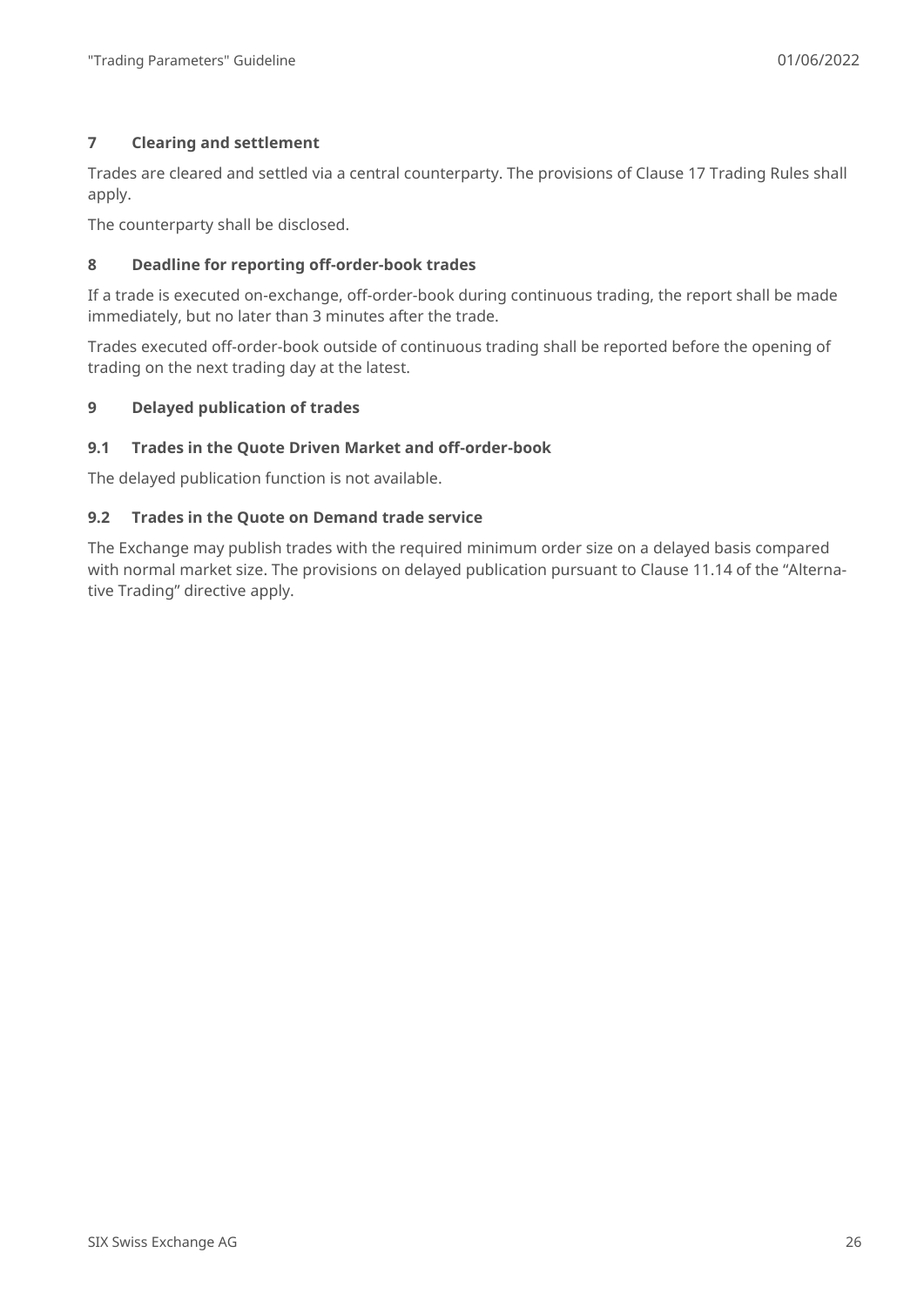# <span id="page-26-0"></span>**Annex J – Exchange Traded Structured Funds (ETSF)**

#### **1 Trading periods and times**

The trading times shall be set as follows:

- a) pre-opening from 06:00 to 09:00 (CET);
- b) opening from 09:00 (CET) with random opening within two minutes;
- c) continuous trading from opening until 17:30 (CET);
- d) close of trading without closing auction;
- e) post-trading from close of trading until 22:00 (CET).

#### **2 Market model, order types and trading services**

The rules of the Quote Driven Market market model shall apply for on-exchange, on-order-book trading.

Normal orders and quotes are supported.

The Routing Instructions "SWMB" and "SWMX" are not supported.

The SwissAtMid and Swiss EBBO trading services are not supported.

The Quote on Demand trading service is not supported.

Self Match Prevention is not supported.

#### **3 Order values**

The price collar factor is 9.

The maximum order value is CHF 10,000,000, or the equivalent amount for securities which are traded in a foreign trading currency.

In certain cases, the Exchange may adjust these parameters at short notice. The Exchange shall communicate such adjustments in a suitable manner.

#### **4 Trading interruption**

The Exchange shall extend the auction time at opening (Delayed Opening) once or shall interrupt continuous trading if there is no quote in the order book at the time of possible execution. Trading shall be immediately resumed as soon as a quote is entered, but no later than after 5 minutes.

In certain cases, the Exchange may adjust these parameters at short notice. The Exchange shall communicate such adjustments in a suitable manner.

#### **5 Price steps**

The price steps laid down in Liquidity Band F of Annex D of the "Trading" Directive apply in principle.

The valid price steps for securities in the money market products and fixed income investment category are defined as follows depending on the order price (details in trading currency):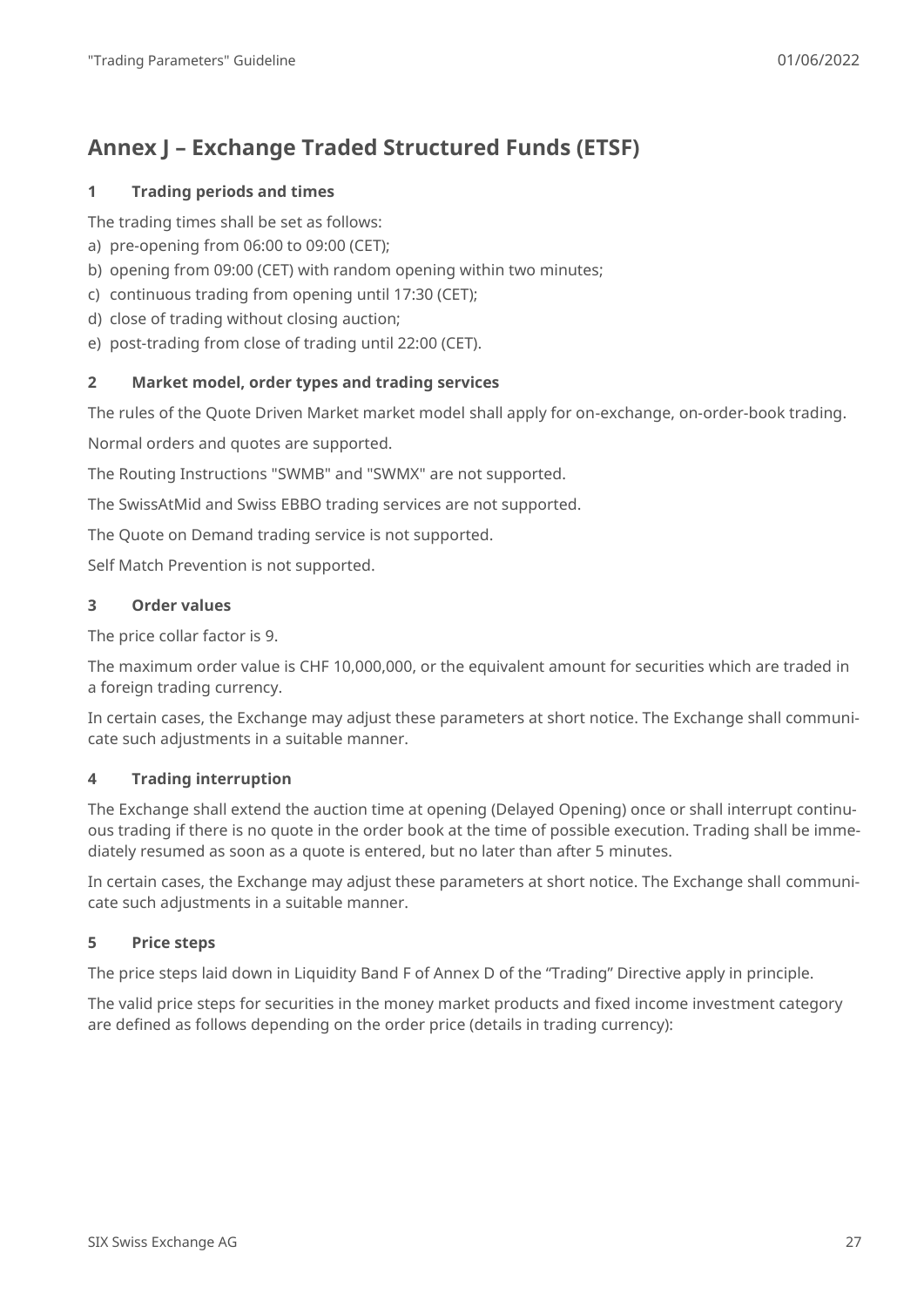|         | <b>From</b> | To        | <b>Price steps</b> |
|---------|-------------|-----------|--------------------|
| a)      | 0.01        | 4.9999    | 0.0001             |
| b)      | 5           | 9.9998    | 0.0002             |
| C)      | 10          | 19.9995   | 0.0005             |
| d)      | 20          | 49.999    | 0.001              |
| e)      | 50          | 99.998    | 0.002              |
| f)      | 100         | 199.995   | 0.005              |
| g)      | 200         | 499.99    | 0.01               |
| h)      | 500         | 999.98    | 0.02               |
| i)      | 1,000       | 1,999.95  | 0.05               |
| j)      | 2,000       | 4,999.90  | 0.1                |
| k)      | 5,000       | 9,999.80  | 0.2                |
| $\vert$ | 10,000      | 19,999.50 | 0.5                |
| m)      | 20,000      | 49,999    | 1                  |
| n)      | 50,000      | and over  | $\overline{2}$     |
|         |             |           |                    |

The valid price steps for securities with a reference price of 100,000 or above in the relevant trading currency shall be 10.00 regardless of the order price and investment category.

#### **6 Market making and liquidity providers**

#### **6.1 Market making**

The Exchange shall organise market making and admit market makers.

The market maker contractually undertakes to meet the following requirements over 90% (on a monthly basis) of the official trading times:

#### **6.1.1 ETSF with underlying shares**

- a) If trading on the domestic market of at least 50% of underlyings has been opened, the market maker shall provide bid and ask prices which do not differ from the indicative NAV (net asset value) by more than 2% (+/- 1% on either side); or
- b) if trading on the domestic market of at least 50% of underlyings has not been opened, the market maker shall provide bid and ask prices with a maximum trading spread of 5%.

The minimum volume on both the bid and ask sides is EUR 50,000.

#### **6.2 Liquidity providers**

The Exchange does not admit any liquidity providers.

#### **7 Clearing and settlement**

Trades are not cleared and settled via a central counterparty. The provisions of Clause 16 Trading Rules shall apply.

The counterparty shall be disclosed.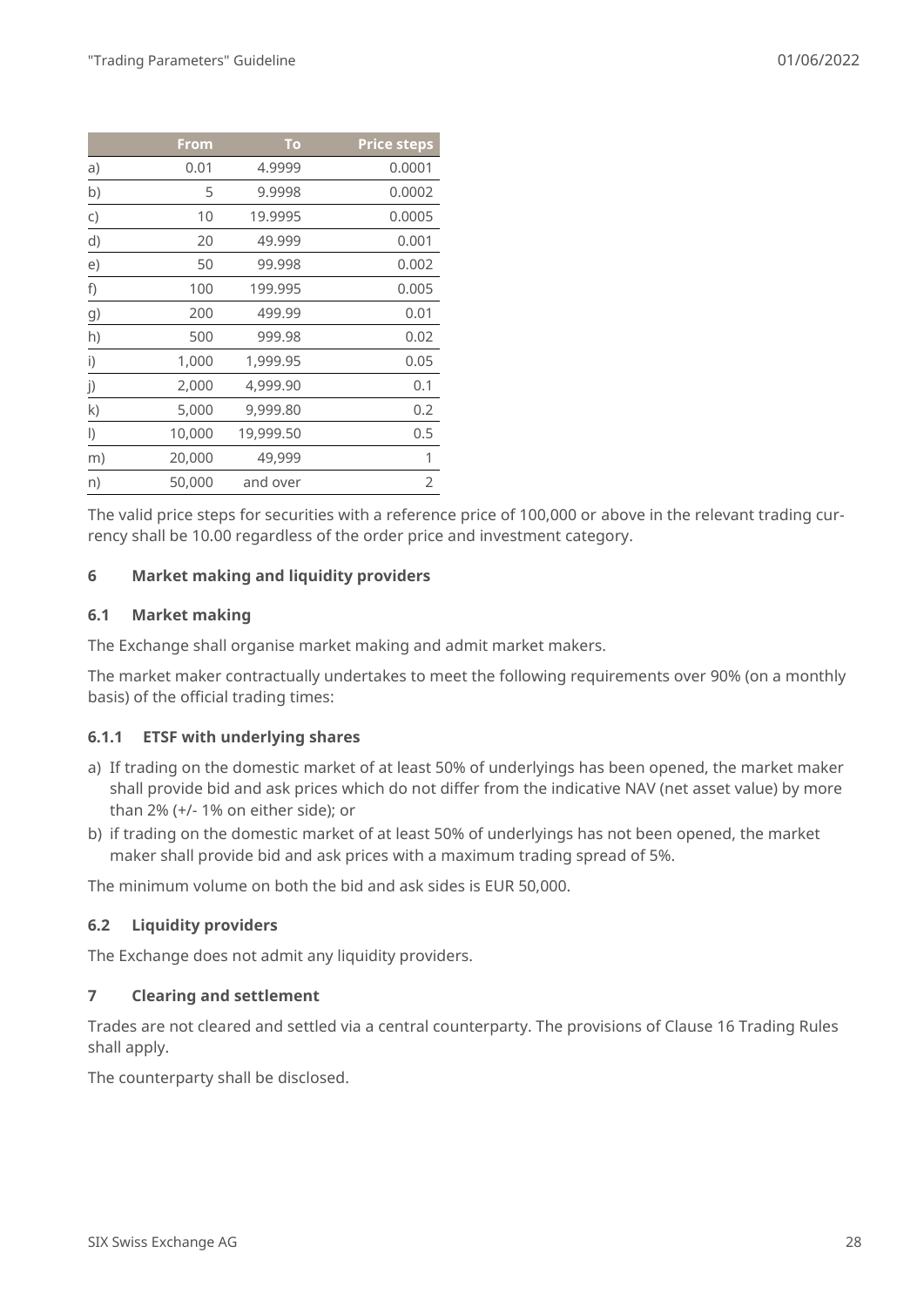#### **8 Deadline for reporting off-order-book trades**

If a trade is executed on-exchange, off-order-book during continuous trading, the report shall be made immediately, but no later than 3 minutes after the trade.

Trades executed off-order-book outside of continuous trading shall be reported before the opening of trading on the next trading day at the latest.

#### **9 Delayed publication of off-order-book trades**

The delayed publication function is not available.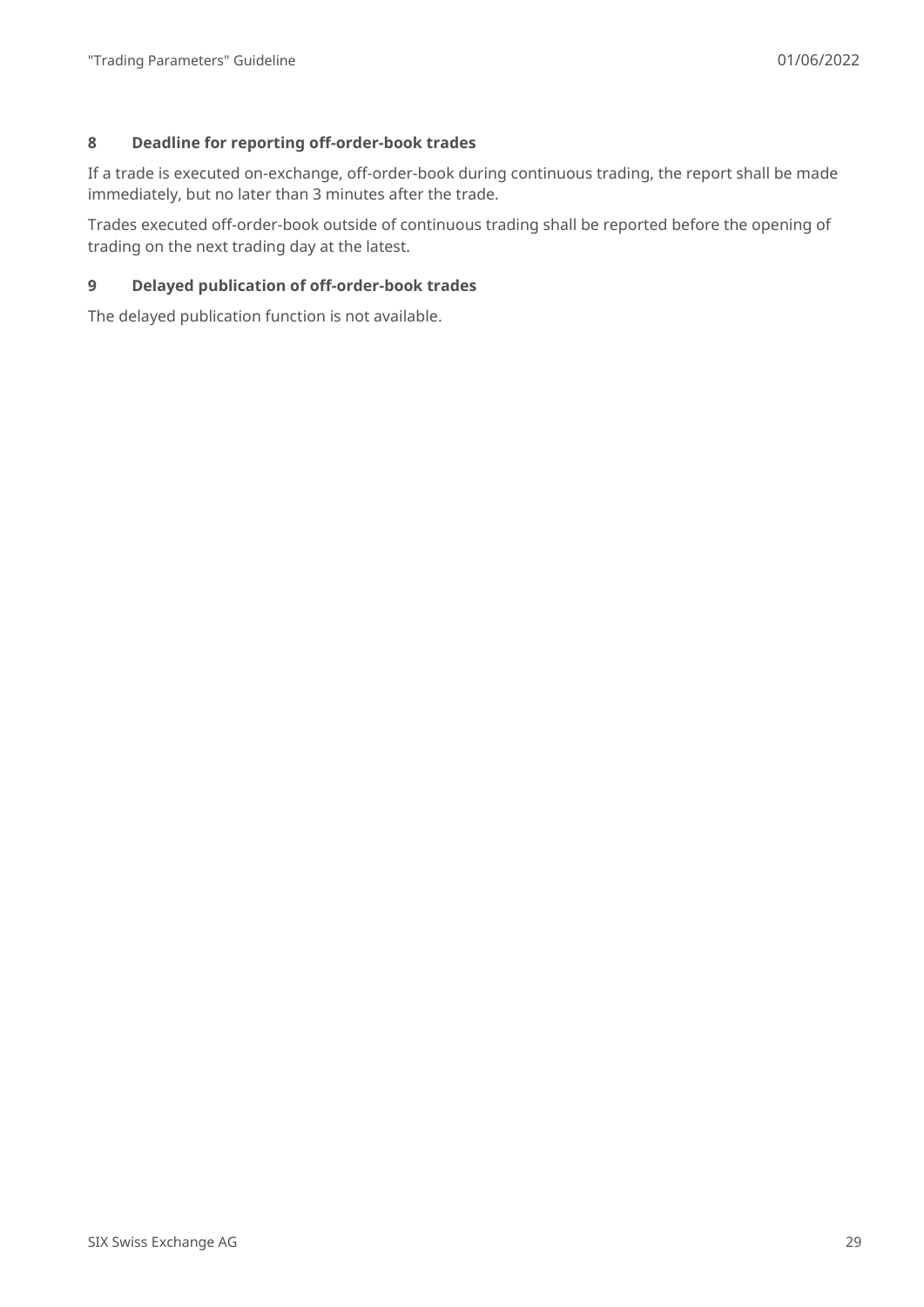# <span id="page-29-0"></span>**Annex K – Sponsored Funds**

#### **1 Trading periods and times**

The trading times shall be set as follows:

- a) pre-opening from 06:00 to 09:15 (CET);
- b) opening from 09:15 (CET) with random opening within two minutes;
- c) continuous trading from opening until 17:30 (CET);
- d) closing auction from 17:30 to 17:35 (CET) with random close of trading within two minutes;
- e) post-trading from close of trading until 22:00 (CET).

#### **2 Market model, order types and trading services**

The rules of the Quote Driven Market market model shall apply for on-exchange, on-order-book trading.

Normal orders, Iceberg orders and quotes are supported.

The Routing Instructions "SWMB" and "SWMX" are not supported.

The SwissAtMid and Swiss EBBO trading services are not supported.

The Quote on Demand trading service is not supported.

Self Match Prevention is supported.

#### **3 Order values**

The price collar factor is 9.

The maximum order value is CHF 10,000,000, or the equivalent amount for securities which are traded in a foreign trading currency.

In certain cases, the Exchange may adjust these parameters at short notice. The Exchange shall communicate such adjustments in a suitable manner.

#### **4 Trading interruption**

The Exchange shall extend the auction time at opening (Delayed Opening) once or shall interrupt continuous trading if there is no quote in the order book at the time of possible execution. Trading shall be immediately resumed as soon as a quote is entered, but no later than after 5 minutes.

In certain cases, the Exchange may adjust these parameters at short notice. The Exchange shall communicate such adjustments in a suitable manner.

#### **5 Price steps**

The price steps laid down in Liquidity Band F of Annex D of the "Trading" Directive apply in principle.

The valid price steps for securities with a reference price of 100,000 or above in the relevant trading currency shall be 10.00 regardless of the order price and investment category.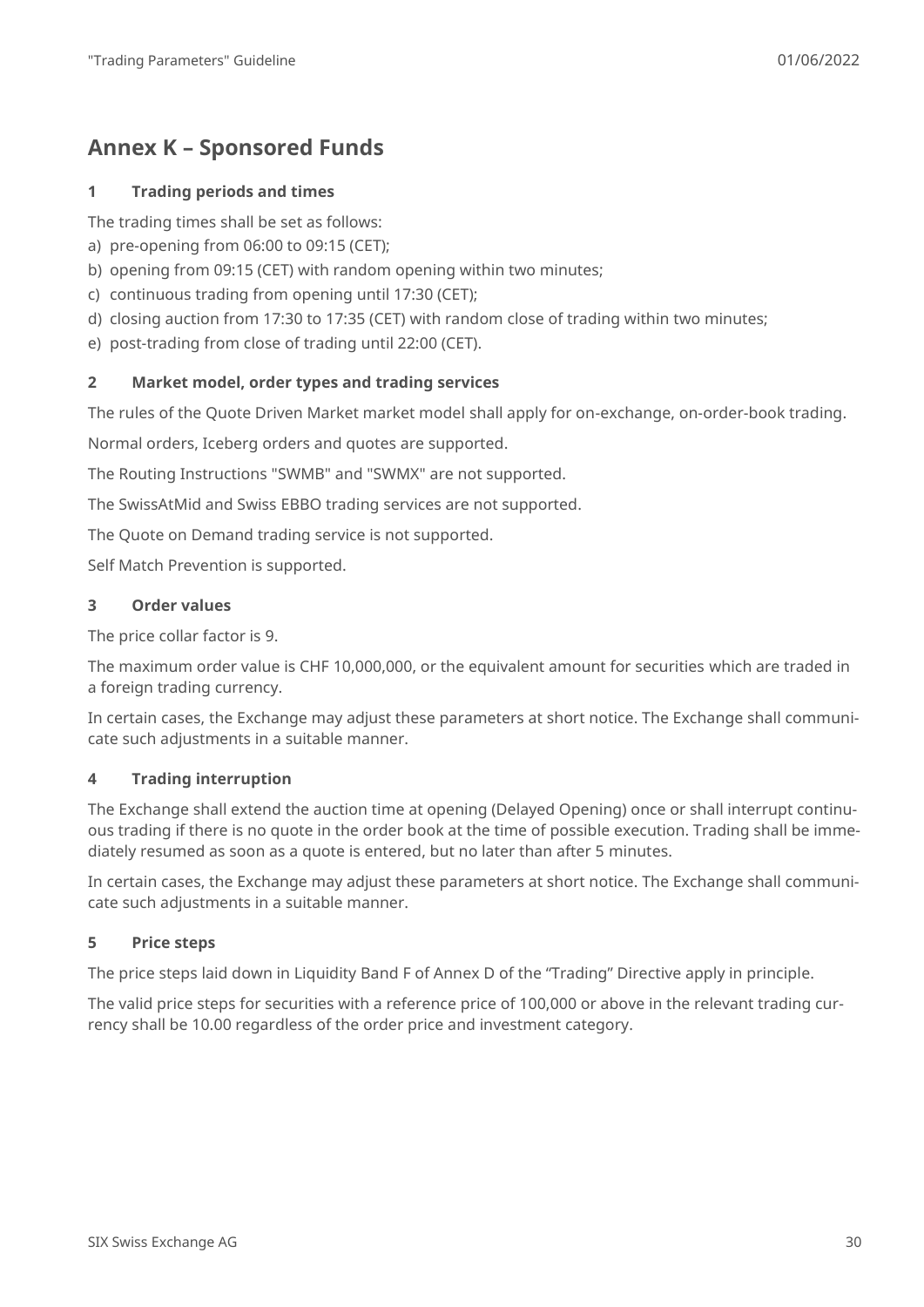#### **6 Market making and liquidity providers**

#### **6.1 Market making**

The Exchange shall organise market making and admit market makers.

The market maker contractually undertakes to meet the following requirements over 90% (on a monthly basis) of the official trading times:

#### **6.1.1 Sponsored Funds whose underlyings are primarily equities**

- a) If trading on the domestic market of at least 50% of underlyings has been opened, the market maker shall provide bid and ask prices with a maximum trading spread of 2%; or
- b) if trading on the domestic market of at least 50% of underlyings has not been opened, the market maker shall provide bid and ask prices with a maximum trading spread of 3%.

The minimum volume on both the bid and ask sides is EUR 50,000.

#### **6.1.2 Sponsored Funds whose underlyings are primarily fixed income instruments**

The maximum trading spreads shall be as follows:

- a) for money market products: 0.1%;
- b) for money market products not traded in the fund currency: 0.5%;
- c) for government bonds, supranationals and similar bonds with a term of less than 3 years: 0.5%;
- d) for government bonds, supranationals and similar bonds with a term of more than 3 years and for investment-grade corporate bonds: 1.0%;
- e) for emerging market bonds and non-investment-grade corporate bonds: 2.0%;

The minimum volume on both the bid and ask side is EUR 100,000.

#### **6.1.3 Sponsored Funds whose underlyings are primarily commodities**

- a) If trading on the domestic market of at least 50% of underlyings has been opened, the market maker shall provide bid and ask prices with a maximum trading spread of 2%; or
- b) if trading on the domestic market of at least 50% of underlyings has not been opened, the market maker shall provide bid and ask prices with a maximum trading spread of 3%.

The minimum volume on both the bid and ask sides is EUR 50,000.

#### **6.2 Liquidity providers**

The Exchange does not admit any liquidity providers.

#### **7 Clearing and settlement**

Trades are not cleared and settled via a central counterparty. The provisions of Clause 16 Trading Rules shall apply.

The counterparty shall be disclosed.

#### **8 Deadline for reporting off-order-book trades**

If a trade is executed on-exchange, off-order-book during continuous trading, the report shall be made immediately, but no later than 3 minutes after the trade.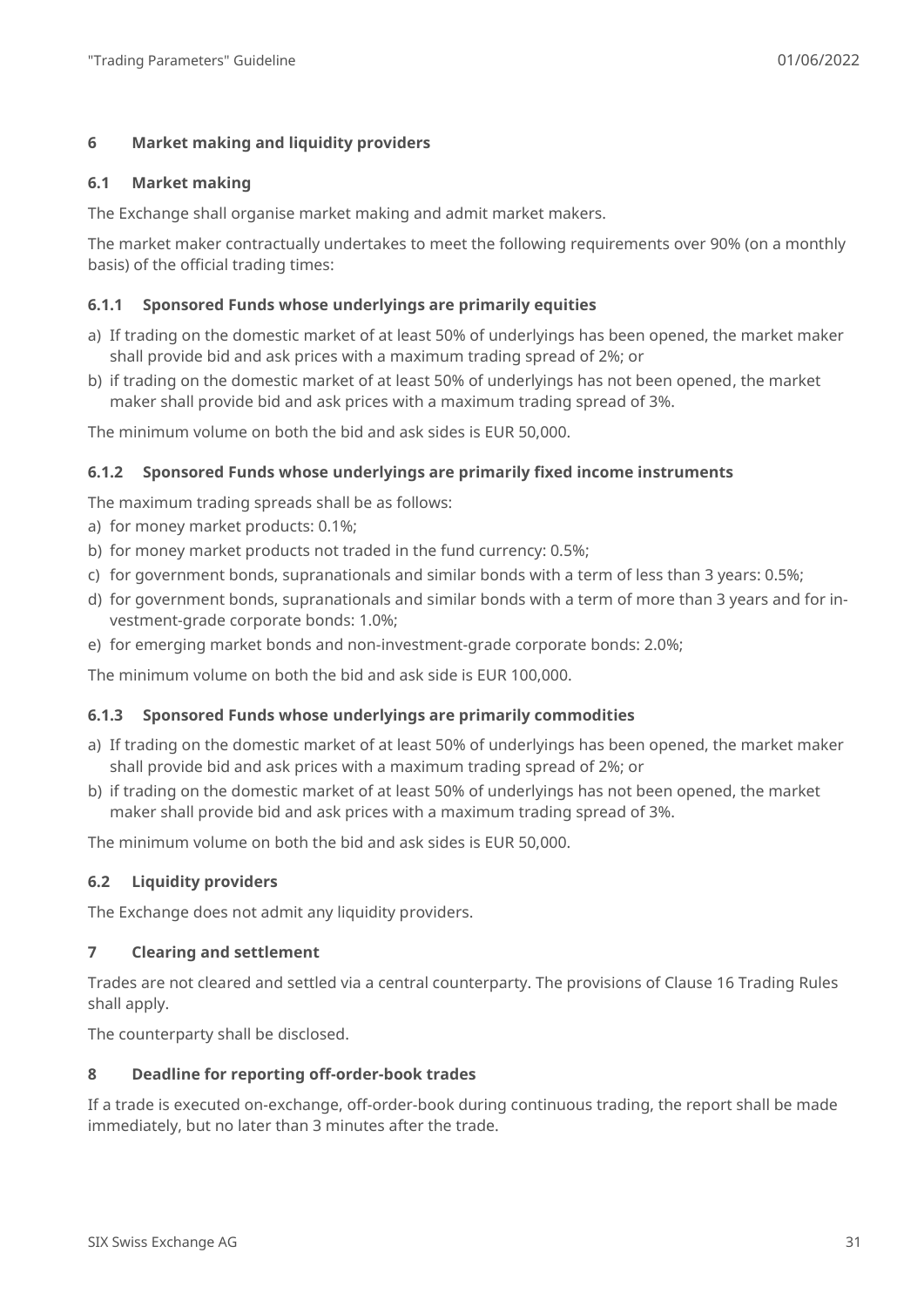Trades executed off-order-book outside of continuous trading shall be reported before the opening of trading on the next trading day at the latest.

#### **9 Delayed publication of off-order-book trades**

The delayed publication function is not available.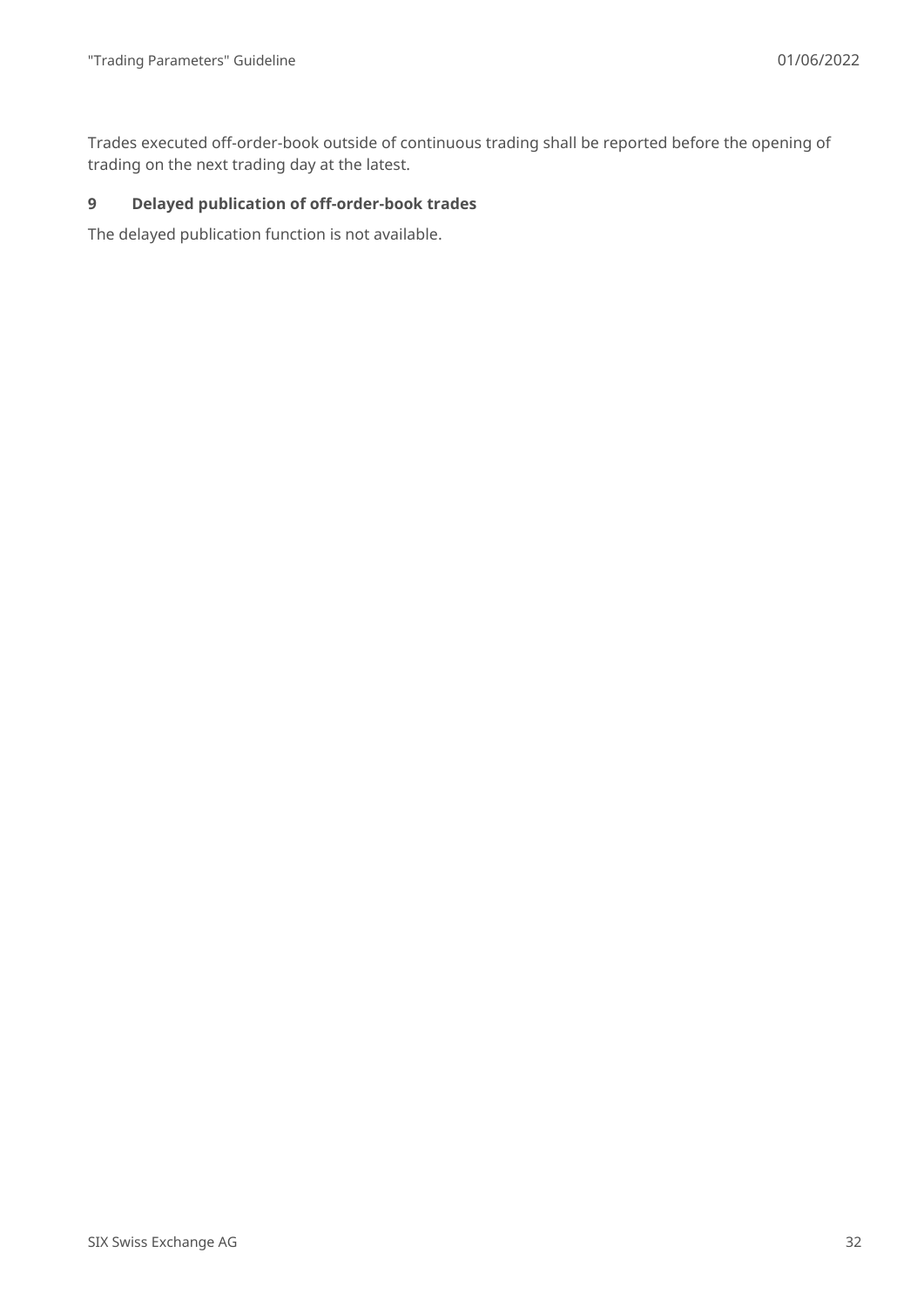# <span id="page-32-0"></span>**Annex L – Bonds - CHF Swiss Confederation**

#### **1 Trading periods and times**

The trading periods and times shall be set as follows:

- a) pre-opening from 06:00 to 08:30 (CET);
- b) opening from 08:30 (CET) with random opening within two minutes;
- c) continuous trading from opening until 17:00 (CET);
- d) close of trading without closing auction;
- e) post-trading from close of trading until 22:00 (CET).

#### **2 Market model, order types and trading services**

The rules of the Central Limit Order Book market model shall apply for on-exchange, on-order-book trading.

Normal orders, Iceberg orders and quotes are supported.

The Routing Instructions "SWMB" and "SWMX" are not supported.

The SwissAtMid and Swiss EBBO trading services are not supported.

The Quote on Demand trading service is not supported.

Self Match Prevention is not supported.

#### **3 Order values**

The price collar factor is 9.

The maximum order value is CHF 50,000,000, or the equivalent amount for securities which are traded in a foreign trading currency.

In certain cases, the Exchange may adjust these parameters at short notice. The Exchange shall communicate such adjustments in a suitable manner.

#### **4 Trading interruption**

The Exchange shall extend the auction time at opening (Delayed Opening) once by 15 minutes if the calculated opening price differs by 1% or more from the reference price.

Continuous trading shall be interrupted for 15 minutes if the potential subsequent price differs

a) by 1.0% or more from the reference price;

b) by 1.0% or more from a reference price valid within 10 seconds (Avalanche Stop).

For bonds with a maturity of more than 15 years, in the event of Delayed Opening the Stop Trading Range shall be 3% or more, in accordance with the letters a and b above.

In certain cases, the Exchange may adjust these parameters at short notice. The Exchange shall communicate such adjustments in a suitable manner.

#### **5 Price steps**

The valid price steps shall be 0.01% regardless of the order price.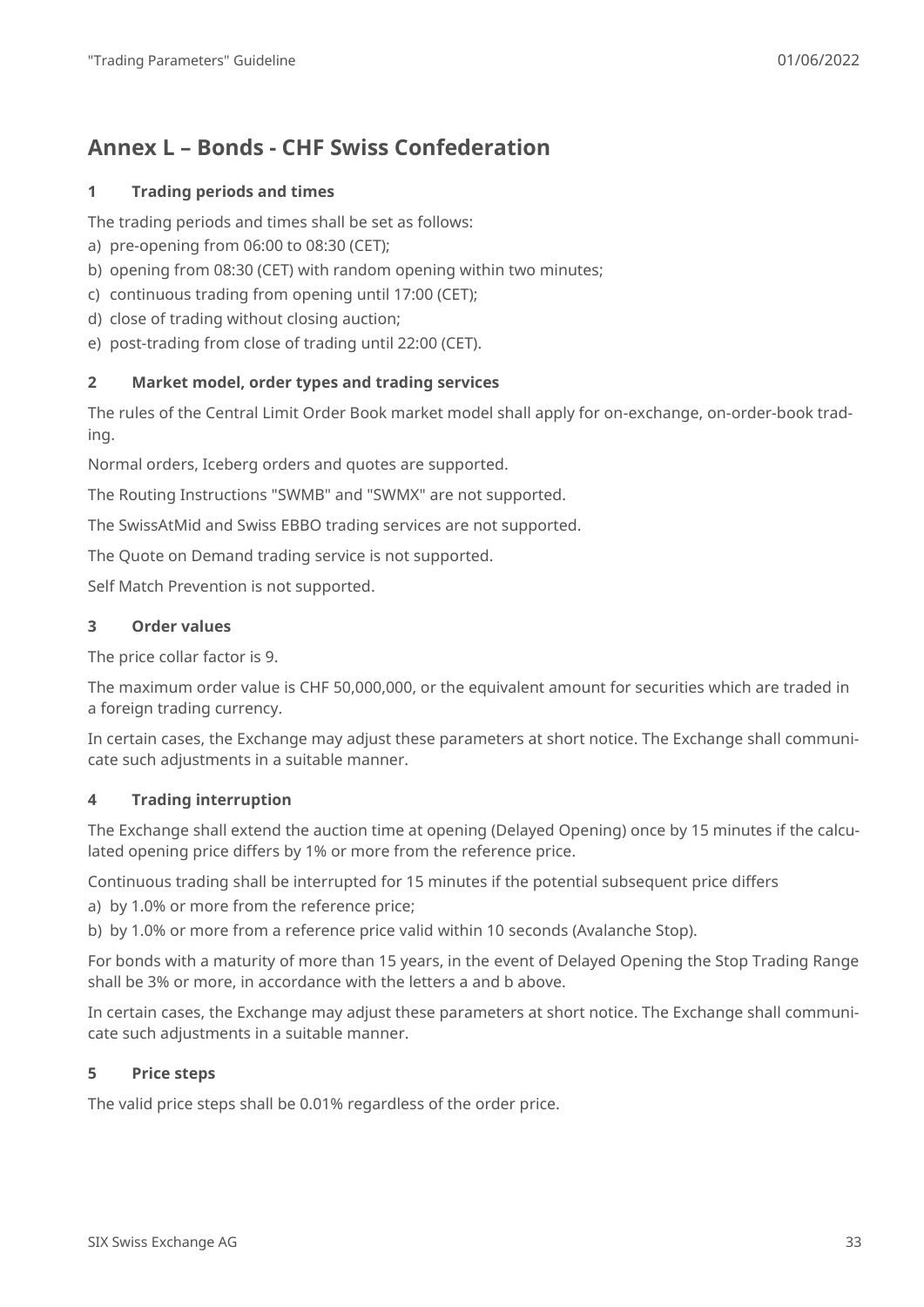#### **6 Market making and liquidity providers**

#### **6.1 Market making**

The Exchange does not organise any market making.

#### **6.2 Liquidity providers**

The Exchange may define liquidity requirements and admit liquidity providers.

Liquidity providers undertake to comply with the conditions set out in the "List of Charges under the Trading Rules".

#### **7 Clearing and settlement**

Trades are cleared and settled via a central counterparty. The provisions of Clause 17 Trading Rules shall apply.

The counterparty shall be disclosed.

#### **8 Deadline for reporting off-order-book trades**

If a trade is executed on-exchange, off-order-book during continuous trading, the report shall be made immediately, but no later than 15 minutes after the trade.

Trades executed off-order-book outside of continuous trading shall be reported before the opening of trading on the next trading day at the latest.

#### **9 Delayed publication of off-order-book trades**

The Exchange may publish trades in illiquid securities and large-volume trades with a delay.

The participant may demand delayed publication from the Exchange. The provisions on delayed publication pursuant to Annex C "Trading" Directive otherwise apply.

Delayed publication will take place at 07:00 CET on the trading day following the trade.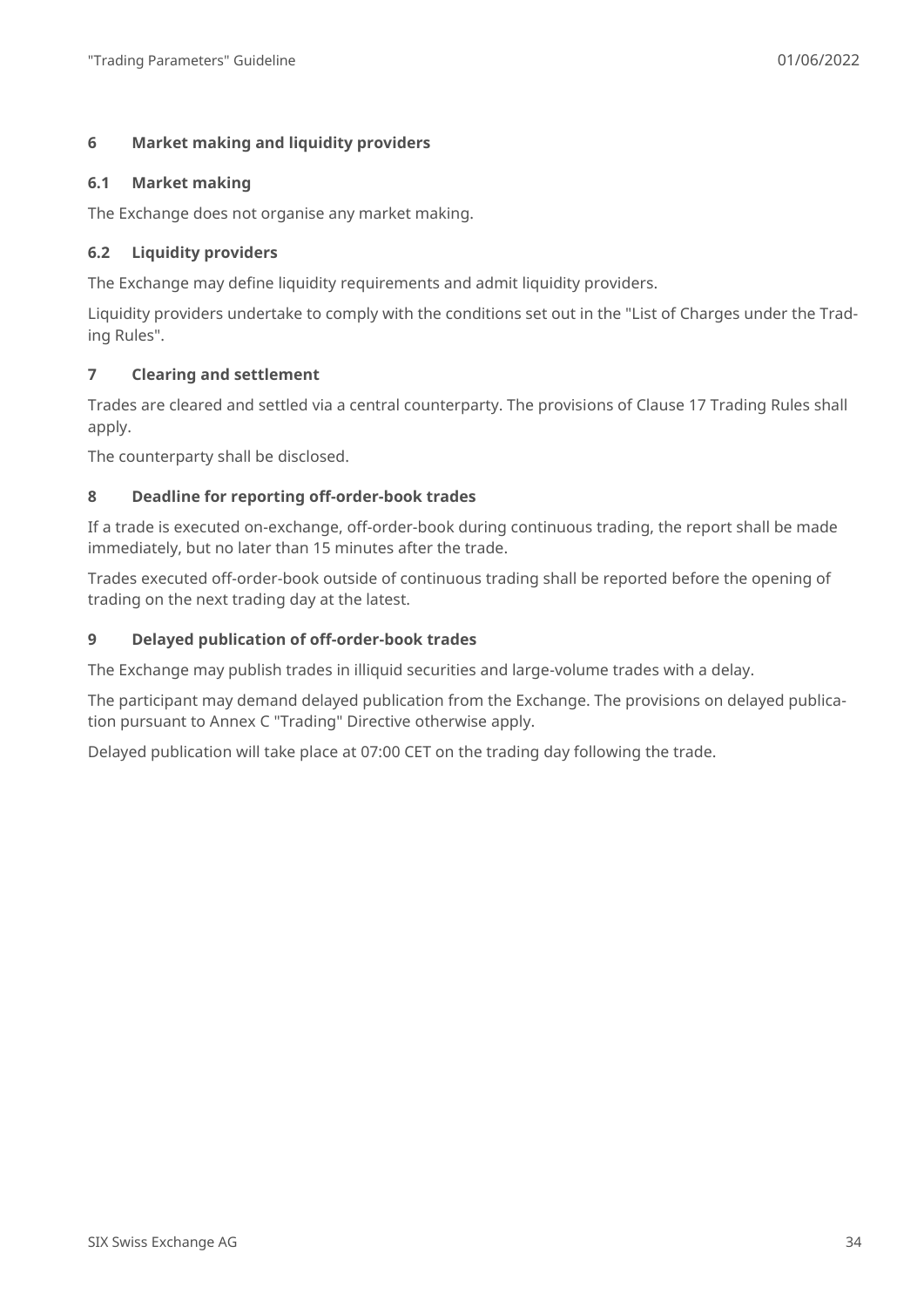# <span id="page-34-0"></span>**Annex M – Bonds - CHF Swiss Pfandbriefe**

#### **1 Trading periods and times**

The trading periods and times shall be set as follows:

- a) pre-opening from 06:00 to 08:30 (CET);
- b) opening from 08:30 (CET) with random opening within two minutes;
- c) continuous trading from opening until 17:00 (CET);
- d) close of trading without closing auction;
- e) post-trading from close of trading until 22:00 (CET).

#### **2 Market model, order types and trading services**

The rules of the Central Limit Order Book market model shall apply for on-exchange, on-order-book trading.

Normal orders, Iceberg orders and quotes are supported.

The Routing Instructions "SWMB" and "SWMX" are not supported.

The SwissAtMid and Swiss EBBO trading services are not supported.

The Quote on Demand trading service is not supported.

Self Match Prevention is not supported.

#### **3 Order values**

The price collar factor is 9.

The maximum order value is CHF 50,000,000, or the equivalent amount for securities which are traded in a foreign trading currency.

In certain cases, the Exchange may adjust these parameters at short notice. The Exchange shall communicate such adjustments in a suitable manner.

#### **4 Trading interruption**

The Exchange shall extend the auction time at opening (Delayed Opening) once by 15 minutes if the calculated opening price differs by 1% or more from the reference price.

Continuous trading shall be interrupted for 15 minutes if the potential closing price differs

a) by 1.0% or more from the reference price;

b) by 1.0% or more from a reference price valid within 10 seconds (Avalanche Stop).

For bonds with a maturity of more than 15 years, in the event of Delayed Opening the Stop Trading Range shall be 3% or more, in accordance with the letters a and b above.

In certain cases, the Exchange may adjust these parameters at short notice. The Exchange shall communicate such adjustments in a suitable manner.

#### **5 Price steps**

The valid price steps shall be 0.01% regardless of the order price.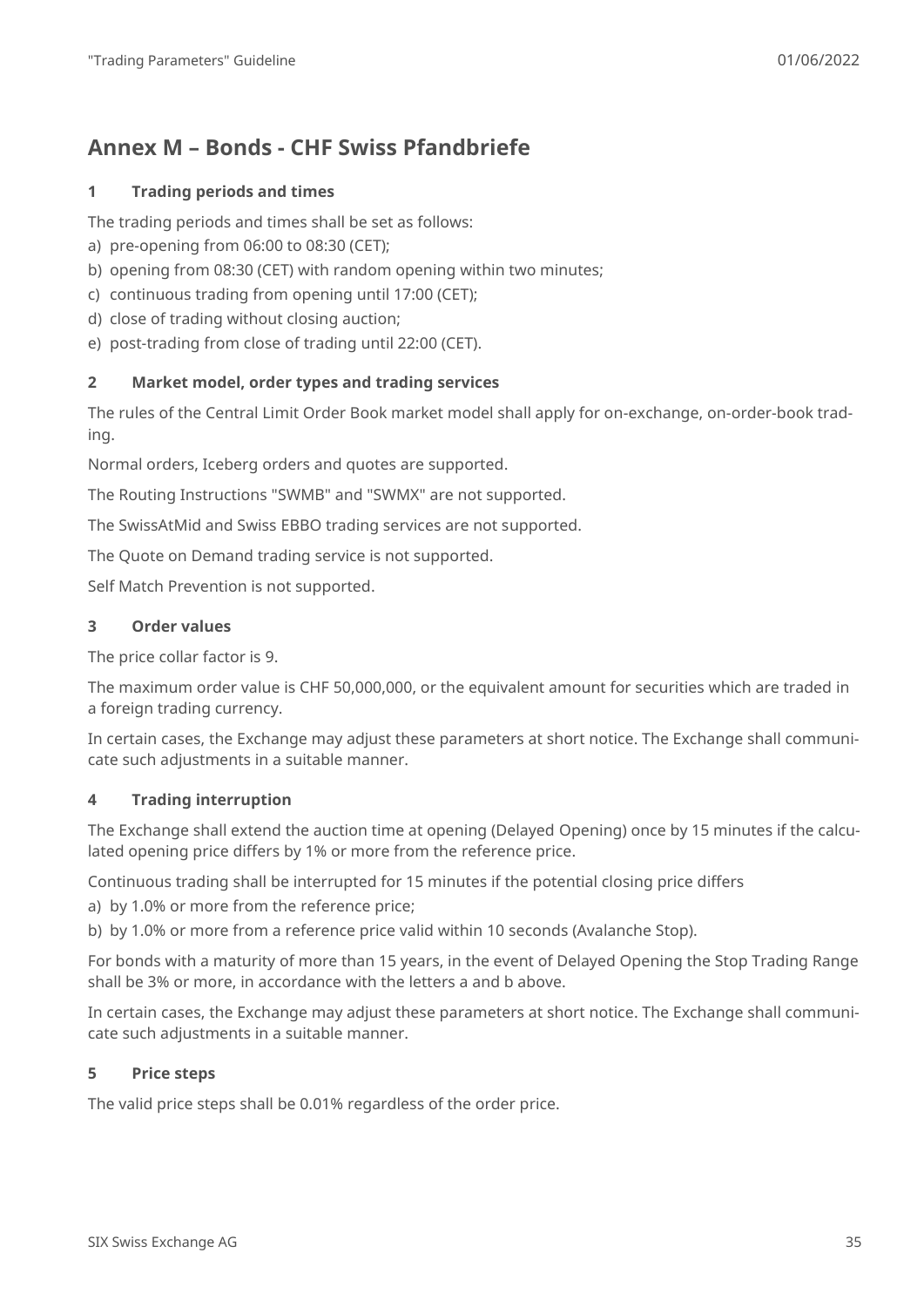#### **6 Market making and liquidity providers**

#### **6.1 Market making**

The Exchange does not organise any market making.

#### **6.2 Liquidity providers**

The Exchange may define liquidity requirements and admit liquidity providers.

Liquidity providers undertake to comply with the conditions set out in the "List of Charges under the Trading Rules".

#### **7 Clearing and settlement**

Trades are cleared and settled via a central counterparty. The provisions of Clause 17 Trading Rules shall apply.

The counterparty shall be disclosed.

#### **8 Deadline for reporting off-order-book trades**

If a trade is executed on-exchange, off-order-book during continuous trading, the report shall be made immediately, but no later than 15 minutes after the trade.

Trades executed off-order-book outside of continuous trading shall be reported before the opening of trading on the next trading day at the latest.

#### **9 Delayed publication of off-order-book trades**

The Exchange may publish trades in illiquid securities and large-volume trades with a delay.

The participant may demand delayed publication from the Exchange. The provisions on delayed publication pursuant to Annex C "Trading" Directive otherwise apply.

Delayed publication will take place at 07:00 CET on the trading day following the trade.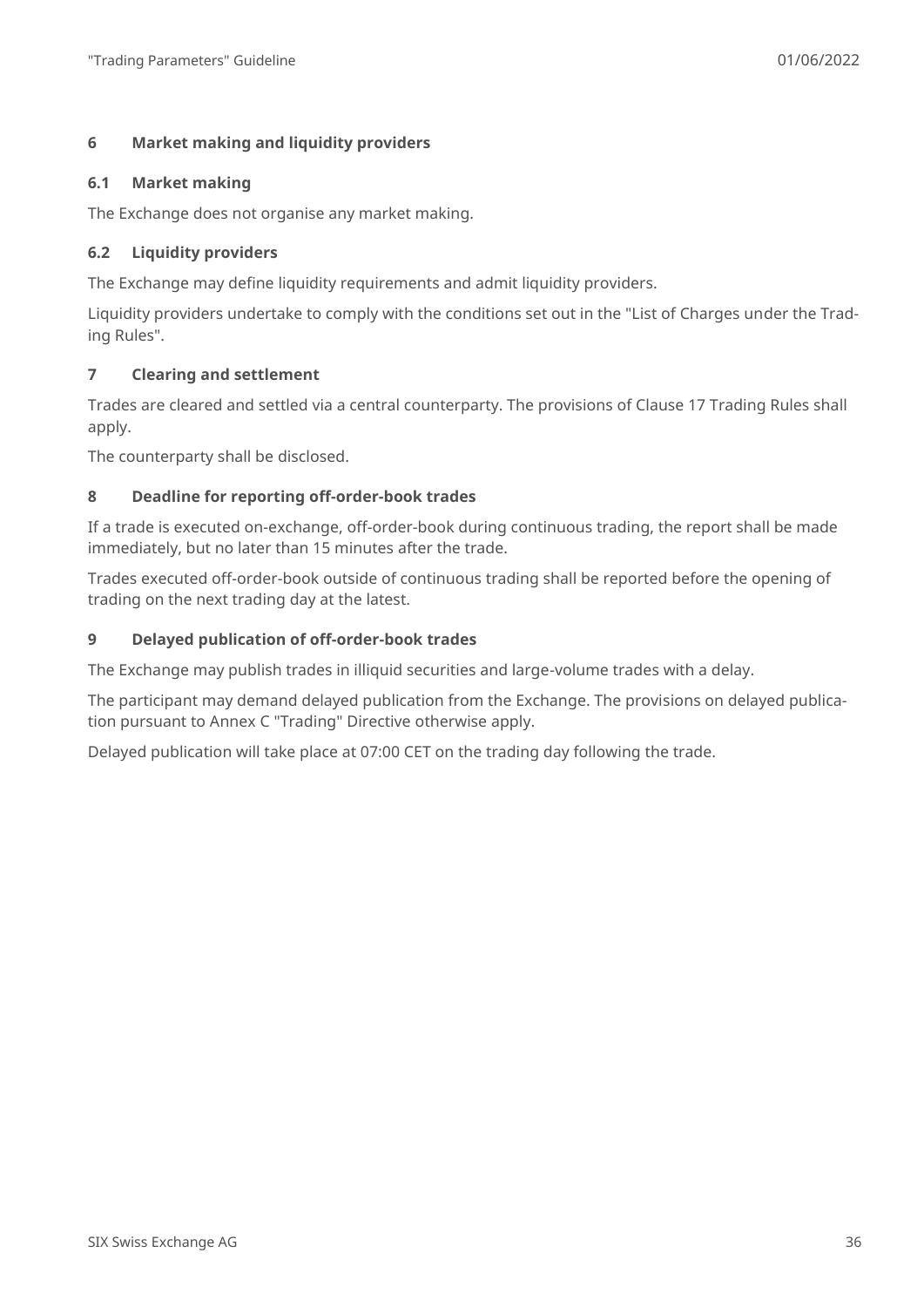# <span id="page-36-0"></span>**Annex N – Bonds – CHF**

Including convertible bonds, irrespective of the trading currency, that are listed in connection with the Directive on the Listing of Special Purpose Acquisition Companies (SPACs).

#### **1 Trading periods and times**

The trading periods and times shall be set as follows:

- a) pre-opening from 06:00 to 09:30 (CET);
- b) opening from 09:30 (CET) with random opening within two minutes;
- c) continuous trading from opening until 17:00 (CET);
- d) close of trading without closing auction;
- e) post-trading from close of trading until 22:00 (CET).

#### **2 Market model, order types and trading services**

The rules of the Central Limit Order Book market model shall apply.

Normal orders, Iceberg orders and quotes are supported for on-exchange, on-order-book trading.

The Routing Instructions "SWMB" and "SWMX" are not supported.

The SwissAtMid and Swiss EBBO trading services are not supported.

The Quote on Demand trading service is not supported.

Self Match Prevention is not supported.

#### **3 Order values**

The price collar factor is 9.

The maximum order value is CHF 50,000,000, or the equivalent amount for securities which are traded in a foreign trading currency.

In certain cases, the Exchange may adjust these parameters at short notice. The Exchange shall communicate such adjustments in a suitable manner.

#### **4 Trading interruption**

The Exchange shall extend the auction time at opening (Delayed Opening) once by 15 minutes if the calculated opening price differs by 2% or more from the reference price.

Continuous trading shall be interrupted for 15 minutes if the potential closing price differs

- a) by 2.0% or more from the reference price;
- b) by 2.0% or more from a reference price valid within 10 seconds (Avalanche Stop).

For bonds with a maturity of more than 15 years, in the event of Delayed Opening the Stop Trading Range shall be 3% or more, in accordance with the letters a and b above.

For bonds with a market price of less than 10% (volatile securities) as well as delisted bonds, the delay in the opening or the trading interruption shall be 5 minutes and the stop trading range shall be 10% or more in accordance with letters a and b above.

For convertible and warrant bonds continuous trading shall be interrupted if trading in the underlying is interrupted.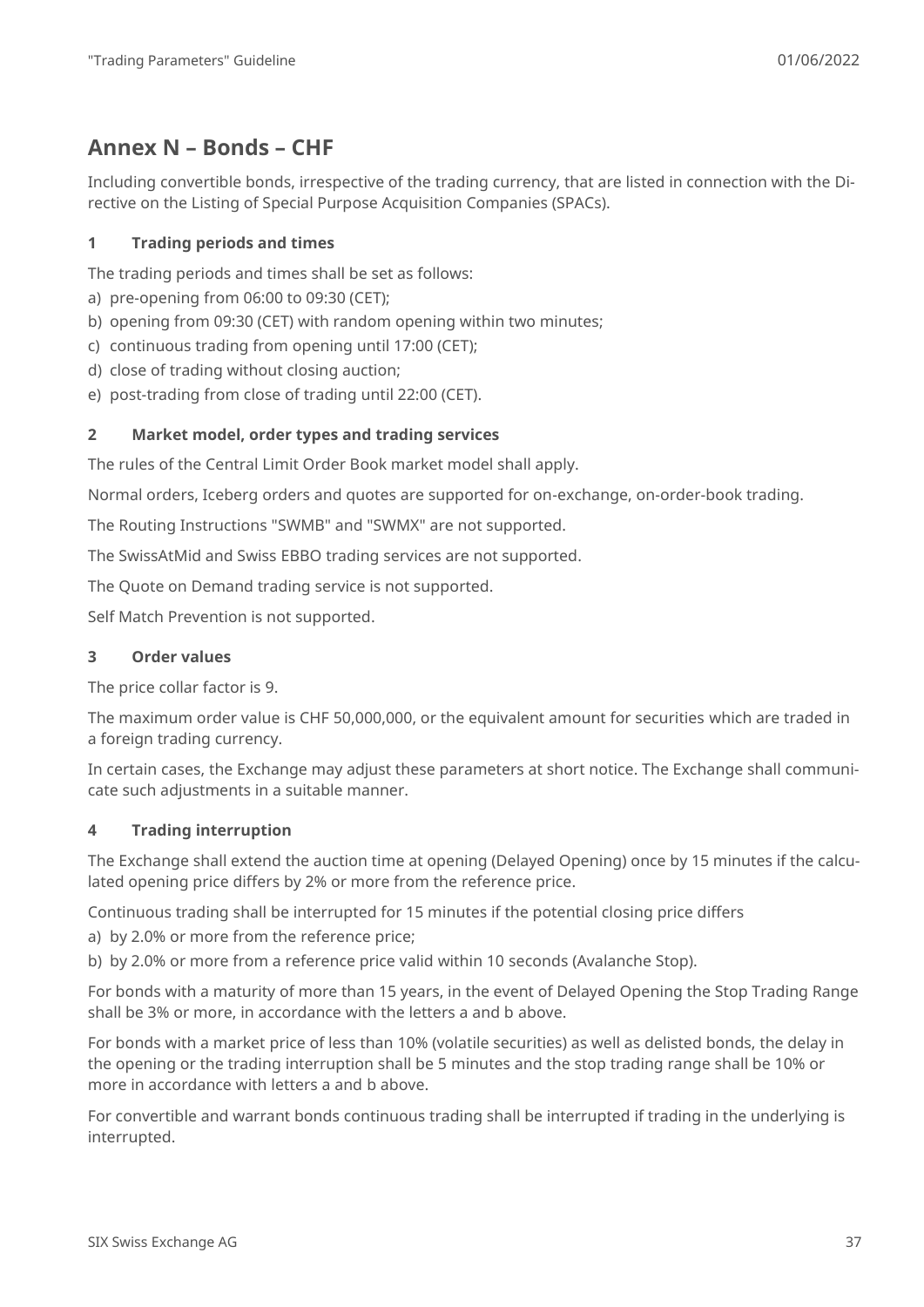In certain cases, the Exchange may adjust these parameters at short notice. The Exchange shall communicate such adjustments in a suitable manner.

#### **5 Price steps**

For securities with a term of

- a) 18 months or more, the price steps shall be 0.05%, regardless of the order price;
- b) less than 18 months, the price steps shall be 0.01%, regardless of the order price.

#### **6 Market making and liquidity providers**

#### **6.1 Market making**

The Exchange does not organise any market making.

#### **6.2 Liquidity providers**

The Exchange may define liquidity requirements and admit liquidity providers.

Liquidity providers undertake to comply with the conditions set out in the "List of Charges under the Trading Rules".

#### **7 Clearing and settlement**

Trades are cleared and settled via a central counterparty. The provisions of Clause 17 Trading Rules shall apply.

The provisions of Clause 16 Trading Rules apply to trades in convertible bonds that are listed in connection with the Directive on the Listing of Special Purpose Acquisition Companies (SPACs) and that cannot be cleared and settled via a central counterparty.

The counterparty shall be disclosed.

#### **8 Deadline for reporting off-order-book trades**

If a trade is executed on-exchange, off-order-book during continuous trading, the report shall be made immediately, but no later than 15 minutes after the trade.

Trades executed off-order-book outside of continuous trading shall be reported before the opening of trading on the next trading day at the latest.

#### **9 Delayed publication of off-order-book trades**

The Exchange may publish trades in illiquid securities and large-volume trades with a delay.

The participant may demand delayed publication from the Exchange. The provisions on delayed publication pursuant to Annex C "Trading" Directive otherwise apply.

Delayed publication will take place at 07:00 CET on the trading day following the trade.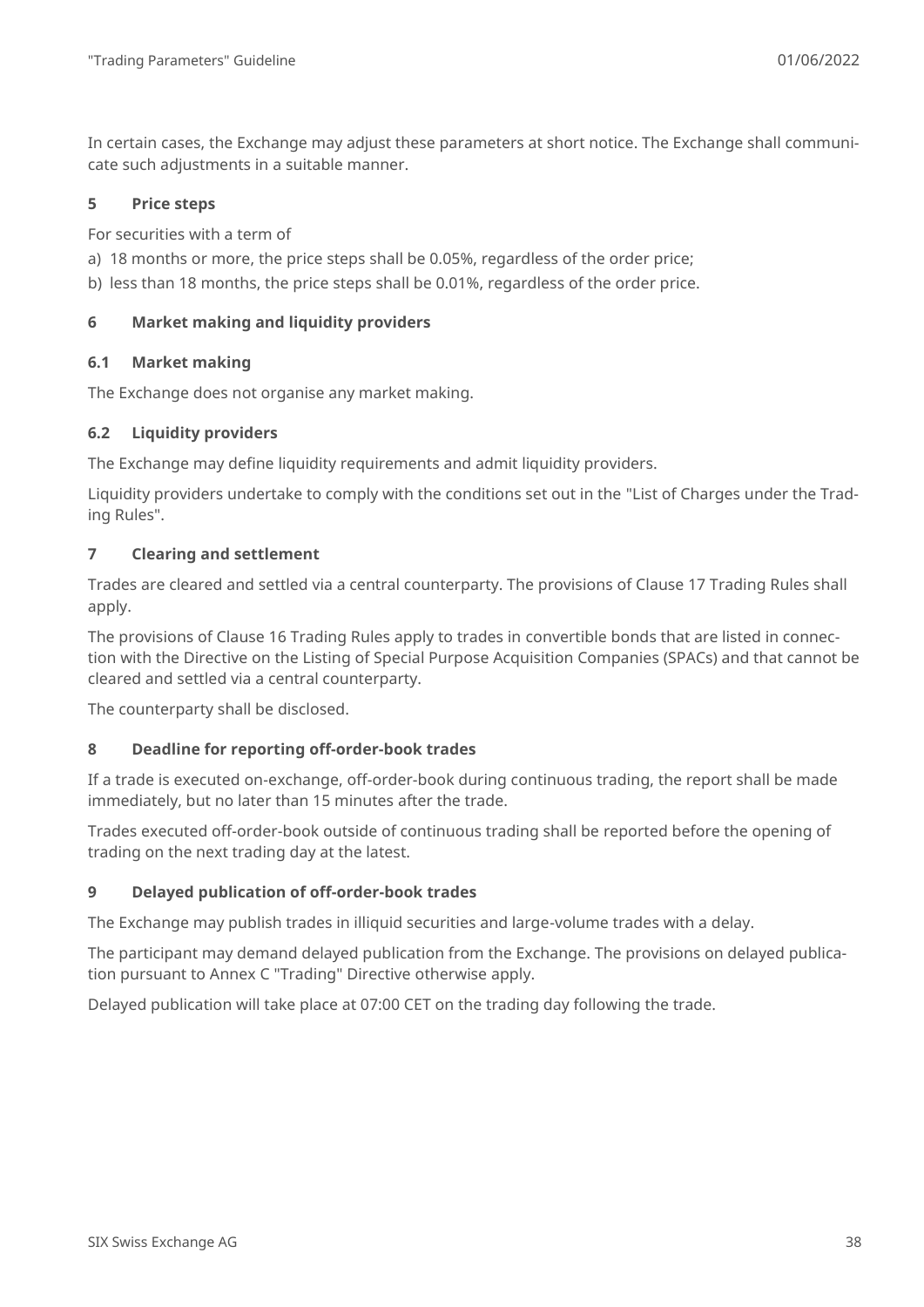## <span id="page-38-0"></span>**Annex O – Bonds - Non CHF**

#### **1 Trading periods and times**

The trading periods and times shall be set as follows:

- a) pre-opening from 06:00 to 08:30 (CET);
- b) opening from 08:30 (CET) with random opening within two minutes;
- c) continuous trading from opening until 17:00 (CET);
- d) close of trading without closing auction;
- e) post-trading from close of trading until 22:00 (CET).

#### **2 Market model, order types and trading services**

The rules of the Quote Driven Market market model shall apply for on-exchange, on-order-book trading.

Normal orders and quotes are supported.

The Routing Instructions "SWMB" and "SWMX" are not supported.

The SwissAtMid and Swiss EBBO trading services are not supported.

The Quote on Demand trading service is not supported.

Self Match Prevention is not supported.

#### **3 Order values**

The price collar factor is 9.

The maximum order value is CHF 50,000,000, or the equivalent amount for securities which are traded in a foreign trading currency.

In certain cases, the Exchange may adjust these parameters at short notice. The Exchange shall communicate such adjustments in a suitable manner.

#### **4 Trading interruption**

The Exchange shall extend the auction time at opening (Delayed Opening) once or shall interrupt continuous trading if there is no quote in the order book at the time of possible execution. Trading shall be immediately resumed as soon as a quote is entered, but no later than after 5 minutes.

In certain cases, the Exchange may adjust these parameters at short notice. The Exchange shall communicate such adjustments in a suitable manner.

#### **5 Price steps**

The price steps shall be 0.01%, regardless of the order price.

#### **6 Market making and liquidity providers**

#### **6.1 Market making**

The Exchange does not organise any market making.

#### **6.2 Liquidity providers**

The Exchange may define liquidity requirements and admit liquidity providers.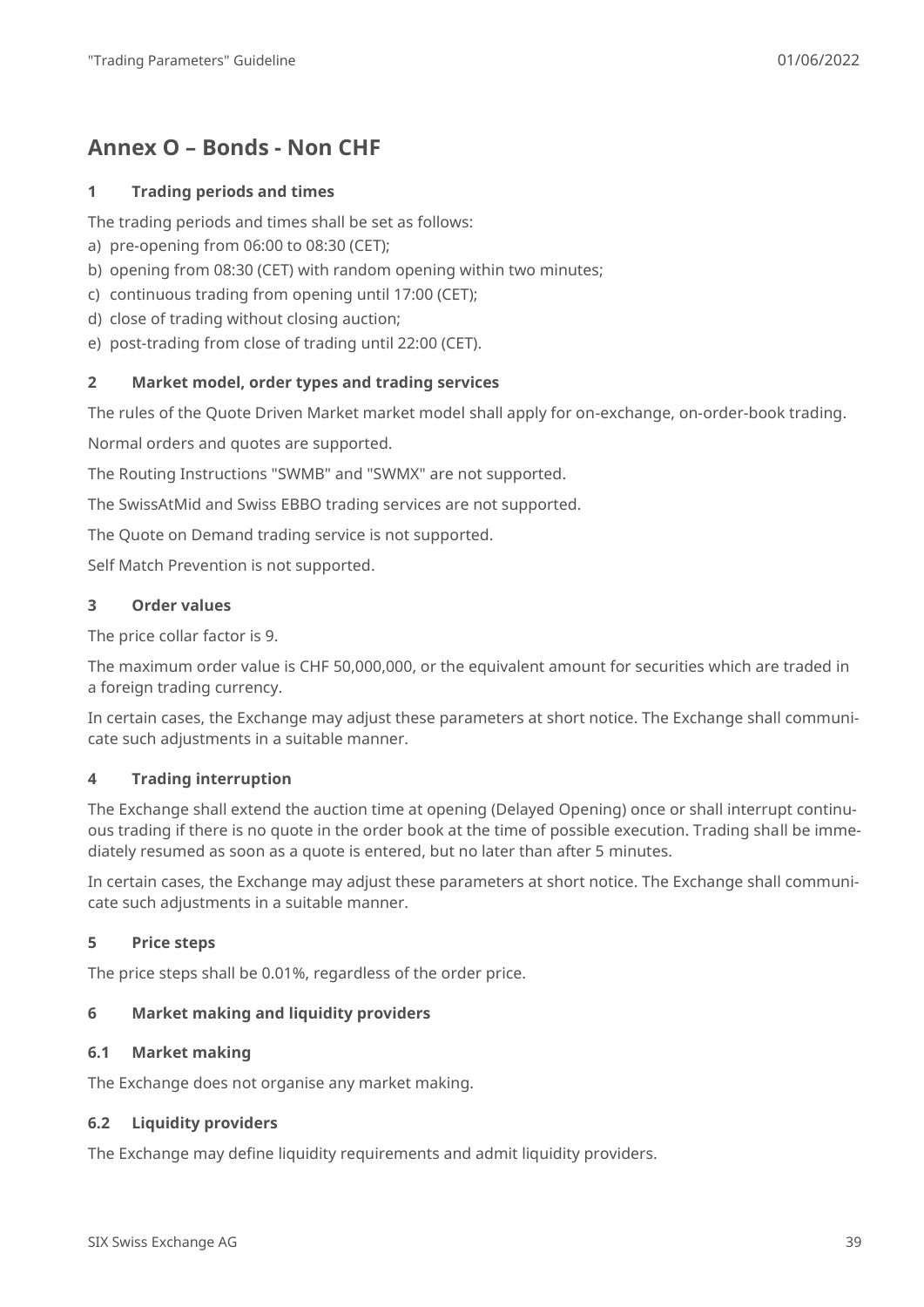Liquidity providers undertake to comply with the conditions set out in the "List of Charges under the Trading Rules".

#### **7 Clearing and settlement**

Trades are not cleared and settled via a central counterparty. The provisions of Clause 16 Trading Rules shall apply.

The counterparty shall be disclosed.

For trades in government bonds of the United Kingdom (UK Gilts) the transfer and payment must occur one trading day after the trade itself (T+1).

#### **8 Deadline for reporting off-order-book trades**

If a trade is executed on-exchange, off-order-book during continuous trading, the report shall be made immediately, but no later than 15 minutes after the trade.

Trades executed off-order-book outside of continuous trading shall be reported before the opening of trading on the next trading day at the latest.

#### **9 Delayed publication of off-order-book trades**

The Exchange may publish trades in illiquid securities and large-volume trades with a delay.

The participant may demand delayed publication from the Exchange. The provisions on delayed publication pursuant to Annex C "Trading" Directive otherwise apply.

Delayed publication will take place at 19:00 CET two trading days following the trade.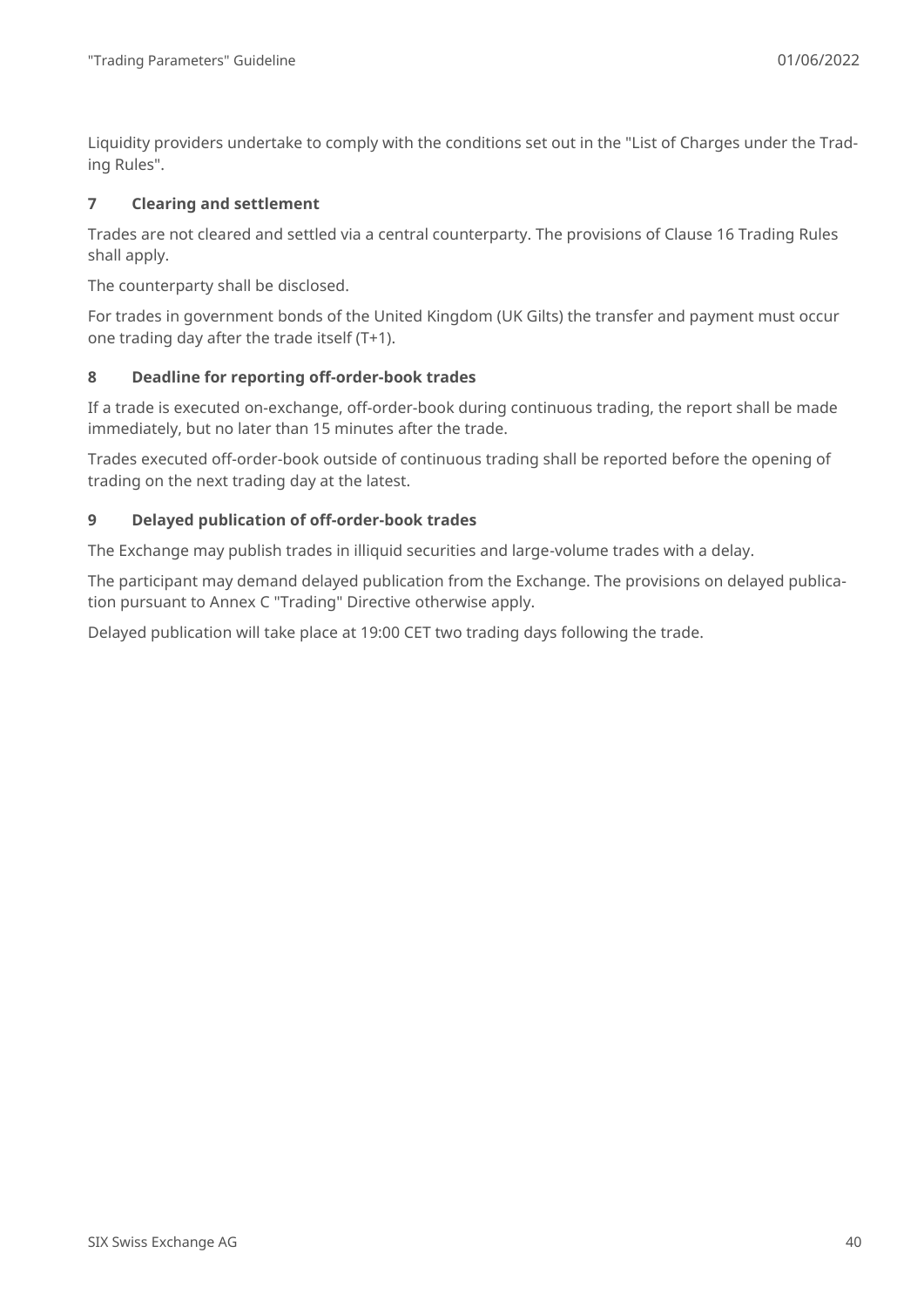# <span id="page-40-0"></span>**Annex P – Structured Products**

#### **1 Trading periods and times**

The trading periods and times shall be set as follows:

- a) pre-opening from 06:00 to 09:15 (CET);
- b) opening from 09:15 (CET) with random opening within two minutes;
- c) continuous trading from opening until 17:15 (CET); Structured Products on Bonds of the Swiss Confederation close at 17:00 (CET);
- d) close of trading without closing auction;
- e) post-trading from close of trading until 22:00 (CET).

#### **2 Market model, order types and trading services**

The rules of the Price Validation Market market model shall apply for on-exchange, on-order-book trading.

Normal orders and quotes are supported.

The Routing Instructions "SWMB" and "SWMX" are not supported.

The SwissAtMid and Swiss EBBO trading services are not supported.

The Quote on Demand trading service is not supported.

Self Match Prevention is not supported.

#### **3 Order values**

The price collar factor is 99.

The maximum order value is CHF 10,000,000, or the equivalent amount for securities which are traded in a foreign trading currency.

In certain cases, the Exchange may adjust these parameters at short notice. The Exchange shall communicate such adjustments in a suitable manner.

#### **4 Trading interruption**

The Exchange shall extend the auction time at opening (Delayed Opening) once or shall interrupt continuous trading if there is no quote in the order book at the time of possible execution. Trading shall be immediately resumed as soon as a quote is entered, but no later than after 30 seconds.

The Exchange interrupts continuous trading (Price Validation Phase) if there is a possible execution between an order and a quote. Trading shall resume immediately as soon as

- a) the quote is confirmed or amended; or
- b) during the duration of the price validation phase, the quote or order that would have led to a possible execution has been deleted or changed so that no execution can take place during the auction; however, after 1 second at the latest.

The Exchange may interrupt trading if trading in the underlying is interrupted. Trading is interrupted only if the Structured Product is based on one single underlying with its primary listing on SIX Swiss Exchange AG.

In certain cases, the Exchange may adjust these parameters at short notice. The Exchange shall communicate such adjustments in a suitable manner.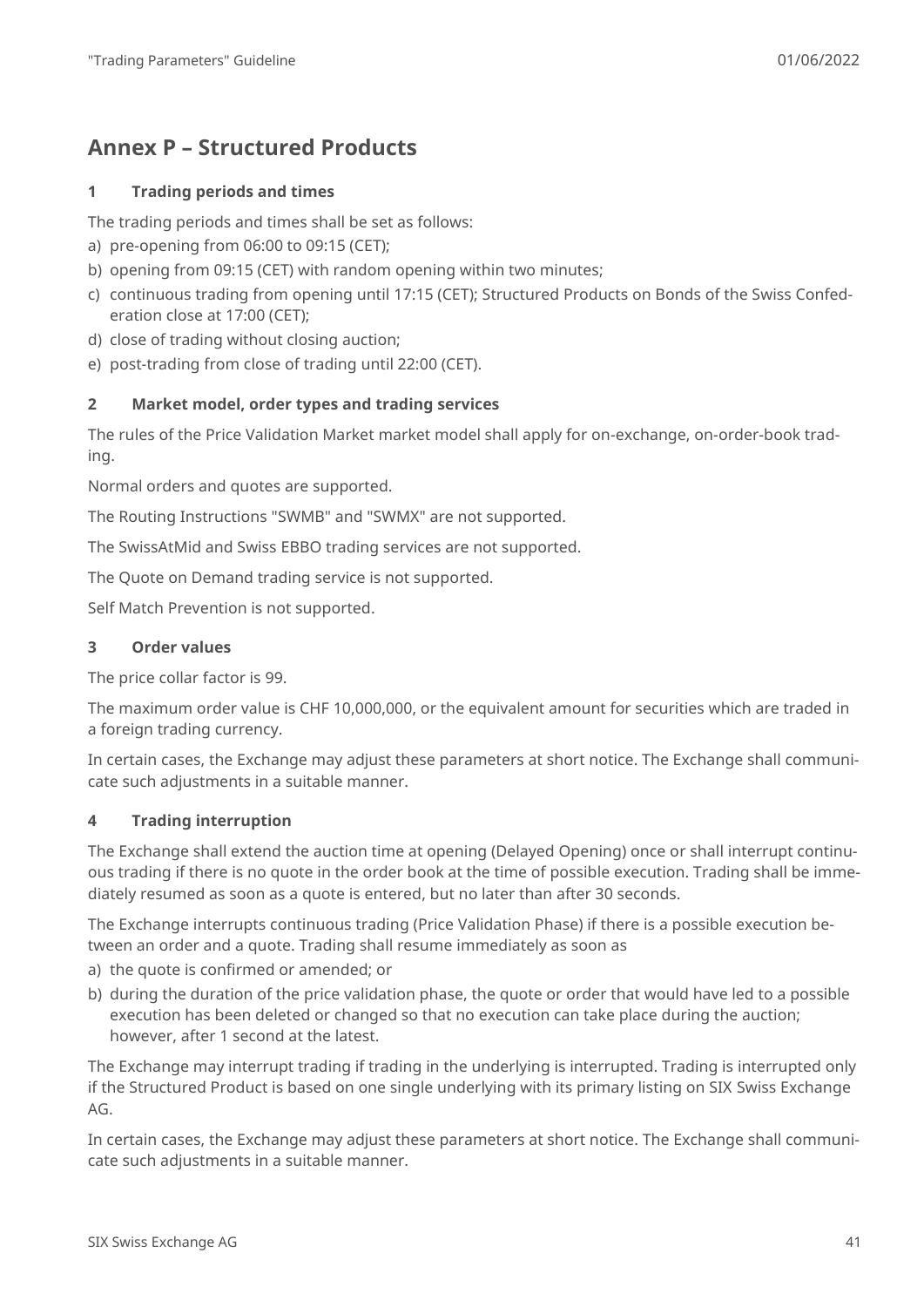#### **5 Price steps**

#### **5.1 Warrants, Structured Products Warrants & Certificates**

The valid price steps shall be 0.001 of the relevant trading currency regardless of the order price.

The valid price steps for securities with a reference price of CHF 10,000 or above of the relevant trading currency shall be 1.00 regardless of the order price.

#### **5.2 Structured Products Bonds**

The valid price steps shall be 0.01% regardless of the order price.

#### **6 Market making and liquidity providers**

#### **6.1 Market making**

The Exchange shall organise market making and admit market makers.

The market maker contractually undertakes to meet the following requirements over 90% (on a monthly basis) of the official trading times for Alternative Investments, Actively Managed Certificates (AMC), Floored Floaters, Constant Proportion Portfolio Insurance (CPPI), Credit Default Warrants (CDW) and COSI:

#### **6.1.1 Certificates on Alternative Investments**

The maximum trading spread between the bid and ask prices is no more than 3%.

The minimum volume on both the bid or ask side is CHF 50,000.

#### **6.1.2 Actively Managed Certificates (AMC)**

The maximum trading spread between the bid and ask prices is no more than 3%.

The minimum volume on both the bid or ask side is CHF 50,000.

#### **6.1.3 Floored Floaters**

The maximum trading spread between the bid and ask prices is no more than 3%.

The minimum volume on both the bid or ask side is CHF 50,000.

#### **6.1.4 Constant Proportion Portfolio Insurance (CPPI)**

The maximum trading spread between the bid and ask prices is no more than 3%.

The minimum volume on both the bid or ask side is CHF 50,000.

#### **6.1.5 Credit Default Warrants (CDW)**

The maximum trading spread between the bid and ask prices is no more than 3%. The minimum volume on both the bid or ask side is CHF 50,000.

#### **6.1.6 COSI**

The market maker is obliged to provide prices on the bid side. The minimum volume on the bid side is CHF 50,000.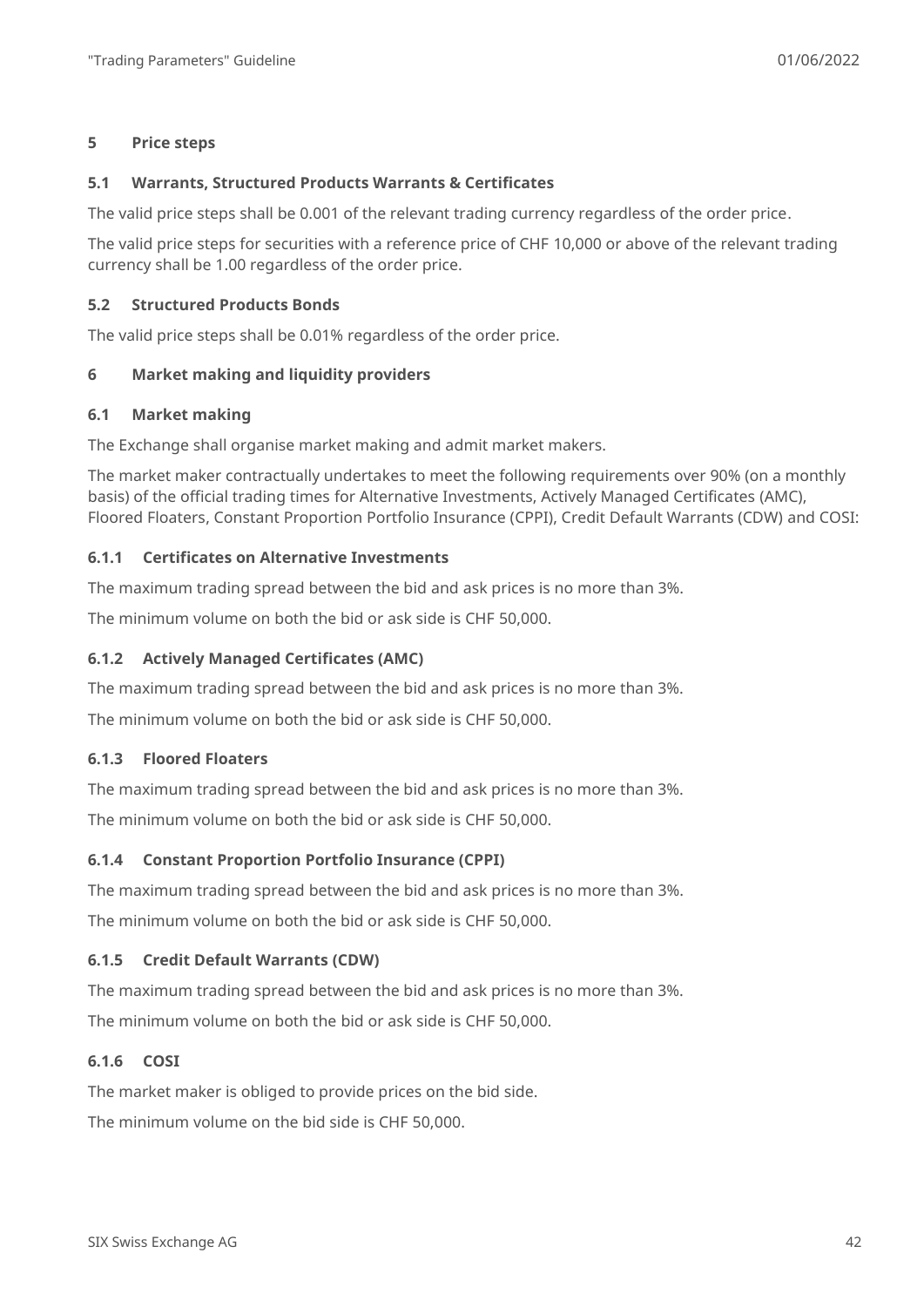#### **6.2 Liquidity providers**

The Exchange may define liquidity requirements and admit liquidity providers.

Liquidity providers undertake to comply with the conditions set out in the "List of Charges under the Trading Rules".

#### **7 Clearing and settlement**

Trades are not cleared and settled via a central counterparty. The provisions of Clause 16 Trading Rules shall apply.

The counterparty shall be disclosed.

#### **8 Deadline for reporting off-order-book trades**

If a trade is executed on-exchange, off-order-book during continuous trading, the report shall be made immediately, but no later than 3 minutes after the trade.

Trades executed off-order-book outside of continuous trading shall be reported before the opening of trading on the next trading day at the latest.

#### **9 Delayed publication of off-order-book trades**

The delayed publication function is not available.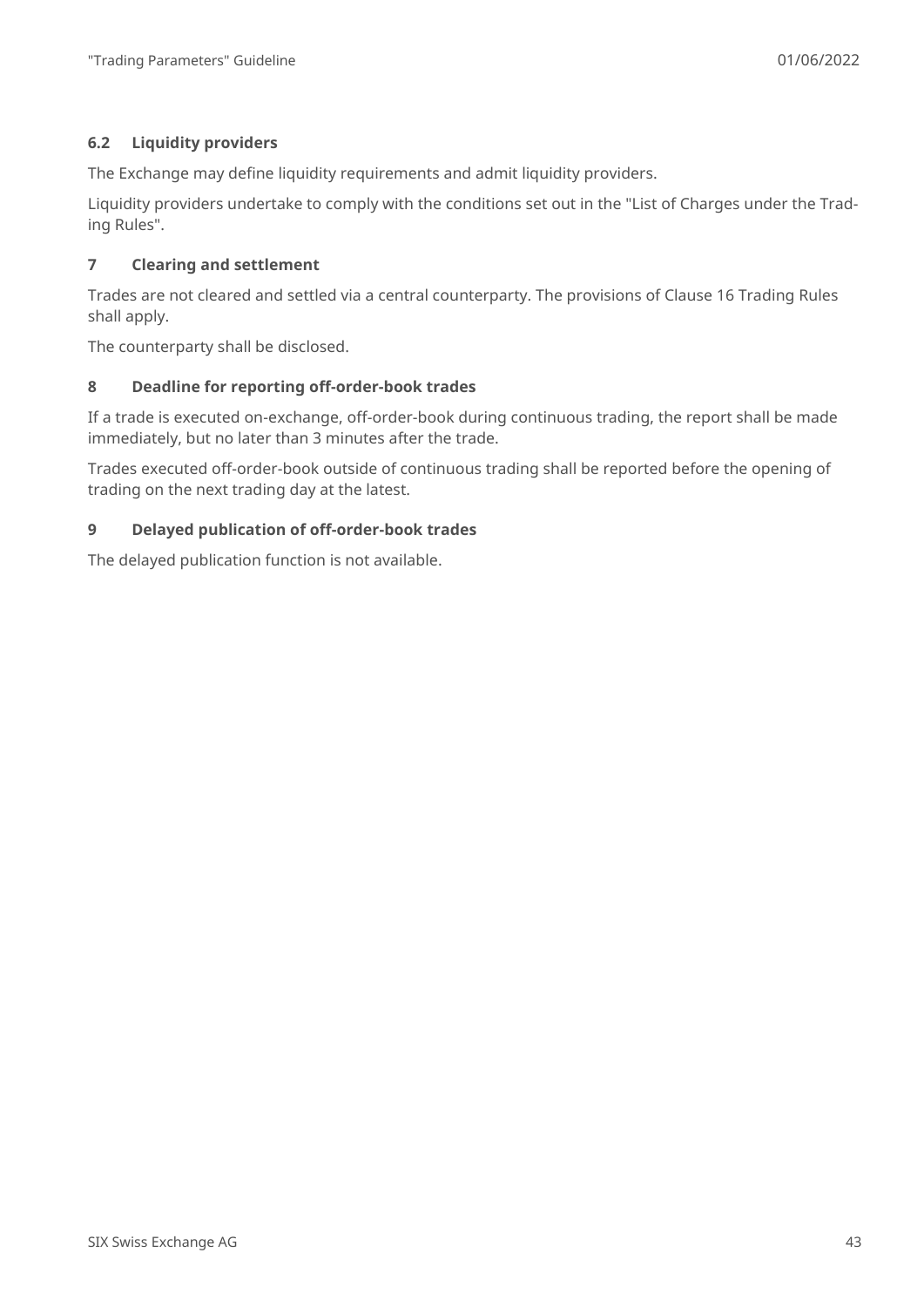# <span id="page-43-0"></span>**Annex Q – Exchange Traded Products (ETP)**

#### **1 Trading periods and times**

The trading periods and times shall be set as follows:

- a) pre-opening from 06:00 to 09:00 (CET);
- b) opening from 09:00 (CET) with random opening within two minutes;
- c) continuous trading from opening until 17:30 (CET);
- d) closing auction from 17:30 to 17:35 (CET) with random close of trading within two minutes;
- e) post-trading from close of trading until 22:00 (CET).

#### **2 Market model, order types and trading services**

The rules of the Quote Driven Market market model shall apply for on-exchange, on-order-book trading.

Normal orders, Iceberg orders and quotes are supported.

The Routing Instructions "SWMB" and "SWMX" are not supported.

The SwissAtMid and Swiss EBBO trading services are not supported.

The Quote on Demand trading service is supported. The default value for the maximum duration of the trading modes for Quote on Demand is determined as follows:

- a) "Discretion only" lasts 5 minutes maximum;
- b) "Auto-Execute or Cancel" lasts a maximum of 1 second with random execution if the conditions for execution are met;
- c) "Auto-Execute and Optional Discretion" lasts 1 second maximum with random execution if the conditions for execution are met and if no execution occurs, an additional 5 minutes maximum.

At the participant's request, the Exchange's default value for the maximum duration of automatic execution in the trading mode "Auto-Execute or Cancel" and "Auto-Execute and Optional Discretion" for quote requests under its participant identification (Party ID) may be overridden.

The standard value for the minimum number of responding liquidity providers for automatic execution ("Auto-Execute") is 3. The participant may individually select a maximum of 10 Quote on Demand registered liquidity providers for a quote request.

Self Match Prevention is supported for the Quote Driven Market. Self Match Prevention is not supported for Quote on Demand.

#### **3 Order values**

The price collar factor is generally 9.

The maximum order value is:

- a) CHF 10,000,000, or the equivalent amount for securities which are traded in a foreign trading currency for Quote Driven Market;
- b) CHF 250,000,000, or the equivalent amount for securities which are traded in a foreign trading currency for Quote on Demand.

The price deviation of quote requests to the current price in the Quote Driven Market (QDM) is 10% or more.

In certain cases, the Exchange may adjust these parameters at short notice. The Exchange shall communicate such adjustments in a suitable manner.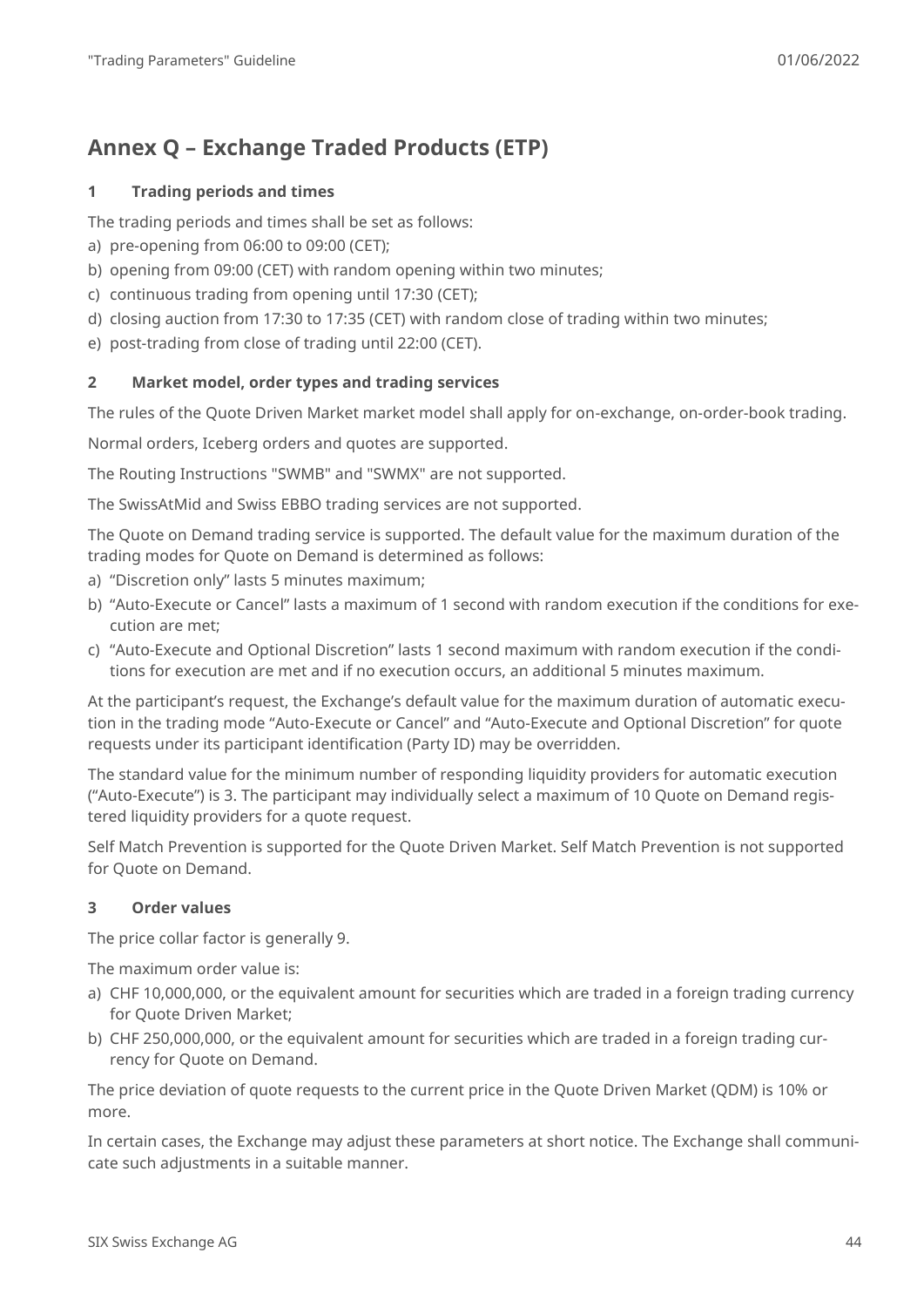#### **4 Trading interruption**

The Exchange shall extend the auction time at opening (Delayed Opening) once or shall interrupt continuous trading if there is no quote in the order book at the time of possible execution. Trading shall be immediately resumed as soon as a quote is entered, but no later than after 5 minutes.

In certain cases, the Exchange may adjust these parameters at short notice. The Exchange shall communicate such adjustments in a suitable manner.

#### **5 Price steps**

#### **5.1 Quote Driven Market**

The price steps laid down in Liquidity Band F of Annex D of the "Trading" Directive apply in principle to the Quote Driven Market.

The valid price steps for securities in the money market products and fixed income investment category are defined as follows depending on the order price (details in trading currency):

|         | <b>From</b> | To        | <b>Price steps</b> |
|---------|-------------|-----------|--------------------|
| a)      | 0.01        | 4.9999    | 0.0001             |
| b)      | 5           | 9.9998    | 0.0002             |
| C)      | 10          | 19.9995   | 0.0005             |
| d)      | 20          | 49.999    | 0.001              |
| e)      | 50          | 99.998    | 0.002              |
| f)      | 100         | 199.995   | 0.005              |
| g)      | 200         | 499.99    | 0.01               |
| h)      | 500         | 999.98    | 0.02               |
| i)      | 1,000       | 1,999.95  | 0.05               |
| j)      | 2,000       | 4,999.90  | 0.1                |
| k)      | 5,000       | 9,999.80  | 0.2                |
| $\vert$ | 10,000      | 19,999.50 | 0.5                |
| m)      | 20,000      | 49,999    | 1                  |
| n)      | 50,000      | and over  | $\overline{2}$     |

The valid price steps for securities with a reference price of 100,000 or above in the relevant trading currency shall be 10.00 regardless of the order price and investment category.

#### **5.2 Quote on Demand**

For the trading service Quote on Demand, the valid price step is 0.0001 regardless of the order price. The valid price steps for securities with Japanese Yen (JPY) as their trading currency shall be 1.00 regardless of the order price.

#### **6 Market making and liquidity providers**

#### **6.1 Market making**

The Exchange shall organise market making and admit market makers.

The market maker contractually undertakes to meet the following requirements over 90% (on a monthly basis) of the official trading times: